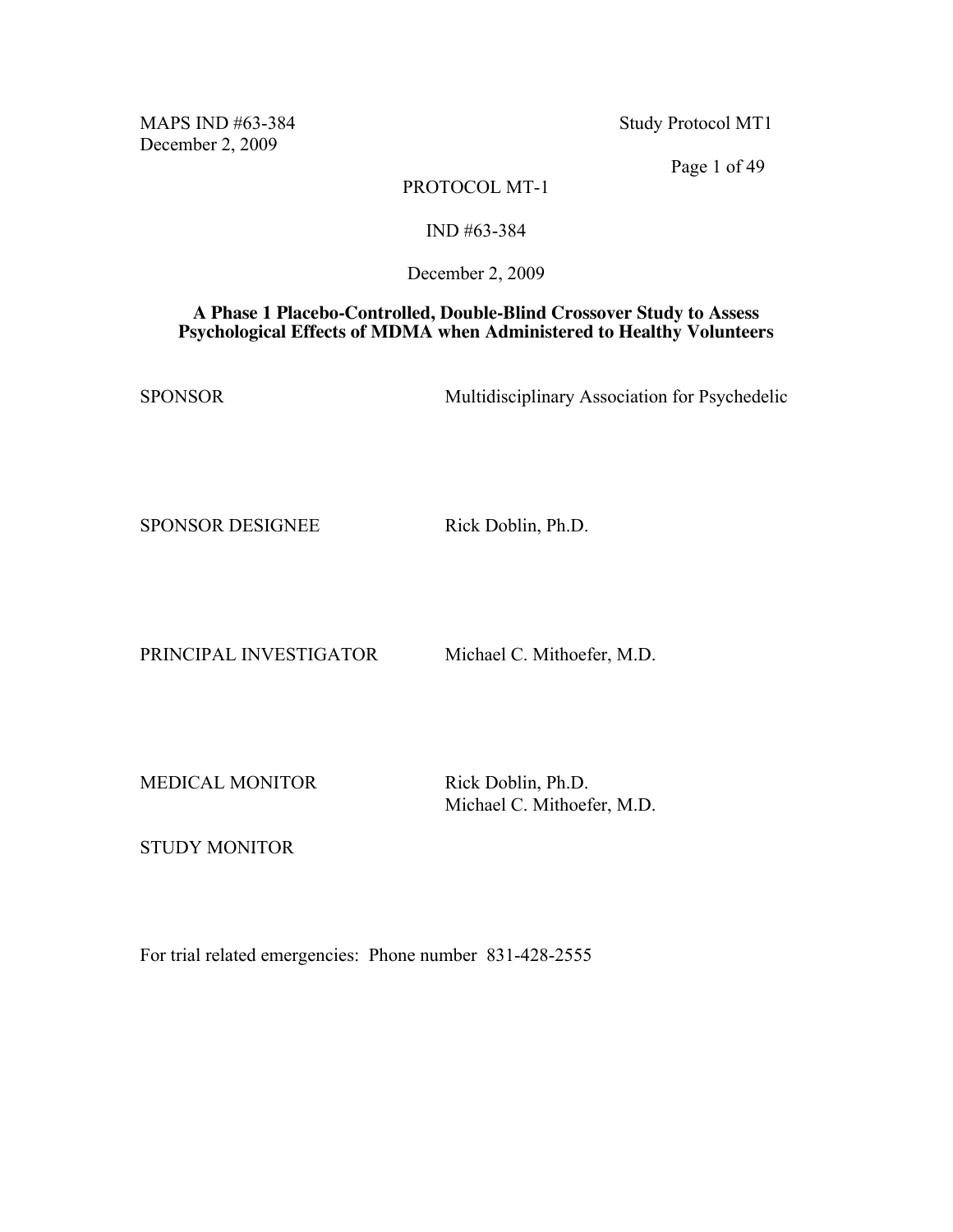# Table of Contents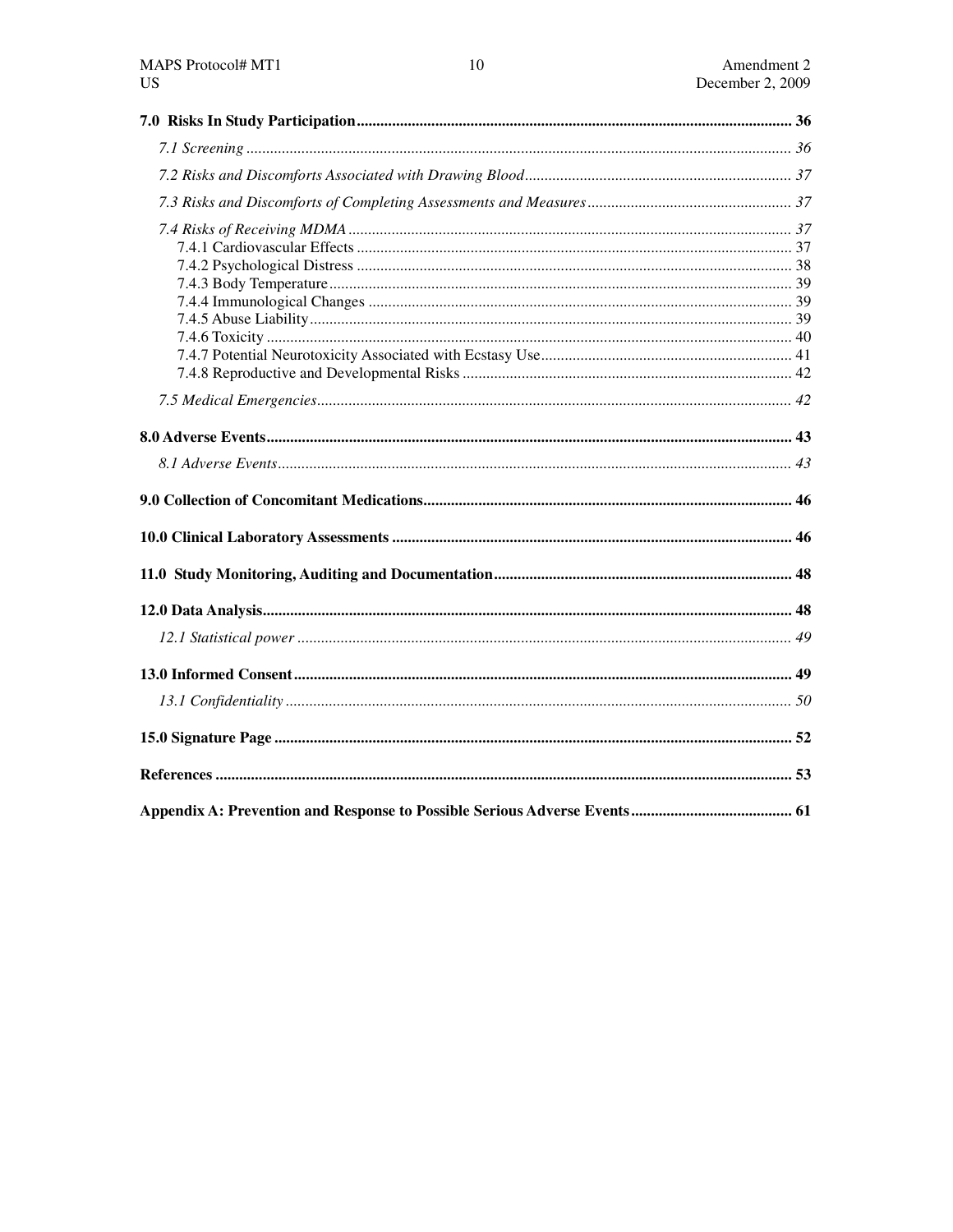# **1.0 List of Abbreviations**

| <b>ACLS</b>     | Advanced cardiac life support                              |
|-----------------|------------------------------------------------------------|
| AE(s)           | Adverse Event(s)                                           |
| <b>ALT/SGPT</b> | Alanine aminotransferase                                   |
| AMI             | <b>Acute Myocardial Infarction</b>                         |
| <b>ARCI</b>     | <b>Addiction Research Center Inventory</b>                 |
| ASC (OAV)       | Altered States of Consciousness (measure)                  |
| AST/SGOT        | Aspartate aminotransferase                                 |
| <b>BLS</b>      | <b>Basic Life Support</b>                                  |
| <b>BSI</b>      | <b>Brief Symptoms Inventory</b>                            |
| $\mathsf{C}$    | Celsius                                                    |
| CAPS            | Clinician Administered PTSD Scale                          |
| <b>CPK</b>      | Creatine Phosphokinase                                     |
| <b>CRA</b>      | <b>Clinical Research Associate</b>                         |
| CRF(s)          | Case Report Form(s)                                        |
| C-SSRS          | Columbia Suicide Severity Rating Scale                     |
| <b>DEA</b>      | Drug Enforcement Administration                            |
| <b>DBP</b>      | Diastolic Blood Pressure                                   |
| DMF             | Drug Master File                                           |
| DSM-IV          | Diagnostic and Statistical Manual of Mental Disorders - IV |
| EKG             | Electrocardiogram                                          |
| <b>EMDR</b>     | Eye Movement Desensitization and Reprocessing              |
| F               | Fahrenheit                                                 |
| <b>FDA</b>      | Food and Drug Administration                               |
| <b>GCP</b>      | <b>Good Clinical Practice</b>                              |
| HCl             | Hydrocloride                                               |
| <b>HIPAA</b>    | Health Insurance Portability and Accountability Act        |
| HIV             | Human Immunodeficiency Virus                               |
| <b>HPLC</b>     | High Performance Liquid Chromatography                     |
| <b>HRS</b>      | <b>Hallucinogen Rating Scale</b>                           |
| ICF             | <b>Informed Consent Form</b>                               |
| <b>ICH</b>      | International Conference on Harmonization                  |
| <b>IND</b>      | <b>Investigational New Drug</b>                            |
| <b>IRB</b>      | <b>Institutional Review Board</b>                          |
| <b>LSD</b>      | d-lysergic acid diethylamide                               |
| <b>MAPS</b>     | Multidisciplinary Association for Psychedelic Studies      |
| <b>MCH</b>      | Mean Corpuscular Hemoglobin                                |
| <b>MCHC</b>     | Mean Corpuscular Hemoglobin Concentration                  |
| <b>MCV</b>      | Mean Corpuscular Volume                                    |
| <b>MDMA</b>     | 3,4-methylenedioxymethamine                                |
| <b>NEO</b>      | Neuroticism-Extroversiion-Openness Personality Inventory   |
| NK              | <b>Natural Killer</b>                                      |
| <b>POMS</b>     | <b>Profile of Mood States</b>                              |
| PT              | Prothrombin Time                                           |
| <b>PTCA</b>     | Percutaneous Transluminal Coronary Angioplasty             |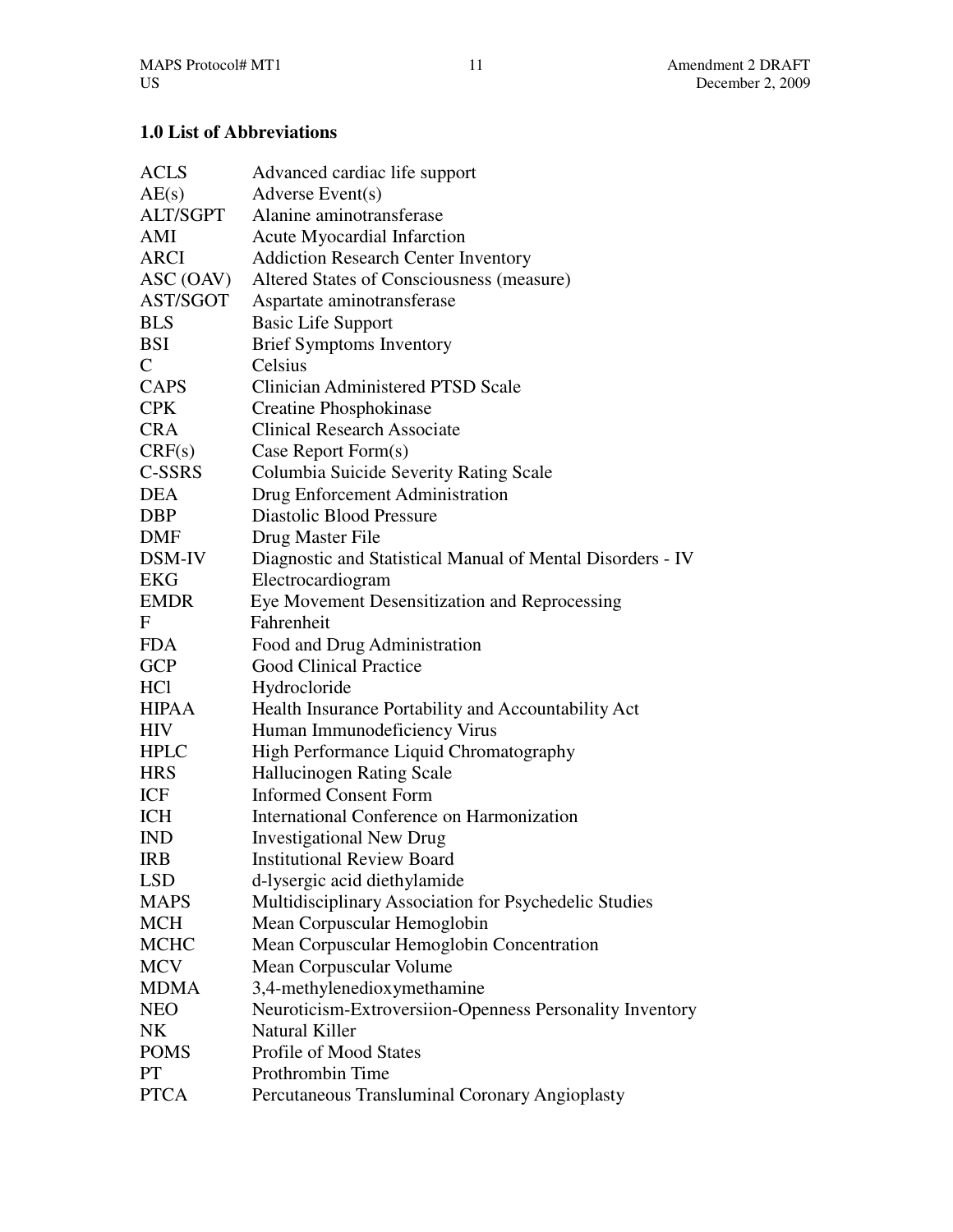MAPS Protocol# MT1 12 Amendment 2 DRAFT<br>US December 2, 2009

| <b>PTSD</b> | <b>Posttraumatic Stress Disorder</b>   |
|-------------|----------------------------------------|
| PTT         | Partial Thromboplastin Time            |
| RBC         | <b>Red Blood Cell Count</b>            |
| RDW         | Red Cell Distribution Width            |
| SAE(s)      | Serious Adverse Event(s)               |
| SBP         | <b>Systolic Blood Pressure</b>         |
| SERT        | Serotonin Transporter                  |
| SOP(s)      | Standard Operating Procedure(s)        |
| SSRI        | Selective Serotonin Reuptake Inhibitor |
| SUD         | Subjective Units of Distress           |
| TSH         | <b>Thyroid Stimulating Hormones</b>    |
| U.S.        | United States of America               |
| VAS         | Visual analog $scale(s)$               |
| WBC         | White Blood Cell Count                 |
|             |                                        |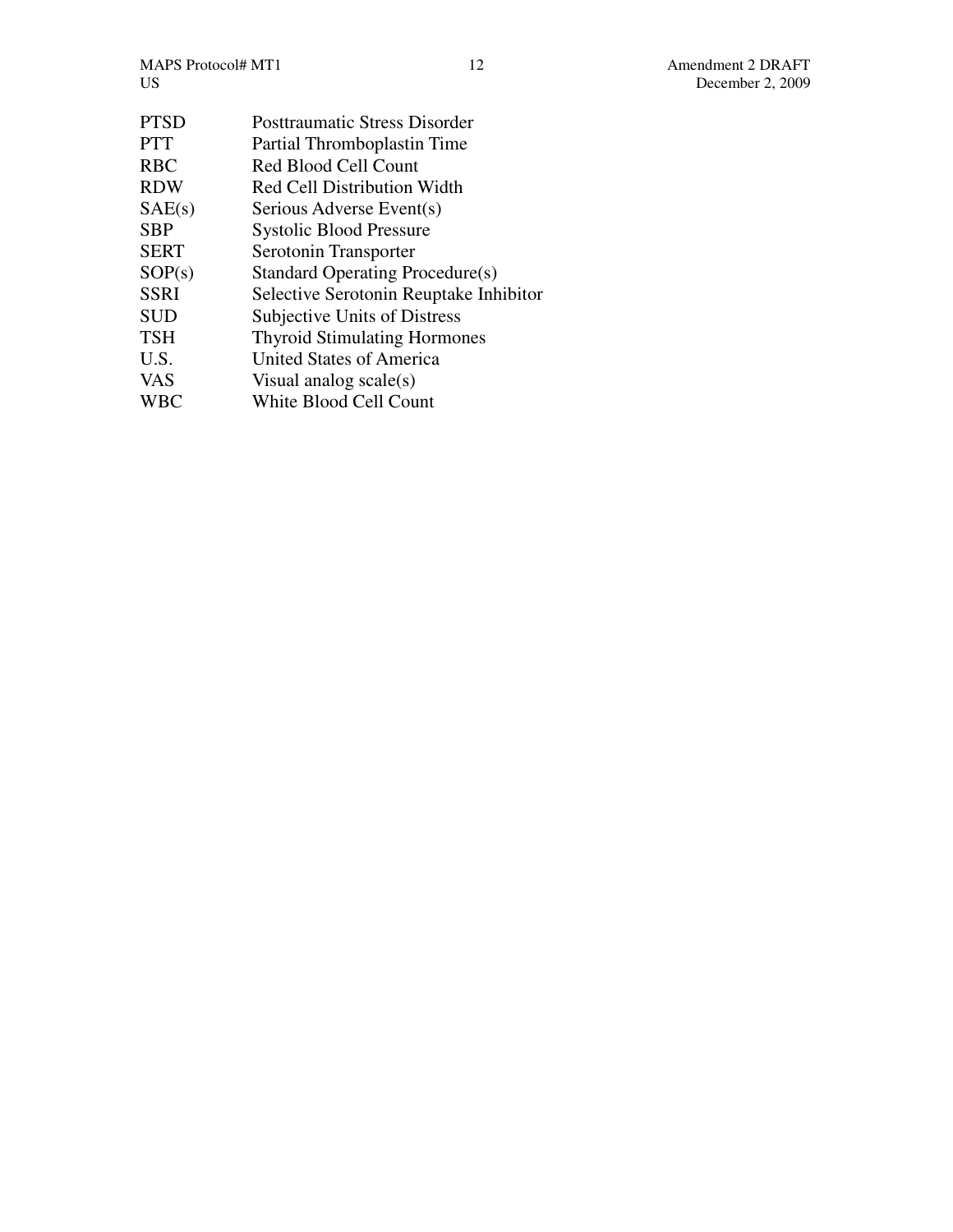# **2.0 Background Information**

# **2.1 Introduction**

The Multidisciplinary Association for Psychedelic Studies (MAPS) is a non-profit research and educational organization which has opened IND#63-384 for MDMA. MAPS is currently sponsoring a series of Phase 2 studies designed to gather preliminary evidence about the potential safety and efficacy of 3,4-methylenedioxymethamine (MDMA)-assisted psychotherapy in patients with posttraumatic stress disorder (PTSD). Encouraging data has been obtained and submitted to the FDA from MAPS' recently completed United States (U.S.) MDMA/PTSD pilot study, Protocol #63-384 (MP1). MAPS is currently sponsoring other Phase 2 MDMA/PTSD pilot studies in Switzerland and Israel, with additional pilot studies planned to start in the near future in Canada and the U.S and Jordan. These studies are laying the groundwork for possible Phase 3 multisite MDMA/PTSD research studies.

This protocol submission is for a Phase 1 study for up to twenty people, "A Phase 1 Placebo-Controlled, Double-Blind Crossover Study to Assess Psychological Effects of MDMA when Administered to Healthy Volunteers." The information gathered during this study may help us better understand the psychological effects catalyzed by MDMA and how those effects can more effectively be used within a therapeutic context with PTSD patients. Additional safety data will also be gathered by the investigators who will monitor for suicidality using a standardized scale.

The study will consist of two day-long experimental sessions. One session will employ inactive placebo, and the other will employ MDMA. Each session will be followed a day later by a follow-up or integrative session. Experimental sessions will be conducted in a therapeutic setting over a five-day period supervised by Michael Mithoefer, MD and Annie Mithoefer, B.S.N. The dose of MDMA will be 125 mg, followed an hour and a half to two and a half hours later by 62.5 mg. The second dose will be administered only if both the subject and the two co-therapists agree to it. The first experimental session will be preceded the day before by a 90-minute preparatory session with both investigators, with approximately 40 minutes of testing before and after the session. One day after each experimental session, there will be a 90-minute integrative session, also with both investigators. There will also be daily telephone contacts between the investigators and the subject for a week after the second experimental session, for integrative purposes, as well as integrative follow-up phone calls one and two months after the MDMA sessions.

Previous research in healthy volunteers in clinical or neuropsychiatric laboratory settings have investigated alteration of consciousness and mood throughout the duration of drug effects, and on rare occasion up to eight hours afterwards [1-3]. This Phase 1 study will examine mood and symptoms both during the duration of the drug effects and at a number of various time points beyond eight hours, all within a therapeutic setting. More stable human characteristics, such as personality, have not yet been assessed in healthy volunteers before and after MDMA administration. Personality factors have been assessed in subjects with PTSD in the sponsor's recently completed Phase II trial of MDMA-assisted psychotherapy in people with PTSD, with some evidence of changes as a result of expo-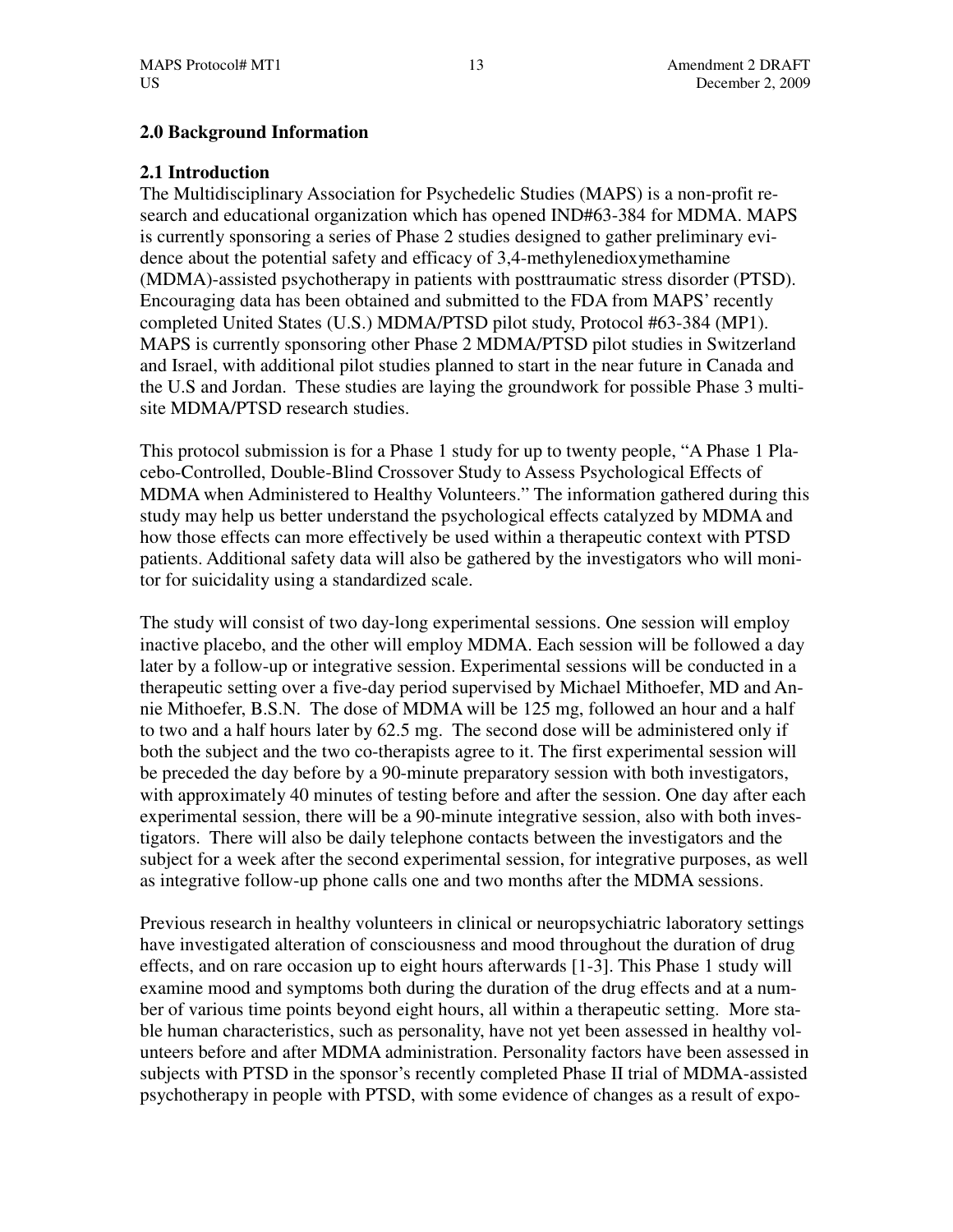sure to MDMA-assisted psychotherapy. The same personality measure will be used in this Phase 1 study.

A key limiting factor in MAPS' drug development plan is the need to train 20–30 male/female co-therapist teams to conduct MDMA/PTSD psychotherapy research in acaccordance with MAPS' treatment method [4]. MAPS is developing group and individual training programs to teach potential research teams standardized techniques and procedures for MDMA-assisted psychotherapy for use in MAPS-sponsored clinical trials with PTSD patients. MAPS' training programs are designed to support and expand the knowledge and skills of current and potential co-therapists conducting MDMA-assisted psychotherapy research.

Enrollment in this protocol (MT-1) is limited to people who meet the inclusion/exclusion criteria and who have completed a sponsor-developed co-therapist training program. In addition to measuring psychological effects of MDMA in this setting, this protocol will provide members of the co-therapist teams an additional, optional training opportunity to experience MDMA in a therapeutic context. The MDMA-assisted psychotherapy session used in this Phase 1 protocol will employ techniques learned in the initial training program. Receiving MDMA under the direction of investigators will provide participants with an in-depth understanding of how to maximize the therapeutic effects of MDMA. It will also allow participants to better draw distinctions between common, self-limited side-effects of MDMA-assisted psychotherapy and those effects that require intervention.

The MDMA session will not be offered until appropriate Institutional Review Board (IRB) approval of the protocol and the informed consent document has been obtained. In addition, all documents will be submitted to other authorities in compliance with local jurisdictions. The IRB and other authorities, if applicable, will be informed of protocol amendments in accordance with local legal requirements.

Experimental sessions will be conducted in accordance with the most recently acceptable version of the Declaration of Helsinki, Good Clinical Practice (GCP) according to International Conference on Harmonization (ICH) guidelines, and applicable standard operating procedures (SOPs). The session will be conducted under a protocol reviewed and approved by an IRB; the introductory, MDMA and integrative sessions will be conducted by scientifically and medically qualified persons; the benefits of the protocol are in proportion to the risks; the rights and welfare of the participants will be respected; the investigators conducting the trial do not find the hazards to outweigh the potential benefits; each participant will give written informed consent before any protocol-driven tests or evaluations are performed.

A comprehensive review of MDMA research is contained in the Investigator's Brochure supplied by the sponsor. This document should be reviewed prior to initiating the protocol.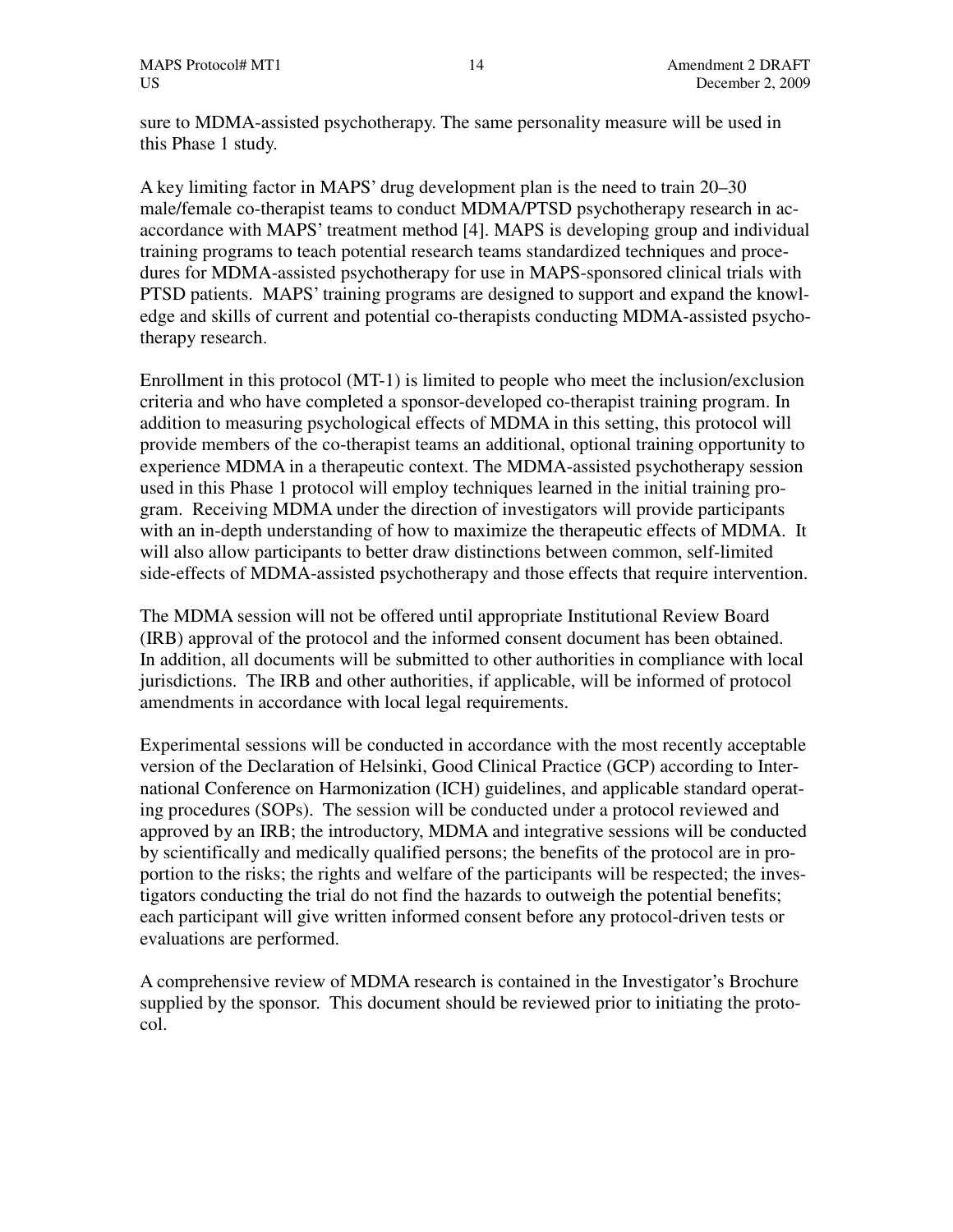# **2.2 Protocol Purpose**

One purpose of the protocol is to collect quantitative data on mood, psychological symptoms, personality traits and self-reported interpersonal closeness in up to twenty healthy volunteers after placebo and MDMA administration within a therapeutic setting through use of established measures of mood state, symptoms and personality. This exploratory study will permit an understanding of the acute effects of the drug in a specific and relevant setting for use in therapy and will include comparison with placebo, and it may permit comparison between personality assessment in people with PTSD and healthy volunteers before and after MDMA administration.

Only three human trials of MDMA have attempted to assess empathy or interpersonal closeness, an affect of potential relevance within a therapeutic setting. When given in a different context, it is probable that MDMA will produce different effects. A psychotherapeutic context possesses several features that differentiate it from a clinical laboratory setting, including a focus on introspection and relatively unstructured interactions with the investigators. This Phase 1 study is designed to examine the specific effects of MDMA on interpersonal closeness during the acute phase of the drug effects when administered in a psychotherapeutic setting in healthy volunteers. Interpersonal closeness will also be assessed a day after administration. A novel measure developed by Lisa Jerome PhD will be used to measure interpersonal closeness.

In addition, this protocol will provide participants who have completed the sponsordeveloped training program with the optional opportunity to gain first-hand experience of the effects of MDMA administered in a therapeutic setting.

Currently, there are no training programs designed to teach MDMA-assisted psychotherapy. June May Ruse, Ph.D. and Michael Mithoefer, M.D., with the assistance of Lisa Jerome, Ph.D., Rick Doblin, Ph.D., Ann Mithoefer, B.S.N., and Elizabeth Gibson have developed a treatment manual describing the core elements, procedures and techniques of MDMA-assisted psychotherapy [4]. The treatment manual details descriptions of methods for therapists to provide guidance and support during MDMA-assisted sessions. The sponsor is developing training programs in which trainees will be taught the requisite skills and techniques to perform MDMA-assisted psychotherapy research in patients with PTSD. MAPS' treatment method can be conducted by therapists and researchers without any prior personal experience with MDMA, and MAPS will not require therapists conducting studies to have such experiences. Nevertheless, MAPS believes that a personal experience with MDMA, in a therapeutic setting similar to that used in clinical trials, is likely to make a significant contribution to a therapist's effectiveness conducting clinical trials with MDMA, and to offer a valuable opportunity to broaden our knowledge of MDMA effects relating to the safety of MDMA.

# **2.3 Supporting Information**

Research into the subjective effects of MDMA has been spurred in part by the widespread use of Ecstasy (material represented as containing MDMA) in recreational settings. Early trials investigated alterations of consciousness and mood after MDMA [5, 6], and subsequent investigations assessed the subjective effects of MDMA with measures specifically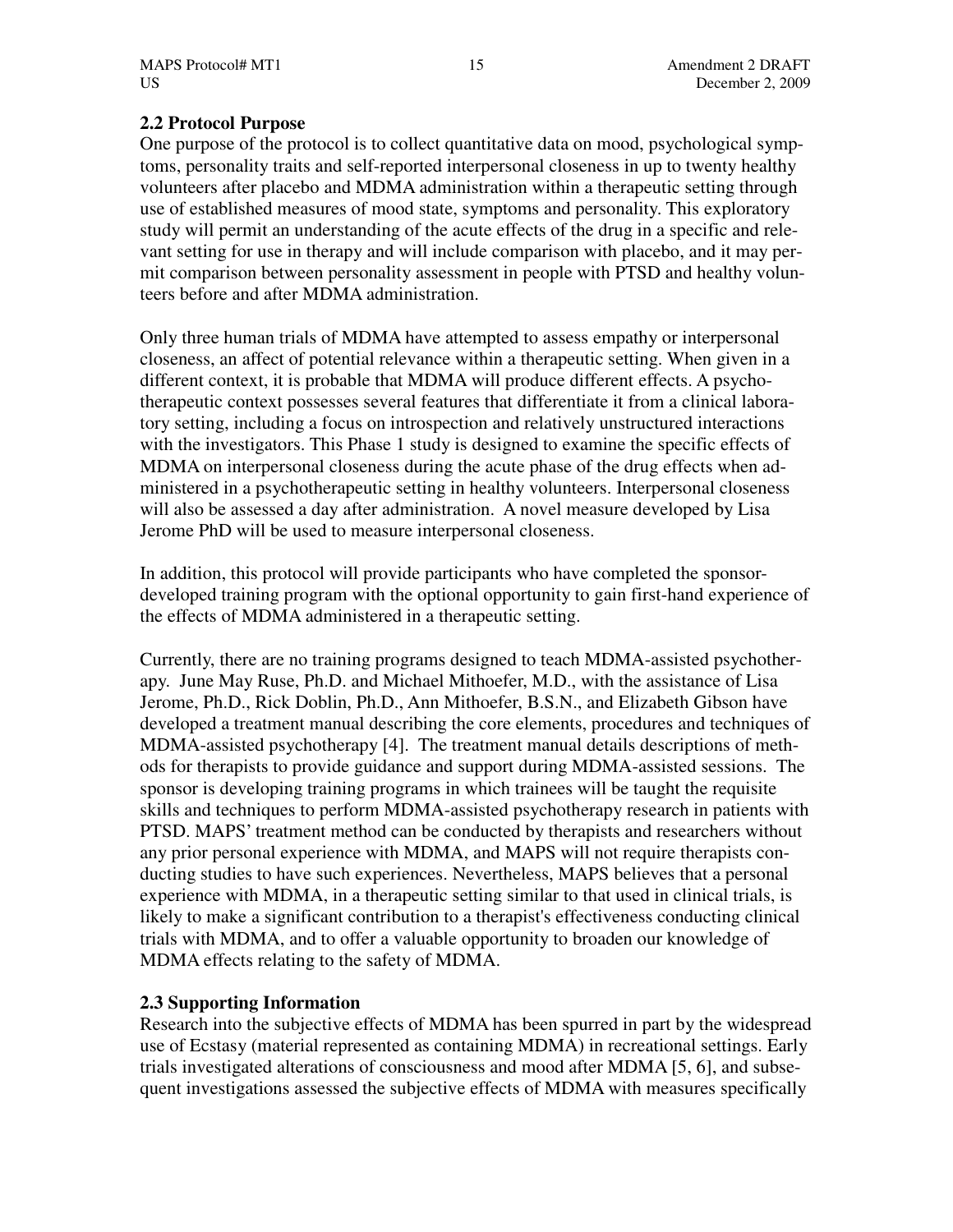designed to assess alterations in consciousness, such as the Addiction Research Center Inventory, Altered States of Consciousness Scale or Hallucinogen Rating Scale [e.g. 2, 3, 7, 8]. Assessments of mood occurred in medical or neuroscience laboratory settings often involving cognitive tasks, imaging or physiological assessment, and assessment of mood was conducted immediately before and during MDMA administration. Such studies report consistent findings of elevated positive mood, anxiety and slight alterations in perception, and reported feeling more talkative, friendly and energetic but also more tense and anxious over loss of control [1, 2]. It is notable that MDMA tends to produce elevations on most or all scales of alteration of consciousness, but that these measures do not permit specific or directional assessment of mood. Subjective effects reported in clinical trials differ from the richer reports provided from retrospective surveys of people using ecstasy in various recreational settings, where people are more likely to report increased closeness to others or greater acceptance of self or others as well as positive mood, anxiety, and slightly altered perception [e.g. 9, 10-12].

Some researchers have specifically assessed the acute effects of MDMA with the Profile of Mood States [3, 5, 8]. Of these studies, only one has assessed mood the next morning after nocturnally administered MDMA [3]. A few investigators have examined sub-acute effects, but generally as self-reported side effects, and not effects on mood [2, 13]. To date, there are no trials that have investigated the effects of mood approximately 24 hours after MDMA administration.

A psychotherapeutic context differs from clinical trials and nonmedical settings in a number of ways. Participants are specifically prepared for the experience prior to drug administration with the expressed goals of introspection and communication with the therapists about their inner experience, including giving attention to any emotionally intense or upsetting material that may arise. In MDMA-assisted psychotherapy for PTSD, for example, people are expected to engage with trauma-related thoughts and memories  $\Theta$ in a nondirective but focused manner, with intermittent support from the therapists. Listening to music is often part of the experience, as is the option to use eyeshades during the session. Participants remain at the study site overnight and work with the therapists on the morning after a session, continuing to discuss and address their experience of the previous day. Hence the psychotherapeutic setting provides more structure than most recreational settings but less engagement and task completion than a laboratory setting, increasing the likelihood of intense emotions and allowing the opportunity to process them if they occur.

Personality measures have not been used in clinical trials of MDMA in healthy volunteers. These measures are intended to measure cross-situationally stable facets of personality, such as degree of extroversion or neuroticism. There is some evidence of agerelated changes in at least some personality factors [14, 15], and preliminary evidence of changes in the NEO in people with PTSD after MDMA administration in a Phase 2 clinical trial. Hence it is possible that MDMA administration could have an effect on personality scores in healthy volunteers.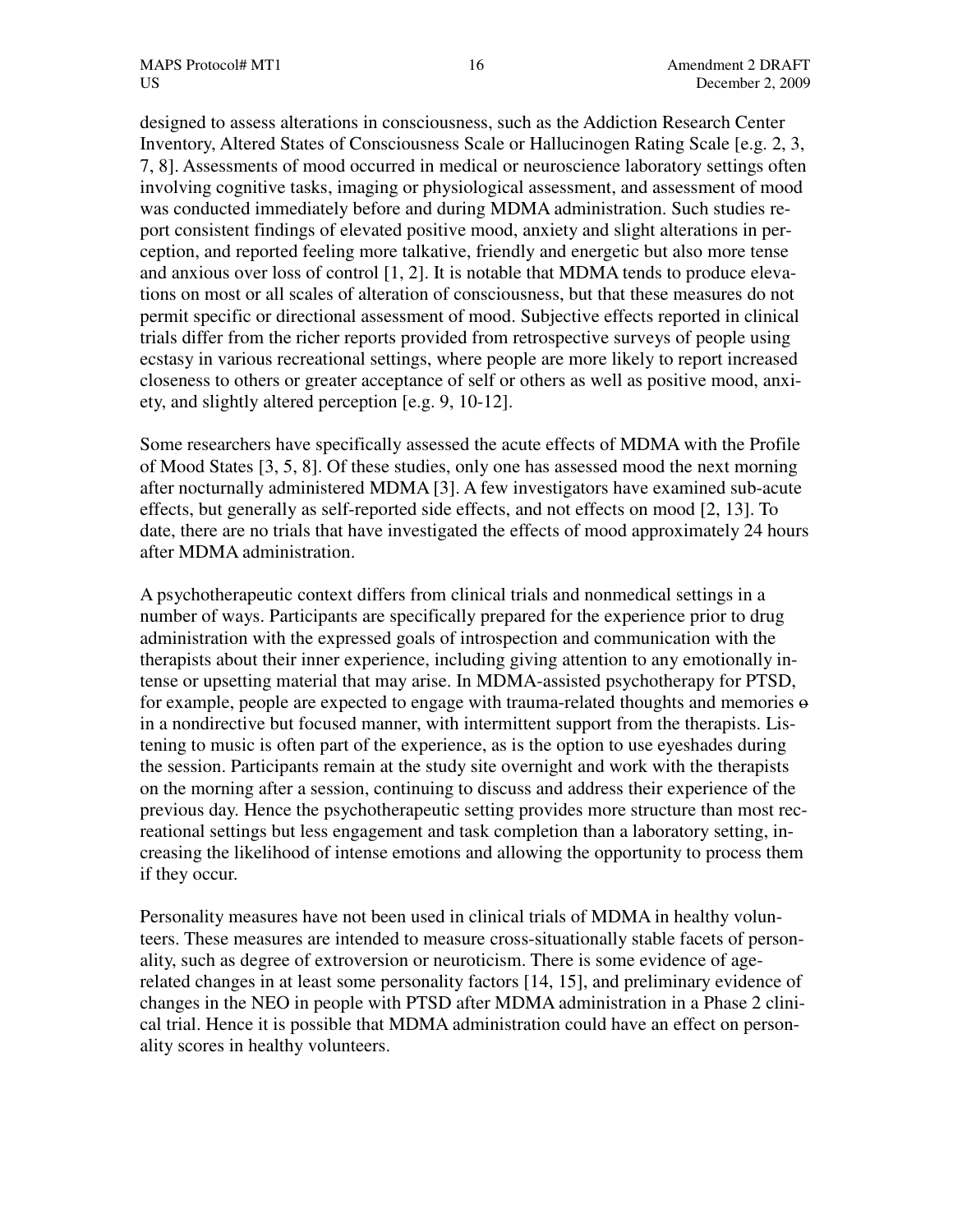Narrative reports of the effects of MDMA, including reports from therapeutic use, describe increased empathy and acceptance for the self and others, and increased feelings of closeness toward others [10, 11, 16]. Changes in empathy, interpersonal closeness or acceptance may play a role in the therapeutic effects of MDMA. Only three human trials of MDMA have attempted to directly assess self-reported empathy or sociability, in all cases through a subset of items on surveys of subjective effects [13, 17, 18], with two of three finding an increase in sociability or closeness to others. While there are a number of instruments measuring trait empathy or compassion [e.g. 19] [20], few assess state empathy. A study in healthy volunteers demonstrating the prosocial effects of MDMA through a less direct measure, as through a nonverbal measure of perceived social distance, may be able to discover the presence and degree of changes in interpersonal closeness experienced after MDMA.

This exploratory protocol will use the Profile of Mood States, an established measure of current mood states employed in human MDMA trials [3, 5, 8] as well as the NEO Personality Inventory, an established measure of personality. The protocol will examine mood in healthy participants both shortly before drug administration and as drug effects are waning, as well as during the days before and after the session. The protocol will also examine potential changes in scores on a well-known measure of personality, the NEO Personality Inventory.

Enrollment in this protocol will be limited to a maximum of twenty co-therapists learning to conduct MAPS-sponsored MDMA-assisted psychotherapy studies. There is a precedent for the view that it is valuable for therapists to have personal experience with the specific therapeutic techniques they are being trained to employ. Various therapeutic schools have a model of psychotherapy training that requires psychotherapists in training to undergo some or all elements of psychotherapy [21] . While currently there is controversy as to the significance and benefits of these experiences, sometimes referred to as "personal psychotherapy," specific features of using psychoactives as adjuncts to psychotherapy support such experiences [22].

Personal experience is considered beneficial by practitioners of psychotherapeutic methods such as hypnosis and psychoanalysis, and by teachers of meditation and yoga. However, in the case of present-day MDMA research, personal experience with MDMA can only be obtained legally through participation in a government-approved protocol. Some researchers currently conducting MAPS' MDMA/PTSD studies have expressed the opinion that it would enhance the treatment that they are able to provide to study participants if they were able to experience MDMA within a controlled protocol such as this one.

The potential value placed on personal experience is consistent with the views expressed by many of the early psychedelic therapists and researchers from the 1940s to the early 1970s, who used psychedelic sessions to train therapists. At least some therapists who underwent personal therapy reported a better understanding of their patients' experience, including both the negative and positive effects of therapy. People who are unfamiliar with the effects of a given compound in a specific setting may hold inappropriate expectations or be unaware of aspects of the setting that may enhance or hinder therapeutic ef-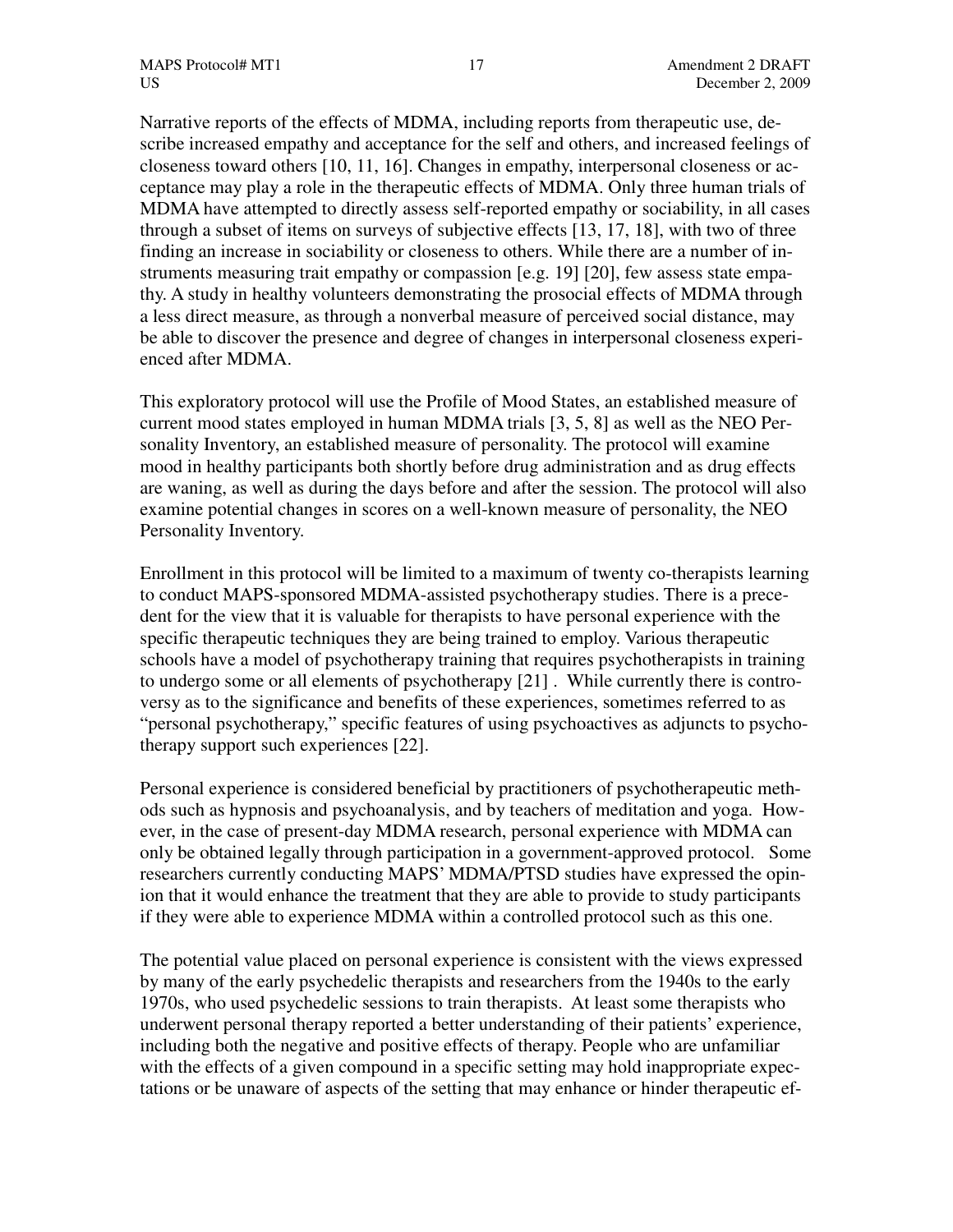fects. Investigators who administered LSD in the course of psychotherapy reported that therapists who took LSD gained better insight into their patients' experiences during LSD-assisted psychotherapy and were thus better able to aid them [23-25]. One hundred and eight people with pastoral and counseling jobs received LSD up to three times in a therapeutic context as part of the "Training Project for Mental Health Professionals" conducted at the Maryland Psychiatric Research Center as part of Dr. Albert Kurland's IND for d-lysergic acid diethylamide [26] initiated in order to enhance the ability of mental health professionals to work with people who discussed LSD experiences with them. Daniel Helminiak STL, Ph.D., Ph.D., LPC, a Professor of Psychology at the University of West Georgia, one of the original participants in the "Training Project for Mental Health Professionals", reported long-term benefits to his ability as a therapist from undergoing a supervised experience with LSD [27].

# **2.4 Previous MDMA Research**

To date, MDMA has been administered to approximately 412 research participants, in both Phase 1 and Phase 2 studies, without any occurrences of drug-related Serious Adverse Events (SAEs) [1, 3, 28-38].

The initial and supplemental doses of MDMA to be used in this protocol are identical to those in use in the studies of MDMA-assisted psychotherapy research completed or currently underway in the U.S., Switzerland and Israel. Previous researchers have also used doses within this range [2, 7, 13, 28, 35].

Only three human trials of MDMA have attempted to assess empathy or interpersonal closeness, an affect of potential relevance within a therapeutic setting. When given in a different context, it is probable that MDMA will produce different effects. A psychotherapeutic context possesses several features that differentiate it from a clinical laboratory setting, including a focus on introspection and relatively unstructured interactions with the investigators. This Phase 1 study is designed to examine the specific effects of MDMA on interpersonal closeness during the acute phases of drug administration when administered in a psychotherapeutic setting in healthy volunteers. Interpersonal closeness will also be assessed a day before and a day after administration.

# **3.0 Protocol Objectives**

The objectives of the protocol are to collect psychological effects of MDMA in healthy volunteers through a randomized, double-blind, placebo-controlled crossover design, assess safety, and to expand the knowledge of therapists training to conduct MDMAassisted psychotherapy research.

# **3.1 Primary Objectives**

The protocol will meet the following primary objectives:

• To assess changes in current mood state as measured by POMS before, during, and after MDMA and placebo experimental sessions. Measurements will be made before, during the latter part of, and one day after each experimental session.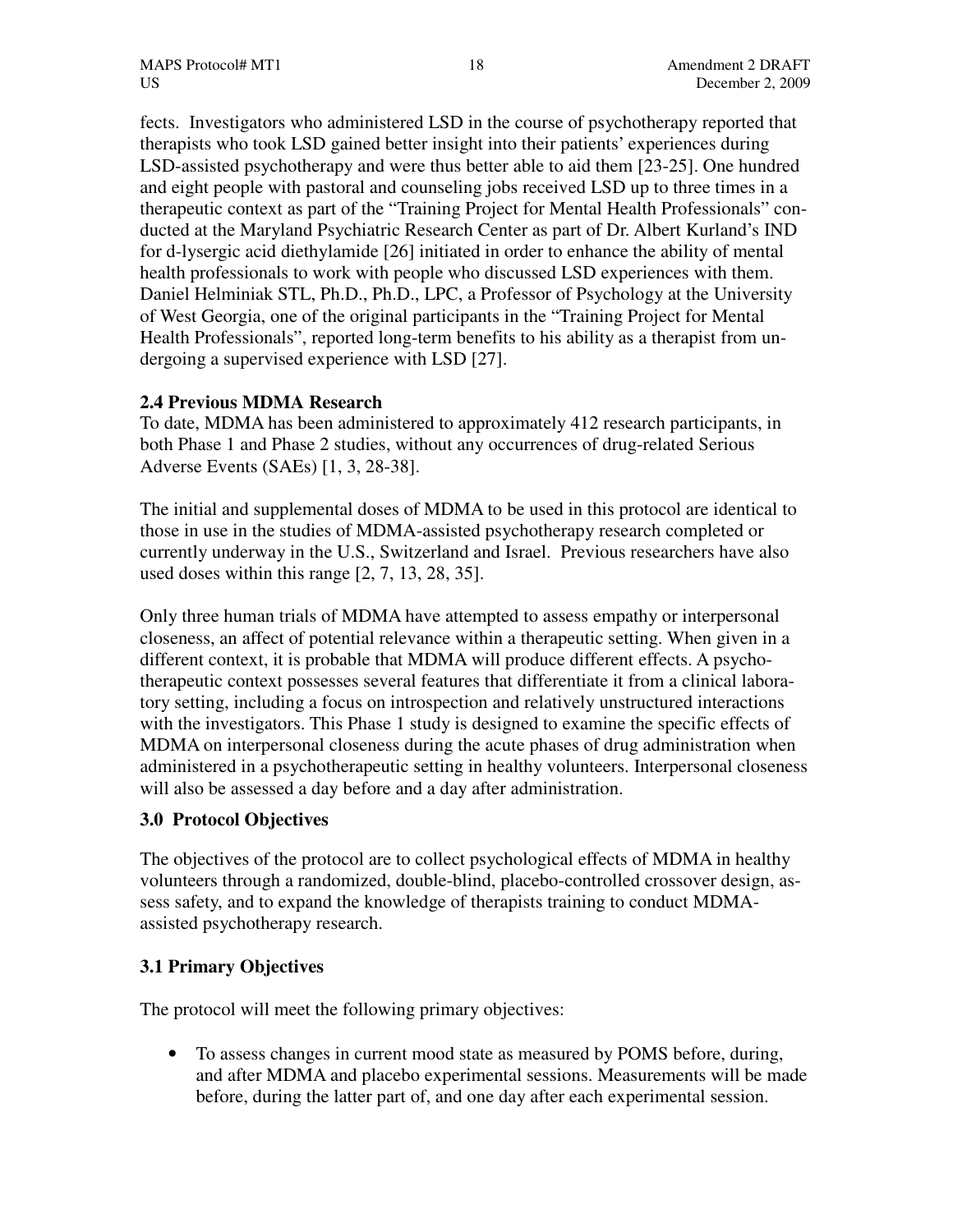Comparisons will be made in scores over time with each condition and between scores during and after MDMA and placebo sessions.

• To assess personality traits at baseline and two months after MDMA administration using the NEO Personality Inventory (neuroticism, extroversion, openness, conscientiousness and agreeableness).

# 3.2 Secondary Objective:

The protocol will meet the following secondary and exploratory objective

• To assess current interpersonal closeness before, immediately after and one day after each experimental session with an investigator-derived non-verbal selfreport measure. Then protocol will compare interpersonal closeness after MDMA administration with interpersonal closeness assessed after placebo administration.

The protocol is designed exclusively for subjects who meet the medical and psychiatric inclusion criteria and who have successfully completed a training program conducted by the sponsor to expand the knowledge and skills of co-therapists conducting or wishing to conduct MDMA-assisted psychotherapy research. A secondary objective of this protocol is that after the experimental sessions, subjects are expected to grasp more completely the effects of the study drug as experienced by patients in a therapeutic setting.

# **3.3 Safety Objective**

To monitor and assure the safety of participants during each experimental session and throughout the clinical protocol by monitoring physiological drug effects, psychological symptoms, suicidal thoughts or behavior and adverse events.

- To assess psychological symptoms at the same timepoints as mood assessment, using the BSI.
- Suicidal ideation and behavior will be assessed with the Columbia Suicide Severity Rating Scale (C-SSRS) before and after each experimental (MDMA or placebo) session and throughout the follow up period.
- SUDS and vital signs (blood pressure, heart rate and temperature) will be measured during each experimental session. Comparisons will be made for SUDS and vital signs during and after MDMA administration and during and after placebo administration.
- Adverse events and side effects will be collected during and after each experimental session.
- The protocol will assess psychological symptoms before, immediately after and one day after each experimental session with the BSI.

# **4.0 Investigational Product**

# **4.1 MDMA Activity Related to Proposed Action**

MDMA has a unique profile of psychopharmacological effects making it well suited to intensive psychotherapy. In the context of psychotherapy, MDMA has been noted to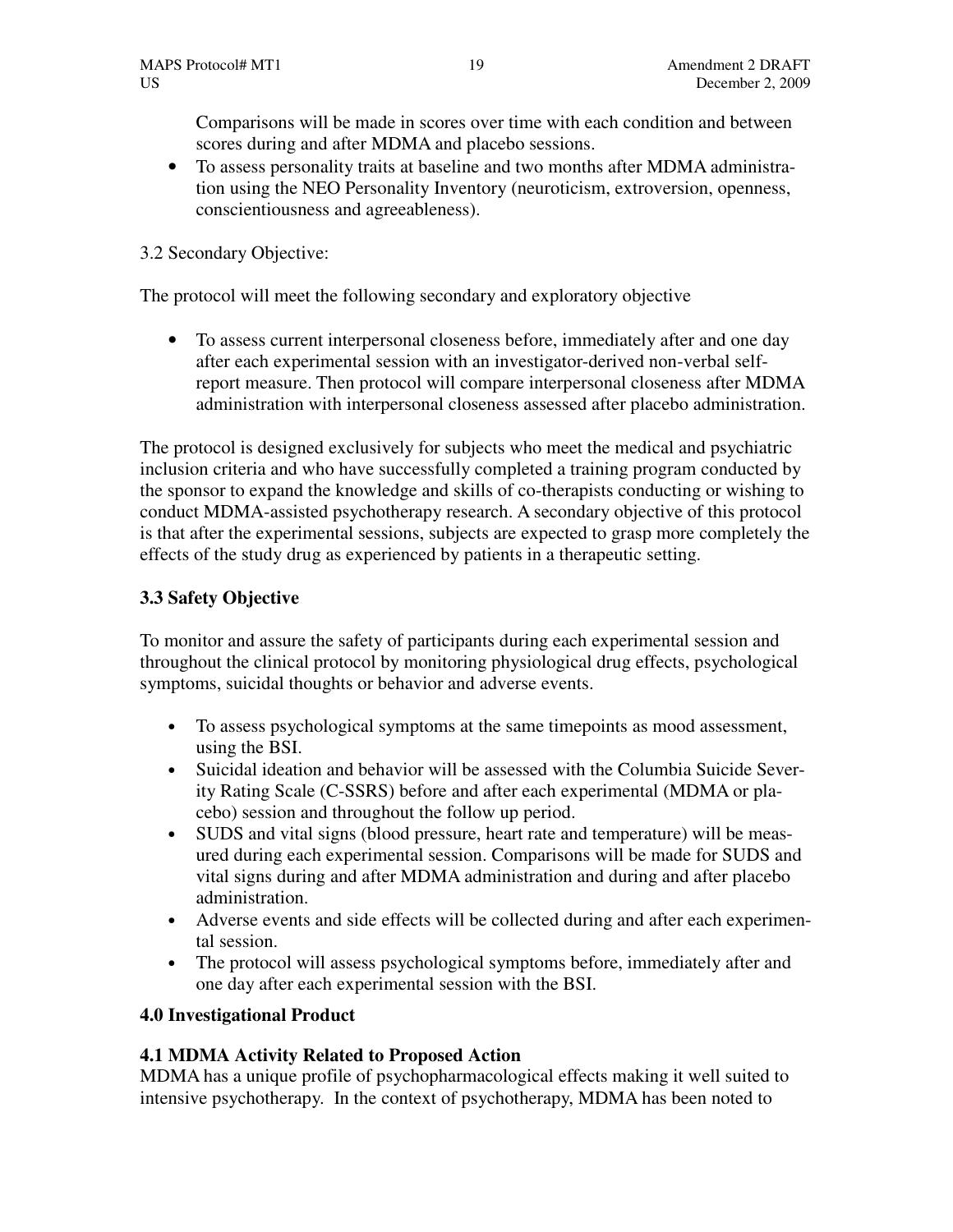reduce defenses and fear of emotional injury while enhancing communication and capacity for introspection [39, 40]. In the first completed study of MDMA-assisted psychotherapy in people with PTSD, the principal investigator of this protocol reported reduction in PTSD symptoms, as assessed by an independent rater, in people who received MDMA with psychotherapy instead of placebo [41]. Placebo-controlled clinical trials have confirmed that MDMA produces an easily-controlled intoxication characterized by euphoria, increased well being, sociability, self-confidence, and extroversion [2, 6-8, 13, 17, 42, 43]. Findings in samples of largely drug-naïve individuals are similar to those reported by people with previous experience with ecstasy (see for example [7] versus [6]). An increase in positive mood, increased access to emotionally intense material, increased interpersonal trust and compassion for the self and others, and anxiolysis likely all contribute to the therapeutic effects of MDMA. It is significant that anxiety is reduced without depressing the sensorium, and that patients can still experience and reflect upon intense emotions. Increased interpersonal closeness may permit patients to explore usually upsetting thoughts, memories or feelings. Facilitated recall and unusual and potentially innovative shifts in thinking and perception may contribute to generating new perspectives about past or current thoughts, feelings and experiences.

# **4.2 MDMA Description**

The active compound to be used in this protocol is MDMA. This ring-substituted phenylisopropylamine has a complex pharmacology, but it acts most prominently as a monoamine releaser and uptake inhibitor [44-46]. Its direct actions on serotonergic, adrenergic and other receptors are considerably lower. Lactose will serve as the inactive placebo.

### **4.3 MDMA Compounding, Doses and Labeling**

This study employs a randomized, double-blind crossover design. Participants will receive an initial dose of 125 mg of MDMA followed in one and a half to two and a half hours by an optional supplemental 62.5 mg dose during one of two experimental sessions. During the other experimental session they will receive capsules containing an equivalent weight dose of lactose (225 mg for the initial dose, 62.5 mg for the supplemental dose) intended to maintain identical visual appearance. MDMA in bulk will be sent to the investigator who will take it to the pharmacist for compounding. The pharmacist will provide bulk lactose for compounding placebo capsules. MDMA will be weighed into 125 and 62.5 mg doses (calculated as the weight of the hydrochloride salt) and placed in gelatin capsules along with additional lactose to ensure weight and appearance identical to the placebo capsules. Capsules for initial dose will be a different color from capsules used for the supplemental dose. Lactose, in doses of equivalent dry weight, will be placed into gelatin capsules of identical appearance to those used for initial and supplemental dose MDMA.

Initial and supplemental doses for each experimental session (first and second experimental session) will be stored in four separate containers, with each container holding a single capsule that will either be an initial or supplemental dose for the first or second experimental session. Initial doses will be 125 mg MDMA or an equivalent weight of lactose, and supplemental doses will be 62.5 mg MDMA or an equivalent weight of lactose. Con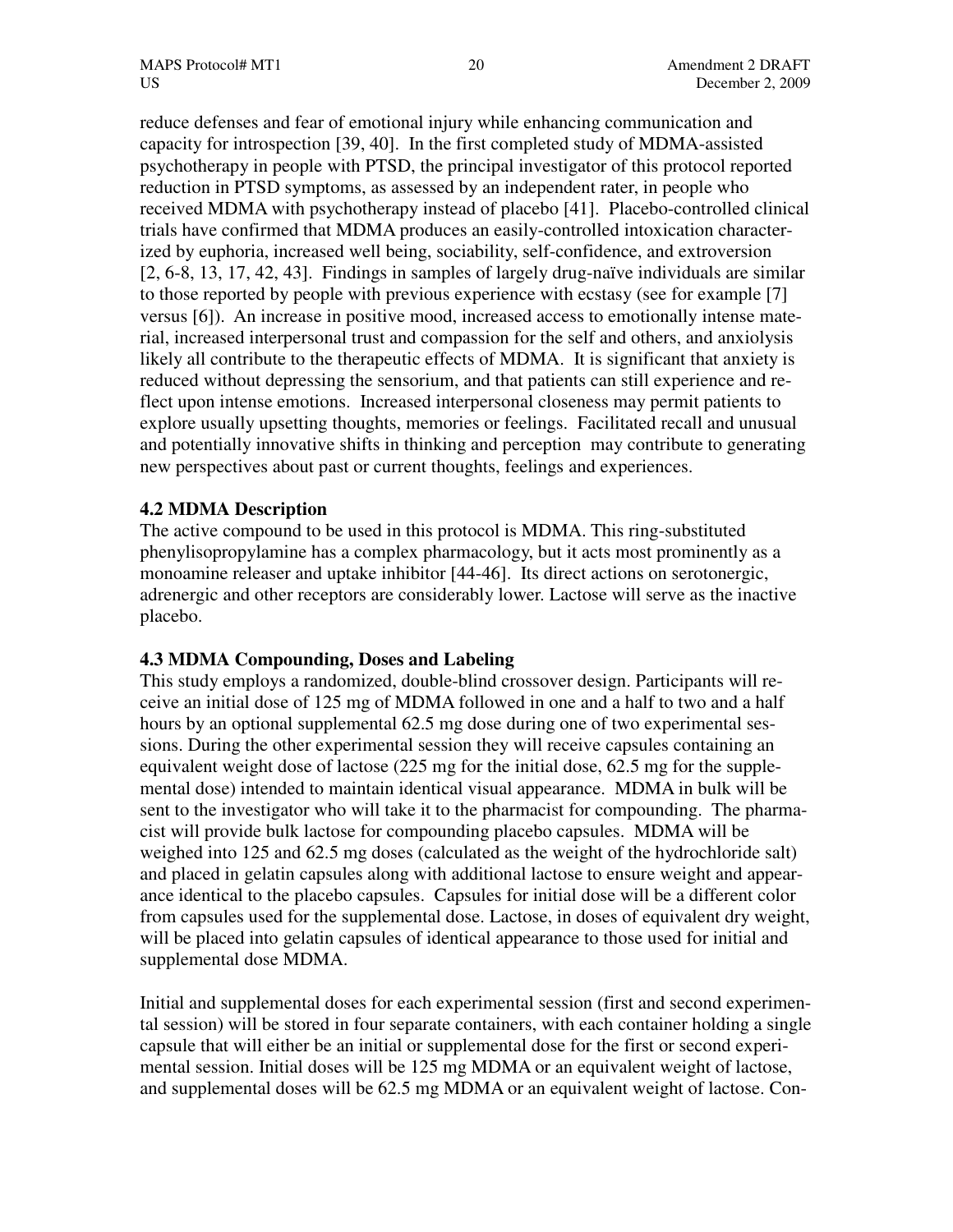tainers will be labeled with the protocol number, drug name, lot number, dosage, inactive drug name, weight, the sponsor name and a statement that the drug is for clinical-trial-use only. Because the investigator is blind to condition (either MDMA on first experimental session or placebo on first experimental session), it will be indicated on each container that there is a 50% chance that it contains MDMA, and a 50% chance that it contains lactose. Labels for each dose and each subject will be provided by the sponsor and applied by the pharmacist. All packaging and labeling will all be done in the presence of the investigator.

Example of a container and label that will contain all doses for a participant

Box label

MAPS Study # MT-1

Investigational Product MDMA and Placebo

Randomization # 51

Subject #

Administer as per protocol

Caution-Limited by United States law to Investigational Use

#### An example of planned drug labeling is provided below Label for each individual container assigned to a participant

| Container label                   | Container label                   | Container label                   | Container label                   |
|-----------------------------------|-----------------------------------|-----------------------------------|-----------------------------------|
| MAPS Study # MT-1                 | MAPS Study # MT-1                 | MAPS Study # MT-1                 | MAPS Study # MT-1                 |
| <b>Experimental Session</b><br>#1 | <b>Experimental Session</b><br>#1 | <b>Experimental Session</b><br>#2 | <b>Experimental Session</b><br>#2 |
| Dose 1: XXX mg                    | Dose 2: XX mg                     | Dose 1: XXX mg                    | Dose 2: XX mg                     |
| Randomization #51                 | Randomization # 51                | Randomization #51                 | Randomization #51                 |
| Subject<br>$^{\#}$                | Subject<br>$^{\#}$ $\qquad$       | Subject<br>#                      | Subject<br>$\#$                   |
| Administer as per pro-<br>tocol   | Administer as per pro-<br>tocol   | Administer as per pro-<br>tocol   | Administer as per pro-<br>tocol   |
|                                   |                                   |                                   |                                   |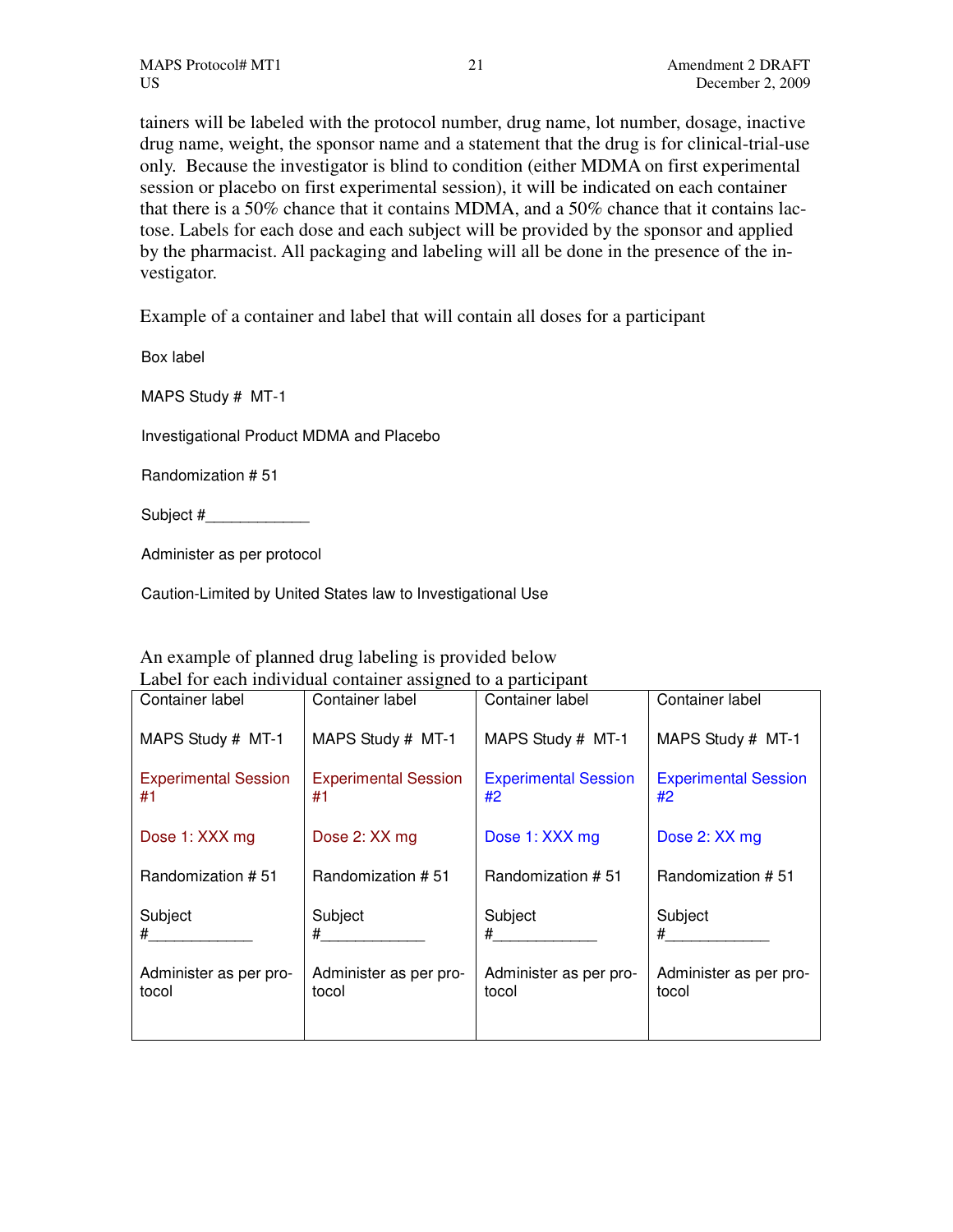# **4.4 MDMA Accountability**

Forms will be provided to track drug accountability and administration throughout the study. Drug accountability will be reviewed during routine monitoring visits.

# **4.5 MDMA Storage and Handling**

MDMA is a Schedule 1 compound and will be stored and handled in compliance with relevant Federal and State regulations. In accordance with Drug Enforcement Administration (DEA) requirements, the principal investigator will be responsible for storing and dispensing the MDMA. It will be stored in a safe mounted to the floor, that has been inspected and approved by the DEA for this purpose. Only the principal investigator with the Schedule 1 license will have the combination to the safe. The room in which the safe is mounted has an alarm system and will be locked whenever the investigator or his nurse is not present.

Investigational product will only be removed from the safe for one subject at a time at the time of the session and the MDMA will not leave the premises. MDMA will be administered orally with a glass of water. All doses administered will be recorded on the appropriate accountability logs.

Records pertaining to the use of Schedule 1 compounds will be maintained in accordance with relevant Federal and State Regulations. They will be kept separate from other records and will be maintained in a locked cabinet mounted to the wall in a locked office with an alarm system.

# **4.6 MDMA Stability**

Complete details on the chemistry, manufacturing and control of the MDMA Hydrocloride (HCl) to be used are described in Drug Master file (DMF) # 6293. As described in that file, MDMA was prepared for human consumption by David Nichols, Ph.D., Dept. of Medicinal Chemistry and Pharmacology, Purdue University in 1985. The identity and purity of this MDMA was confirmed using High Performance Liquid Chromatography (HPLC) in 1997 as described in DMF # 6293 and was found to be 99.87% pure. On August 12, 2002, Chemic Laboratories reanalyzed the MDMA at the request of the sponsor in relation to the study of MDMA-assisted psychotherapy in people with PTSD, the analysis found it to be more than 99.7% pure. A more recent analysis performed by Nichols at the request of researcher Dr. Carl Hart on February, 2006 continued to find a high degree of purity. This analysis found the MDMA in question to be 99.9 pure.

# **5.0 Protocol Design**

This study protocol will use a randomized, placebo-controlled, double-blind crossover study design to compare the effects of MDMA and the effects of placebo. The study will enroll up to 20 participants. Participants can enroll in this protocol after meeting all inclusion criteria without meeting any exclusion criteria and after successfully completing a sponsor-developed MDMA therapist training program. The investigators will conduct two experimental sessions in their treatment facility using the same setting employed in their Phase 2 study of MDMA-assisted psychotherapy in subjects with treatment-resistant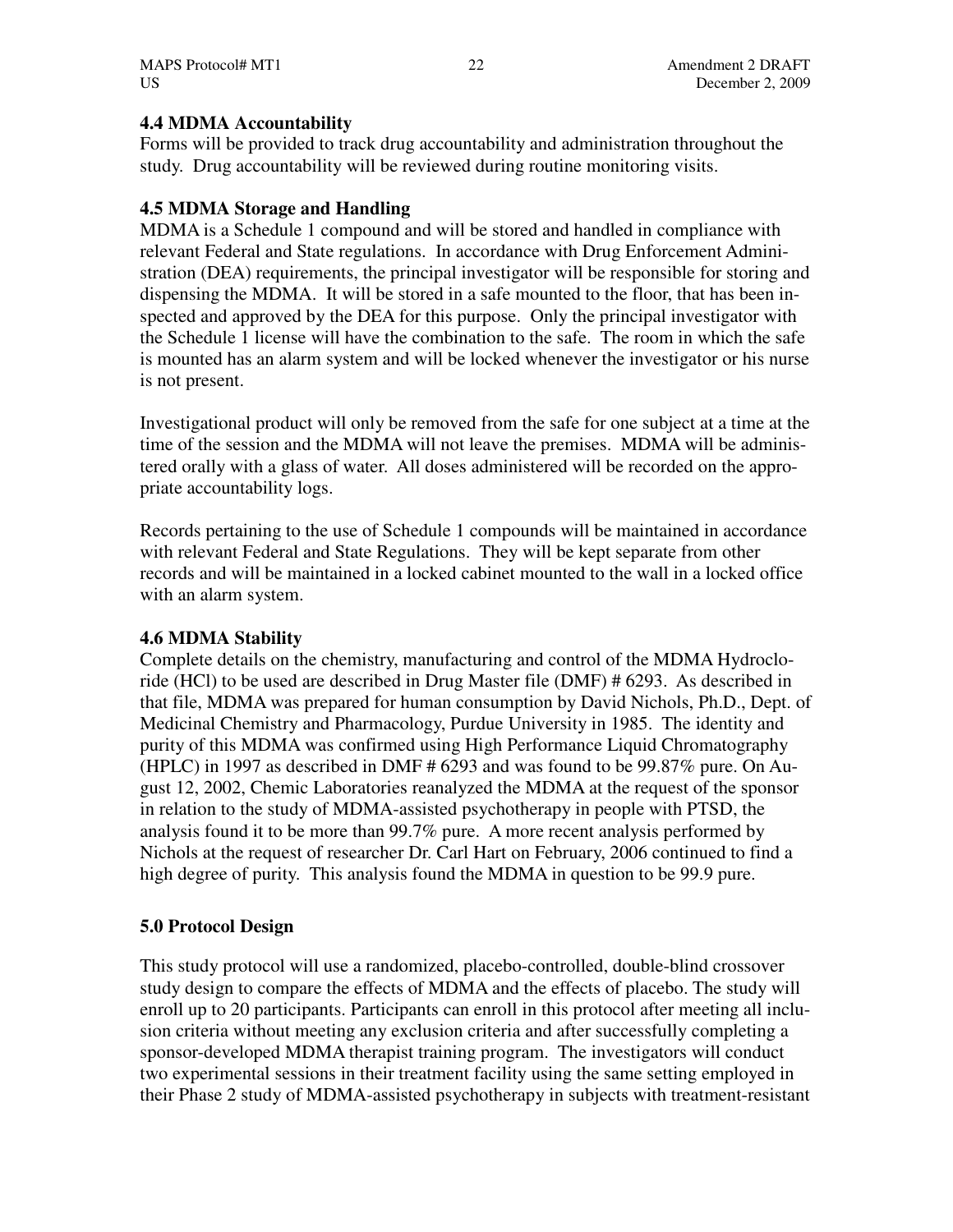PTSD. Participants will be randomly assigned to receive placebo during one day-long experimental session, and MDMA during the other session. Participants will undergo a 90-minute preparatory session with the investigators one day prior to undergoing the first experimental session. Each participant will then undergo a day-long experimental session within a psychotherapeutic context. In accordance with random assignment, participants will either receive an initial dose of placebo or MDMA followed by a supplemental dose of the same compound as the initial dose one and a half to two and a half hours later, if mutually agreed upon by investigators and participant. The initial dose of MDMA will be 125 mg, and the supplemental dose will be 62.5 mg. Following the session, the participant will stay overnight at the study site. Each participant will have a 90-minute, integrative psychotherapy session on the day after the first experimental session. On the following day they will undergo a second day-long experimental session, receiving MDMA if they received placebo during the first session, and placebo if they received MDMA during the first session. The second experimental session will include an overnight stay and be followed the next day by a second 90-minute integrative session. The preparatory session before experimental sessions, and the integrative sessions after each experimental session will serve to prepare subjects for the MDMA experience and subsequently to address any transient distress that may result from the experimental sessions. All sessions will be recorded to audio and video, and participants will receive copies of their sessions upon request. Starting the day after the second integrative session telephone calls will be made to participants each day for seven days, as well one and two months after the first experimental session. These will serve as additional opportunities to monitor safety and to help subjects understand and integrate the experience.

To assess current mood state at three time points during each experimental session, participants will complete the Profile of Mood States (POMS) on the day of the preparatory session, five to six hours after drug administration on the day of each experimental session and at the end of each integrative session the day following an experimental session. To assess feelings of interpersonal closeness, they will complete the interpersonal closeness measure at the same time points as the POMS on the day of the preparatory session, experimental sessions, and integrative sessions following each experimental session. To assess psychological symptoms and monitor for safety they will complete the Brief Symptoms Inventory (BSI) on the day of the preparatory session, twice on the day of each experimental session (one hour before drug administration and five to six hours afterwards), on the day of each integrative session and on days one and seven of telephone follow-up, as well as at the one month and two month telephone follow-up interviews. Participants will complete the Neuroticism-Extroversion-Openness Personality Scale (NEO) just prior to the preparatory session and two months after the first experimental session.

As a safety measure participants will complete the C-SSRS at baseline, after the preparatory session, twice during each experimental session (once just prior to drug administration and once five to six hours after drug administration, at each integrative session on the day following an experimental session, on the first and seventh days of telephone contact, and one and two months after the first experimental session. Additional administrations of the C-SSRS will be performed at other points following drug administration or during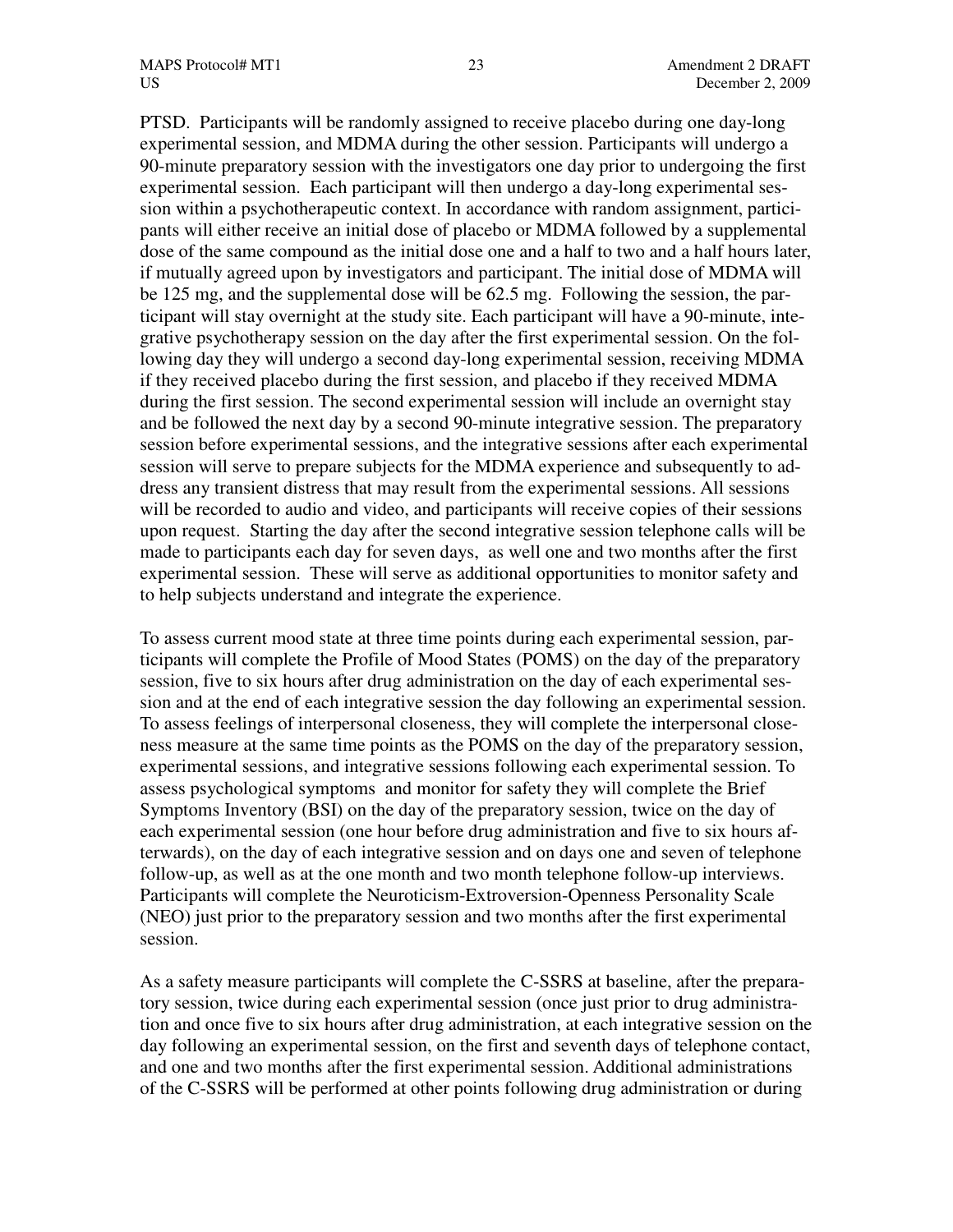follow-up telephone contact if a subject is experiencing psychological distress that does not respond readily to processing with the therapists according to the methods described in the MDMA-assisted psychotherapy treatment manual.

# **5.1 Planned Duration of Protocol**

The duration of active participation in the protocol will be five days of study visits followed by integrative telephone calls occurring daily for a week after the second integrative session and then again 1 and 2 months following the MDMA session. The last telephone call occurring two months after the first experimental session will be considered the termination visit of the protocol. Assuming an enrollment of 20 participants, the expected time from enrolling the first participant until the final participant completes this protocol is 2 to 3 years. This estimate is based on enrollment of approximately one participant per month, but assumes delays relating to the scheduling and completion of the training program.

# **5.2 Randomization and Subject Numbering**

A randomization monitor will generate a list of 35 random numbers between 50 and 100. Each number on this list will be randomly assigned to one of the two sequences of drug administration. Subjects will be assigned in a blinded fashion to the next available randomization number on the list at Visit 1. The randomization numbers will be pre-printed on the drug packaging labels. There will be one carton to hold all drug for a subject. The carton will hold four smaller containers. These smaller containers will hold one capsule each, and will be labeled:

- Experimental Session 1 dose 1 (125 mg)
- Experimental Session 1 dose 2 (62.5 mg)
- Experimental Session 2 dose 1 (125 mg)
- Experimental Session 2 dose 2 (62.5 mg)

The containers with the initial (dose 1) and supplemental (dose 2) doses for the first experimental session will be marked with a "1", and the containers holding the doses for the second experimental session will be marked with a "2". Initial and supplemental dose capsules will have shells of different colors to ensure identification as an initial or supplemental dose. Participants who replace any participant who has withdrawn from or been removed from the study will be assigned the next consecutive number in the series. If there is an adverse event or other emergency requiring knowledge of participant's condition assignment, as when pharmacological intervention is necessary, the blind may be broken for an individual participant. For this purpose, the randomization monitor will provide the investigators with a numbered sealed envelope corresponding to each container with an enclosed card indicating the condition order for that container. These sealed envelopes will be stored in the safe and opened only in the event that early unblinding is required. In all other cases, the blind will be maintained until all participants have completed the study. The investigators and participant will be blind to condition (sequence of administration) assignment.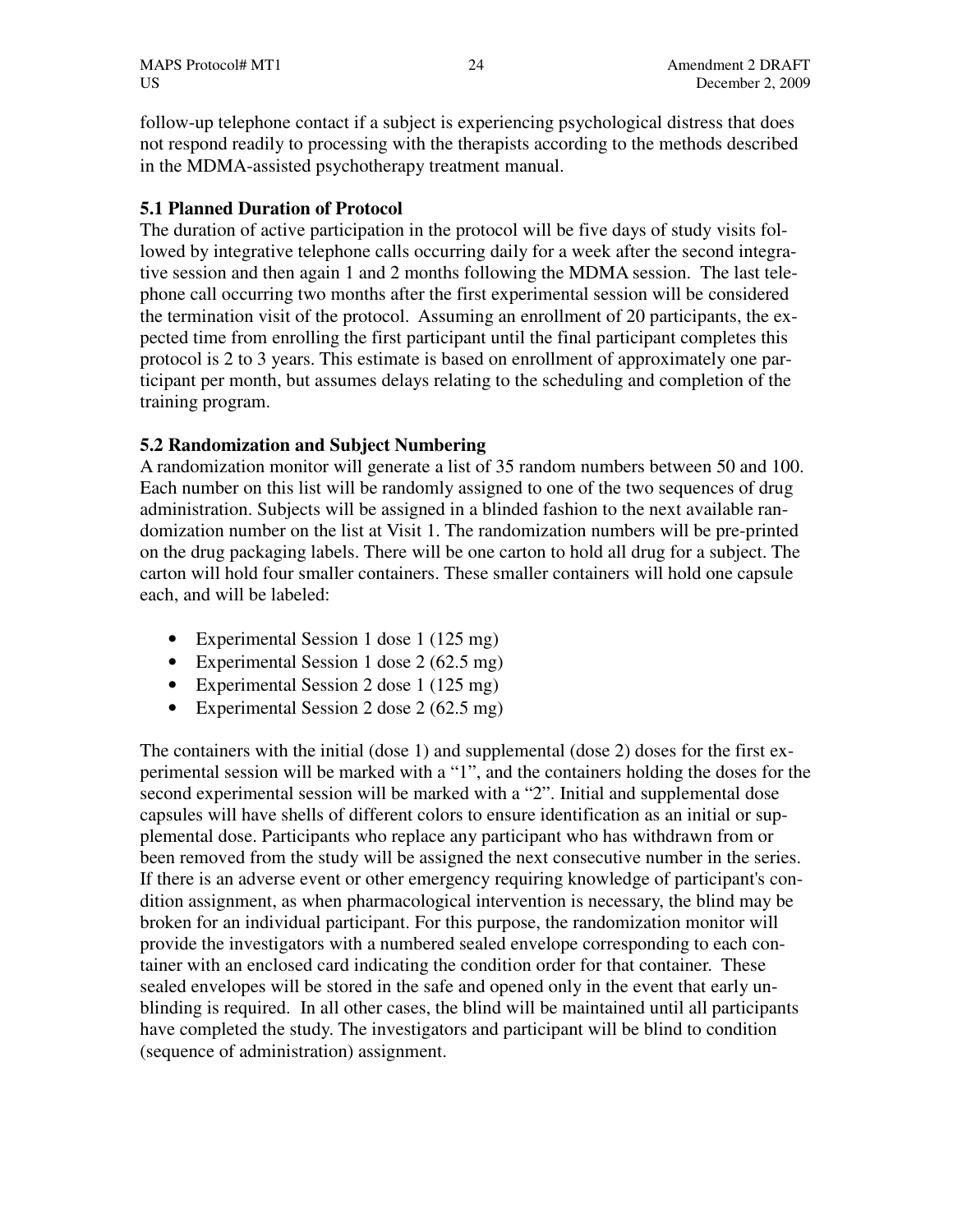# **5.3 Recruitment and Subject Population**

The investigator will recruit men and women aged 21 or older who meet the inclusion criteria and do not meet any exclusion criteria, and who have successfully completed a sponsor-developed training program for MDMA-assisted psychotherapy. Participants will be individuals licensed to perform psychotherapy, physicians, nurses, or individuals enrolled in a graduate program that will lead to their becoming a licensed psychotherapist. After written informed consent, participants will undergo screening to confirm eligibility.

# **5.3.1 Inclusion Criteria**

Individuals eligible to be enrolled into this protocol are participants who:

- 1. have successfully completed a sponsor-supported program for training therapists to perform MDMA-assisted psychotherapy research;
- 2. are at least 21 years old;
- 3. may have a history of a mood disorder (except bipolar affective disorder type I, see exclusions) and/or an anxiety disorder or other non-excluded psychiatric disorder.
- 4. are willing to commit to medication dosing\experimental session and integrative follow-up sessions, and to complete evaluation instruments;
- 5. are willing to refrain from taking any psychiatric medications from study enrollment until up to seven days after the second experimental session, with the exception of gabapentin when prescribed for pain control. Any psychoactive drugs will be tapered in an appropriate fashion to avoid withdrawal effects. They will be discontinued long enough before the first experimental session to avoid the possibility of interactions (the interval will be at least 5 times the particular drug's halflife). Participants may receive a designated rescue medication that may be administered in the event of symptoms that require it during or after the experimental session (e.g. insomnia or severe anxiety that does not respond to other management outlined in the treatment manual);
- 6. agree that, for one week preceding the first experimental session will refrain from:
	- a. taking any herbal supplement (except with prior approval of the research team);
	- b. taking any nonprescription medications (with the exception of nonsteroidal anti-inflammatory drugs or acetaminophen unless with prior approval of the research team);
	- c. taking any prescription medications with the permission of their physician (with the exception of birth control pills, thyroid hormones or other medications approved by the research team);
- 7. agree to take nothing by mouth except alcohol-free liquids after 12:00 A.M. (midnight) the evening before the experimental session;
- 8. refrain from the use of any psychoactive drug, with the exception of caffeine or nicotine, within 24 hours of each experimental session;
- 9. agree not to use caffeine or nicotine for 2 hours before and 6 hours after drug administration;
- 10. are willing to remain overnight at the study site;
- 11. agree to have transportation other than driving themselves after the integrative session on the day after each experimental session;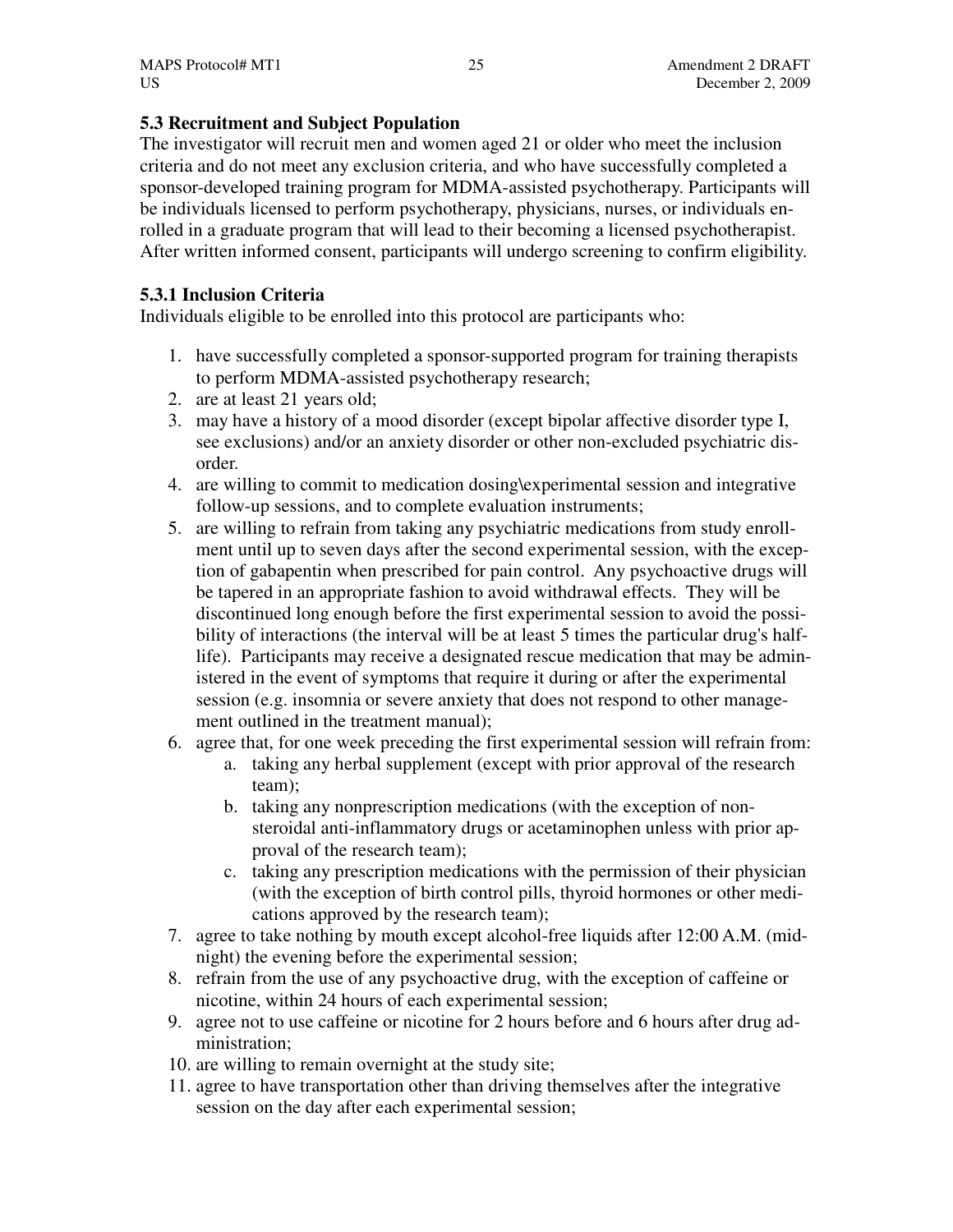- 12. are willing to be contacted via telephone for all necessary telephone contacts;
- 13. if a woman of childbearing potential, must have a negative pregnancy test and agree to use an effective form of birth control;
- 14. are proficient in speaking and reading English;
- 15. agree to have all clinic visit sessions recorded to audio and video.

# **5.3.2 Exclusion Criteria**

Individuals not eligible to be enrolled into this protocol are those who:

- 1. are pregnant or nursing, or are women of child bearing potential who are not practicing an effective means of birth control;
- 2. have a history of, or a current primary psychotic disorder, bipolar affective disorder type 1 or, dissociative identity disorder (with history of affective disorder or anxiety disorder permitted if currently in remission)
- 3. have current psychiatric diagnosis other than adjustment disorder.
- 4. have evidence or history of coronary artery disease or cerebral or peripheral vascular disease, hepatic disease with abnormal liver enzymes, or any other medical disorder judged by the investigator to significantly increase the risk of MDMA administration;
- 5. have hypertension using the standard criteria of the American Heart Association of values of 140/90 or higher assessed on three separate occasions [47];
- 6. have a history of hyponatremia or hyperthermia;
- 7. weigh less than 48 kg;
- 8. have used "ecstasy" (material represented as containing MDMA) within 6 months of the MDMA session;
- 9. require ongoing concomitant therapy with a psychotropic drug;
- 10. meet Diagnostic and Statistical Manual of Mental Disorders (DSM-IV) criteria for substance abuse or dependence for any substance save caffeine or nicotine in the past 60 days;
- 11. is not able to give adequate informed consent;
- 12. have any current problem or a history of substance abuse which, in the opinion of the investigator or medical monitor, might interfere with participation in the protocol.

# **6.0 Methods**

Participants will receive consent materials describing the protocol.

After consenting to take part in the protocol, participants will be screened by a physician who will obtain medical and psychological history by interview and perform a general physical examination, brief neurological exam and clinical laboratory assessments (see 6.2.1 for details). Further examination will be medical-history-directed if the investigators have additional questions about participant eligibility. Additional tests or assessments may be requested. If, after reviewing all information, the investigators conclude that a participant is eligible they will schedule a five-day period during which the preparatory session, two experimental sessions and two integrative session will take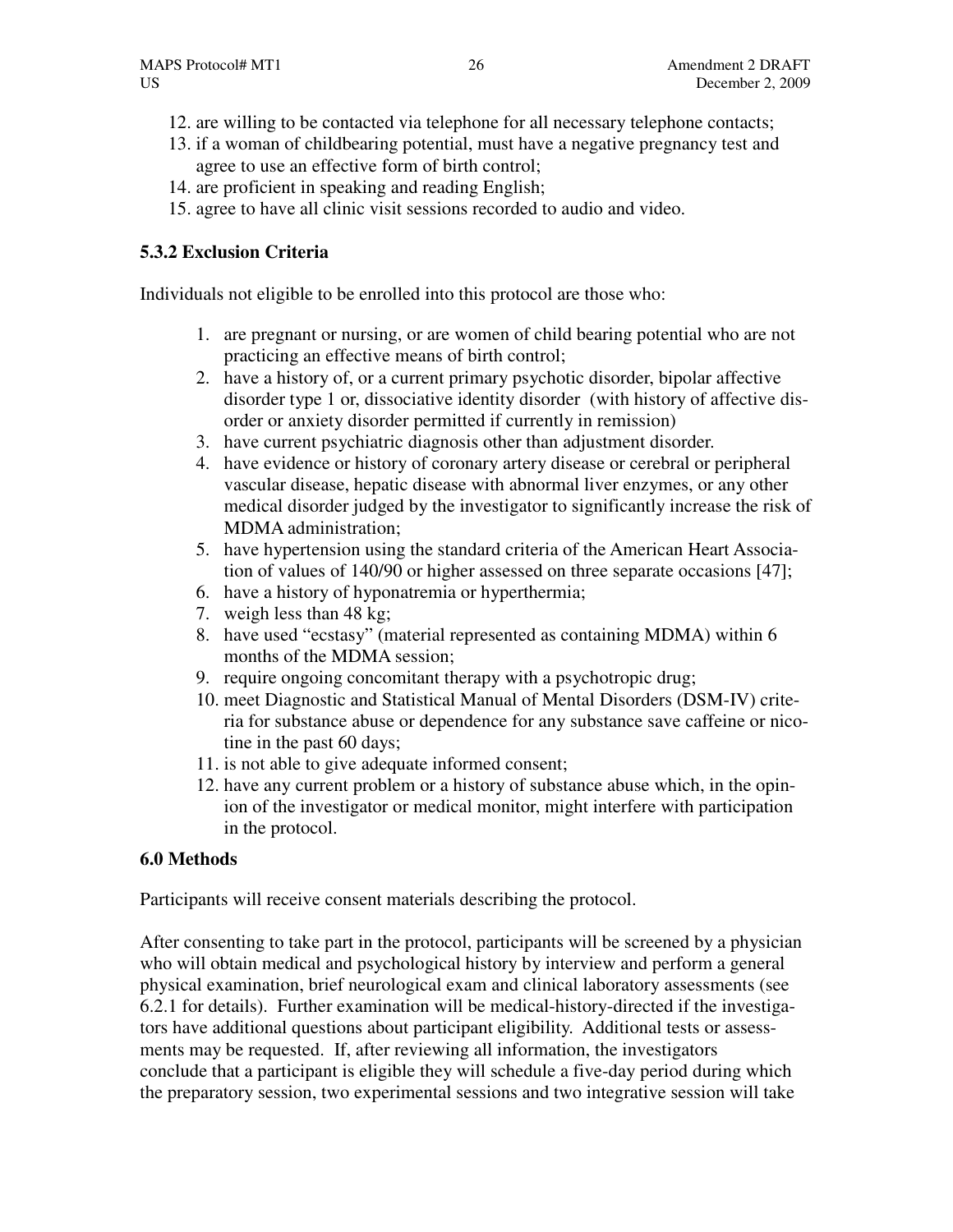place. If tapering medication is necessary, the MDMA session will be scheduled to occur after washout is complete.

Eligible participants will travel to the offices of the investigators, where participant will have one 90 minute-long preparatory session with the investigators, followed by the first of two experimental sessions. Each participant will be assigned to one of two drug administration orders, either receiving MDMA during the first experimental session or placebo during this session. The participant will have a 90-minute integrative session with the investigators on the morning after the first experimental session. The second experimental session will occur 48 hours after the first experimental session. Participants who received MDMA first will now receive inactive placebo, and participants who received placebo first will receive MDMA. Participants will have a 90-minute integrative session with the investigators on the morning after the second experimental session. There will be a week of daily telephone contact beginning on the day after the second integrative session, as well as follow-up telephone calls one and two-months after the MDMA session will be made to partici-pants.

# **6.1 Assessments and Measures**

### **6.1.1 Assessment of Psychological Effects**

The POMS is a 65-item self-report assessment of current mood state [48], containing six subscales Composed-Anxious, Elated-Depressed, Agreeable-Hostile, Energetic-Tired, Clear-headed-Confused, and Confident-Unsure. Participants will complete the POMS on the day of the preparatory session, on the day of the first experimental session approximately five to six hours after drug administration, on the day of the first integrative session, five to six hours after the drug administration in the second experimental session, and on the day after the second experimental session..

The measure of state interpersonal closeness is a five-item non-verbal self-report measure. Participants are asked to draw on a sheet of paper "how close you feel right now" to the self as observed, the investigators, a selected significant other and "the world." Distance in mm between the self and each target will be considered an indirect measure of interpersonal closeness. The measure is expected to take between two and four minutes to complete. Participants will complete the measures of interpersonal closeness on the day of the preparatory session, five to six hours after drug administration during each experimental session, and on the day of each integrative session.

The NEO [49] will serve as a measurement of personality. The NEO is a 240-item selfreport assessment that takes between 30 and 40 minutes to complete. It is a wellestablished measure of personality with sound properties of reliability and validity that operationally define personality structure according to a five-factor model. Participants will complete the NEO after completing the preparatory session and again two months after the first experimental session.

During Visit 3, for both research and educational purposes, the investigators will require participants to produce a written narrative account of each experimental session. This is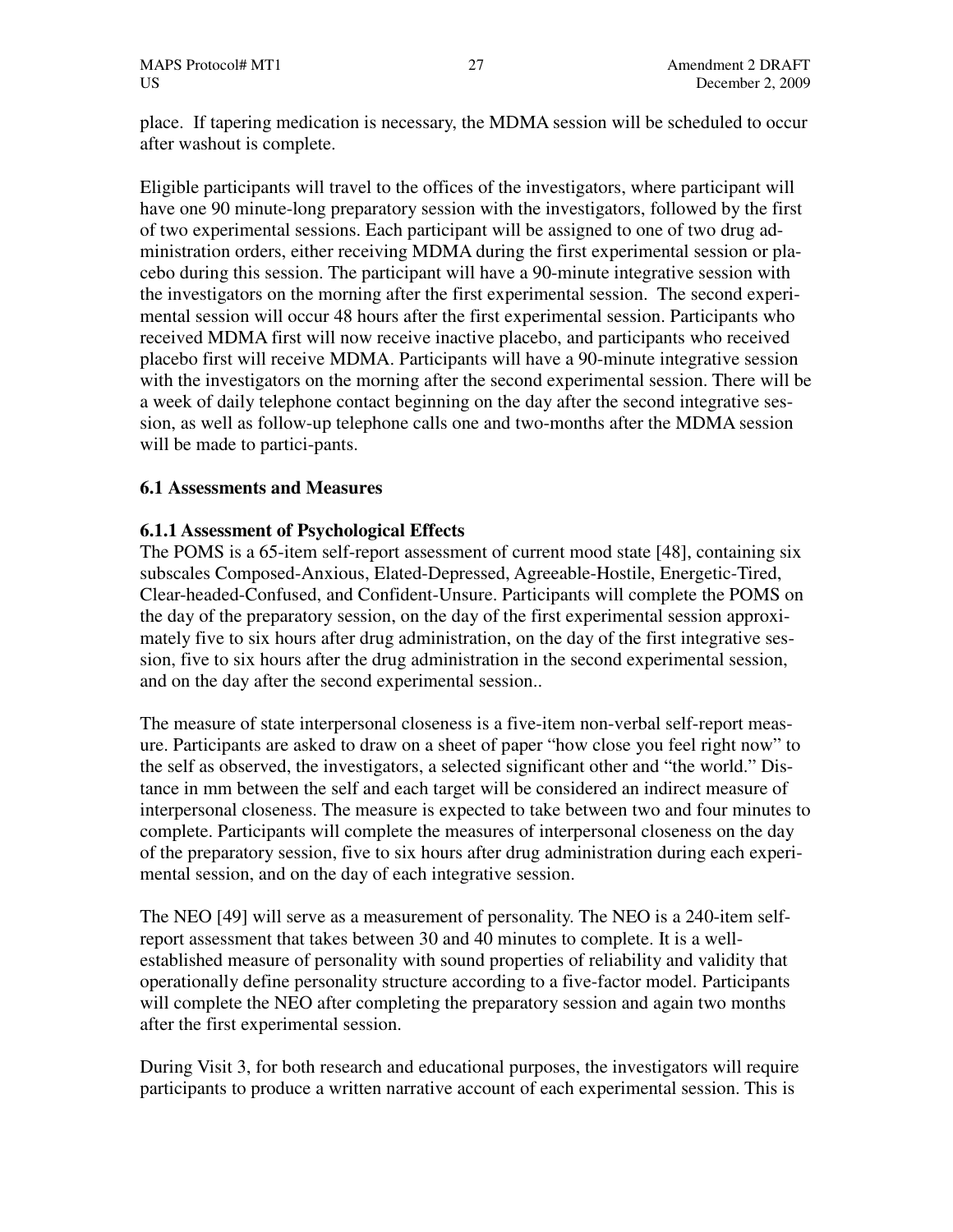expected to take between 10 and 30 minutes. Participants may also use other means of expression, such as visual art, to represent their experience.

### **6.1.2. Safety Measures**

As safety measures, vital signs and a measurement of psychological distress will be assessed during both experimental sessions. Participants will repeatedly rate their current degree of subjective distress during both experimental sessions using a single-item, selfreport scale, the Subjective Units of Distress (SUD) scale, with the degree of distress marked along seven points.

The BSI is the short form of the Symptoms Checklist 90-Revised and is designed to assess clinical and psychological symptoms [50, 51]. It contains 53 items and takes eight to 12 minutes to complete. It contains nine dimensions (Somatization, Obsession-Compulsion, Interpersonal Sensitivity, Depression, Anxiety, Hostility, Phobic anxiety, Paranoid ideation and Psychoticism) and three global indices of distress (Global Severity Index, Positive Symptom Distress Index, and Positive Symptom Total. The participants will complete the BSI on the day of the preparatory session, twice on the day of each experimental session, once just prior to drug administration and five to six hours after drug administration or when most drug effects are no longer present, and on the day of each integrative session that follows each experimental session.

The C-SSRS is a clinician-administered measure of suicidal behavior devised to detect potential suicidal thoughts or behaviors during a clinical trial [52]. It consists of a "Baseline" form that assesses lifetime suicidal ideation, ideation intensity and behavior, and a form for assessing current suicidal ideation and behavior. The C-SSRS consists of a series of questions, and can be administered during face to face interview or over the telephone. The C-SSRS will be administered once during screening and ten times after enrollment; after the preparatory session, twice during each experimental session (once just prior to drug administration and once five to six hours after drug administration), after each integrative session, on the first and seventh days of daily telephone contact, one month and two months after the first experimental session.

Spontaneously reported side effects, Adverse Events (AEs) and Serious Adverse Events (SAEs) will be recorded during the first and the second experimental session and for a period of seven days after the second experimental session, for a total of eleven consecutive days. The investigators will also assess participant well-being via interview during the introductory session, on each integrative session and integrative telephone calls for seven days following the integrative session after the second experimental session, and the follow-up telephone calls one and two months after the first experimental session.

# **6.1.3 Measure of Strength of Double Blind**

Participant and investigator beliefs concerning substance identity for a preceding experimental session (either MDMA or inactive placebo) will be assessed during the integrative session occurring on the day after each experimental session. On the second integrative session, participants and investigators will also be asked if they changed their minds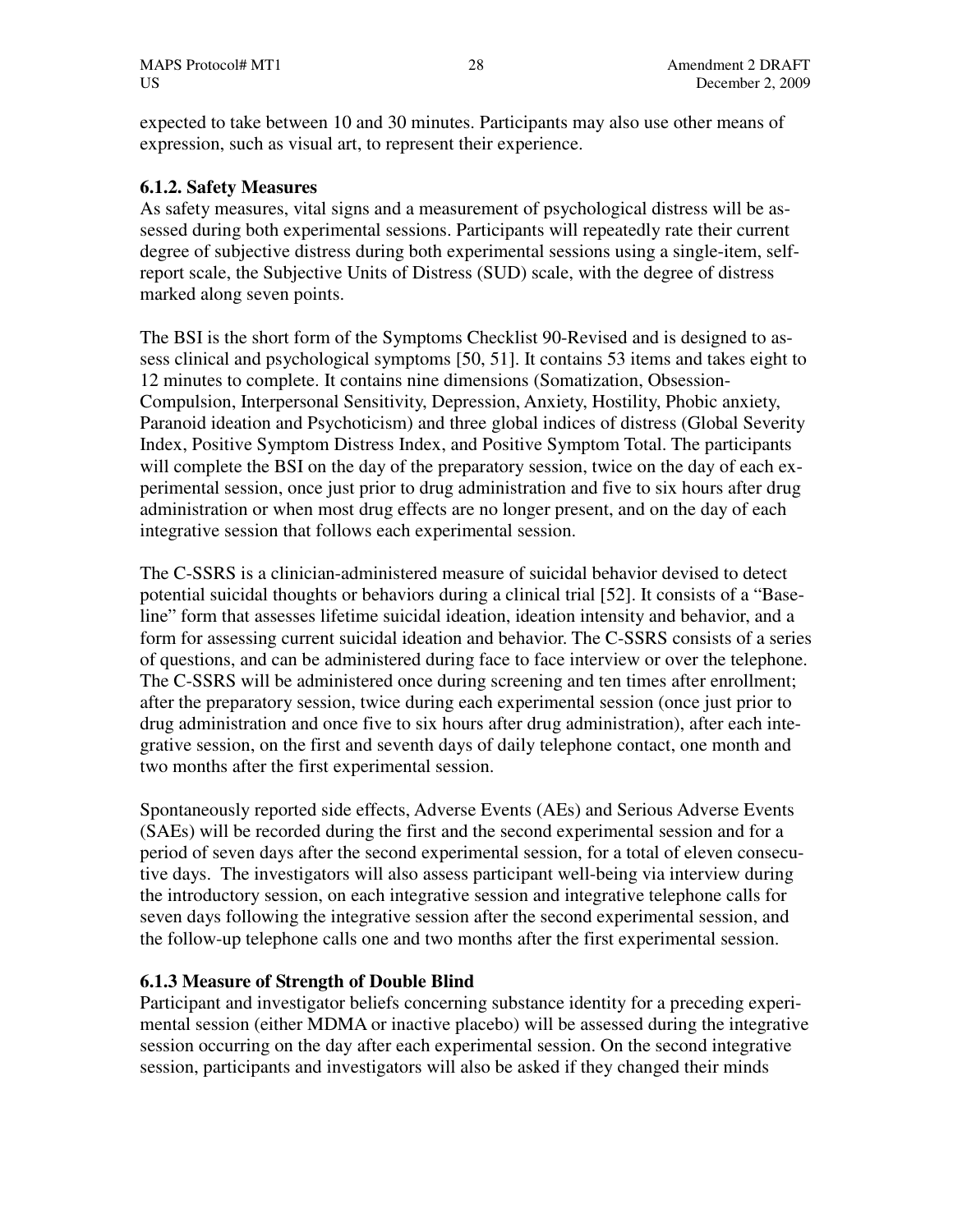about their original guesses concerning drug administered during the first experimental session.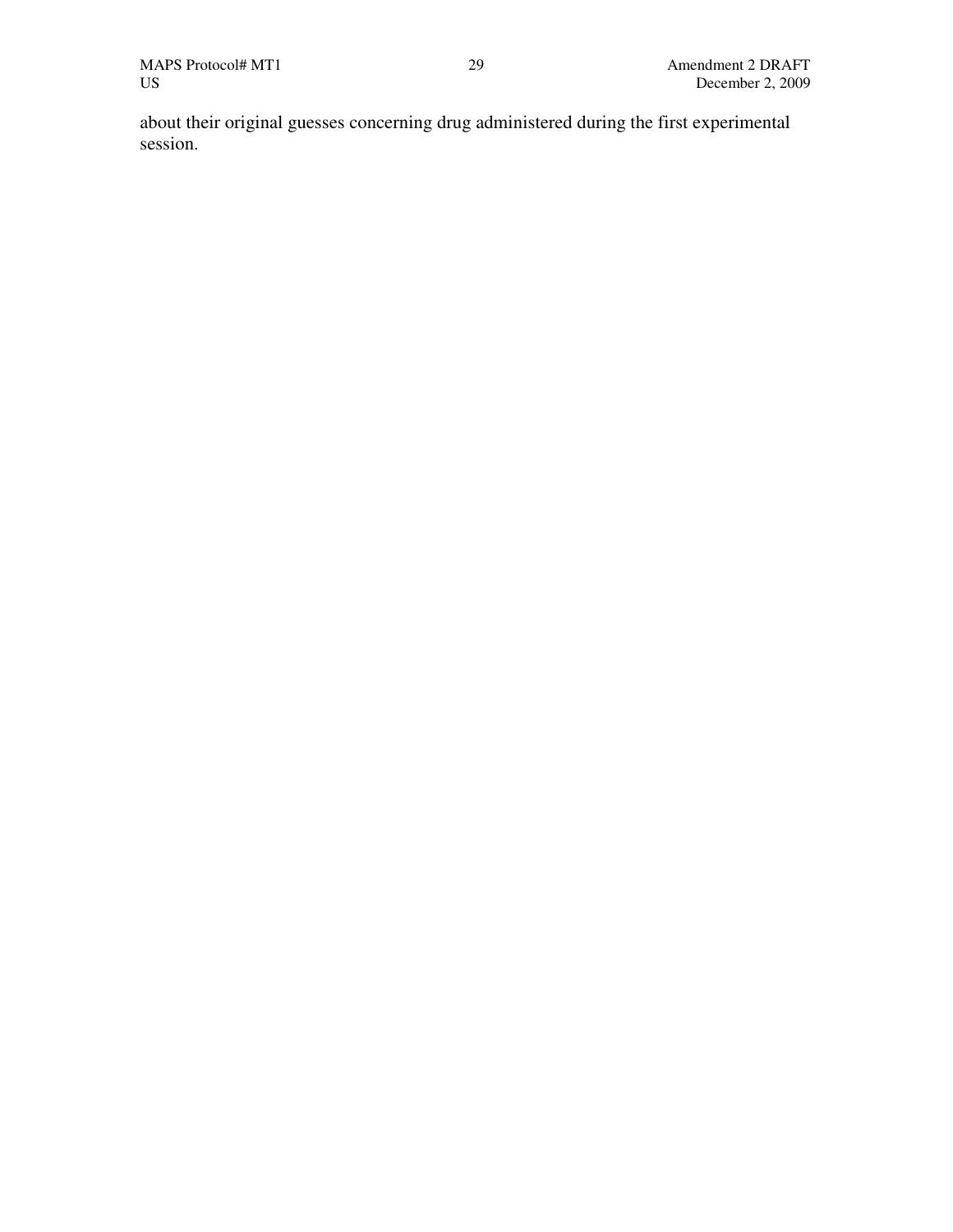#### MAPS Protocol# MT1 30 Amendment 2 DRAFT<br>US December 2, 2009 December 2, 2009

| Table 1: Time and Events Table                                  |                                                       |                                  |                                   |                                                 |                              |                                                       |
|-----------------------------------------------------------------|-------------------------------------------------------|----------------------------------|-----------------------------------|-------------------------------------------------|------------------------------|-------------------------------------------------------|
| Visit #                                                         | Pre-Study                                             | V <sub>1</sub>                   | V <sub>2</sub> and V <sub>4</sub> | V3 and V5                                       | Contact                      | <b>Phone Contact</b>                                  |
| Type of Visit                                                   | Screening may<br>take place over<br>more than one day | Preparatory<br>Session           | Experimental<br>Session           | Integrative<br>Therapy                          | 7 days of Contact<br>post V5 | Follow up                                             |
| <b>Approximate Study Day</b>                                    | Up to one month<br>prior to Visit 1                   | $\mathbf{1}$                     | $2$ and $4$                       | 3 and 5                                         | 6 to 12                      | 32 and 62                                             |
| Visit Timing and Windows                                        |                                                       | 1 day Prior<br>to V <sub>2</sub> | Day of Dosing                     | 1 day Post<br>V <sub>2</sub> and V <sub>4</sub> | 1 day Post<br>Visit 5        | 30 and 60 days<br>post V <sub>2</sub><br>$+/-$ 3 days |
| <b>Provide Consent Materials/Informed Consent</b>               | $\mathbf X$                                           |                                  |                                   |                                                 |                              |                                                       |
| Medical and Psychiatric History (by interview)                  | $\mathbf X$                                           |                                  |                                   |                                                 |                              |                                                       |
| General Physical Exam (BP, Pulse, Temp, brief systems<br>check) | X                                                     |                                  |                                   |                                                 |                              |                                                       |
| <b>Brief Neurological Exam</b>                                  | X                                                     |                                  |                                   |                                                 |                              |                                                       |
| <b>ECG</b>                                                      | $\mathbf X$                                           |                                  |                                   |                                                 |                              |                                                       |
| Clinical Laboratory Tests, including HIV test                   | $\mathbf X$                                           |                                  |                                   |                                                 |                              |                                                       |
| <b>Collect Concomitant Medication</b>                           | $\mathbf X$                                           | X                                | X                                 | X                                               | X                            | X                                                     |
| Medication Taper (if applicable)                                | $\bar{X}$                                             | $\mathbf X$                      |                                   |                                                 |                              |                                                       |
| Study Enrollment after meeting Inclusion/Exclusion              |                                                       | $\mathbf X$                      |                                   |                                                 |                              |                                                       |
| Record to Audio/Video                                           |                                                       | X                                | X                                 | X                                               |                              |                                                       |
| General Well-Being                                              |                                                       | X                                | X                                 | X                                               | X                            | X                                                     |
| Drug Screen                                                     |                                                       |                                  | $\mathbf{X}^{\rm E}$              |                                                 |                              |                                                       |
| Pregnancy Screen (if applicable)                                | $\mathbf X$                                           |                                  | $\mathbf X$                       |                                                 |                              |                                                       |
| <b>Complete Randomization Procedure</b>                         |                                                       | X                                |                                   |                                                 |                              |                                                       |
| <b>NEO Personality Inventory</b>                                |                                                       | X                                |                                   |                                                 |                              | Day 62 only                                           |
| <b>POMS</b>                                                     |                                                       | X                                | $X^A$                             | $X^B$                                           |                              |                                                       |
| <b>BSI</b>                                                      |                                                       | X                                | $X^{A, B}$                        | $X^B$                                           |                              |                                                       |
| Interpersonal closeness measure                                 |                                                       | $\mathbf X$                      | $X^A$                             | $X^B$                                           |                              |                                                       |
| $C$ -SSRS                                                       | X                                                     | X                                | $X^{A, B, C}$                     | $X^B$                                           | Day 6 and 12                 | X                                                     |
| Administer Dose (MDMA or Placebo)/Therapy                       |                                                       |                                  | X                                 |                                                 |                              |                                                       |
| Monitoring of Blood Pressure, Pulse and Temp.                   |                                                       |                                  | $\mathbf X$                       |                                                 |                              |                                                       |
| <b>SUDS</b>                                                     |                                                       |                                  | $X^{B, D}$                        |                                                 |                              |                                                       |
| <b>Beliefs of Condition Assignment</b>                          |                                                       |                                  |                                   | $\mathbf X$                                     |                              |                                                       |
| Overnight Stay                                                  |                                                       |                                  | X                                 |                                                 |                              |                                                       |
| <b>Integrative Therapy Session</b>                              |                                                       |                                  |                                   | X                                               |                              |                                                       |
| Narrative Report (optional)                                     |                                                       |                                  |                                   | X                                               |                              |                                                       |
| Integrative Telephone Contact                                   |                                                       |                                  |                                   |                                                 | X                            | X                                                     |
| Adverse Events Requiring Dr. Visit                              |                                                       |                                  | $\mathbf X$                       | X                                               | X                            |                                                       |
| Spontaneously Reported Side Effects                             |                                                       |                                  | $\mathbf X$                       | $\mathbf X$                                     | $\mathbf X$                  |                                                       |
| Adverse Events that are of Concern to the Participant           |                                                       |                                  | $\mathbf X$                       | $\mathbf X$                                     | $\mathbf X$                  | $\mathbf X$                                           |
| Serious Adverse Events                                          |                                                       | $\mathbf X$                      | $\mathbf X$                       | $\mathbf X$                                     | $\mathbf X$                  | $\mathbf X$                                           |
| <b>Study Termination</b>                                        |                                                       |                                  |                                   |                                                 |                              | $\mathbf X$                                           |

<sup>A</sup> Approximately 6 hours post MDMA

 $B$  at the beginning of the session

 $\rm{c}$  as needed

<sup>D</sup> Approximately every 60 minutes<br><sup>E</sup> Given on first experimental session only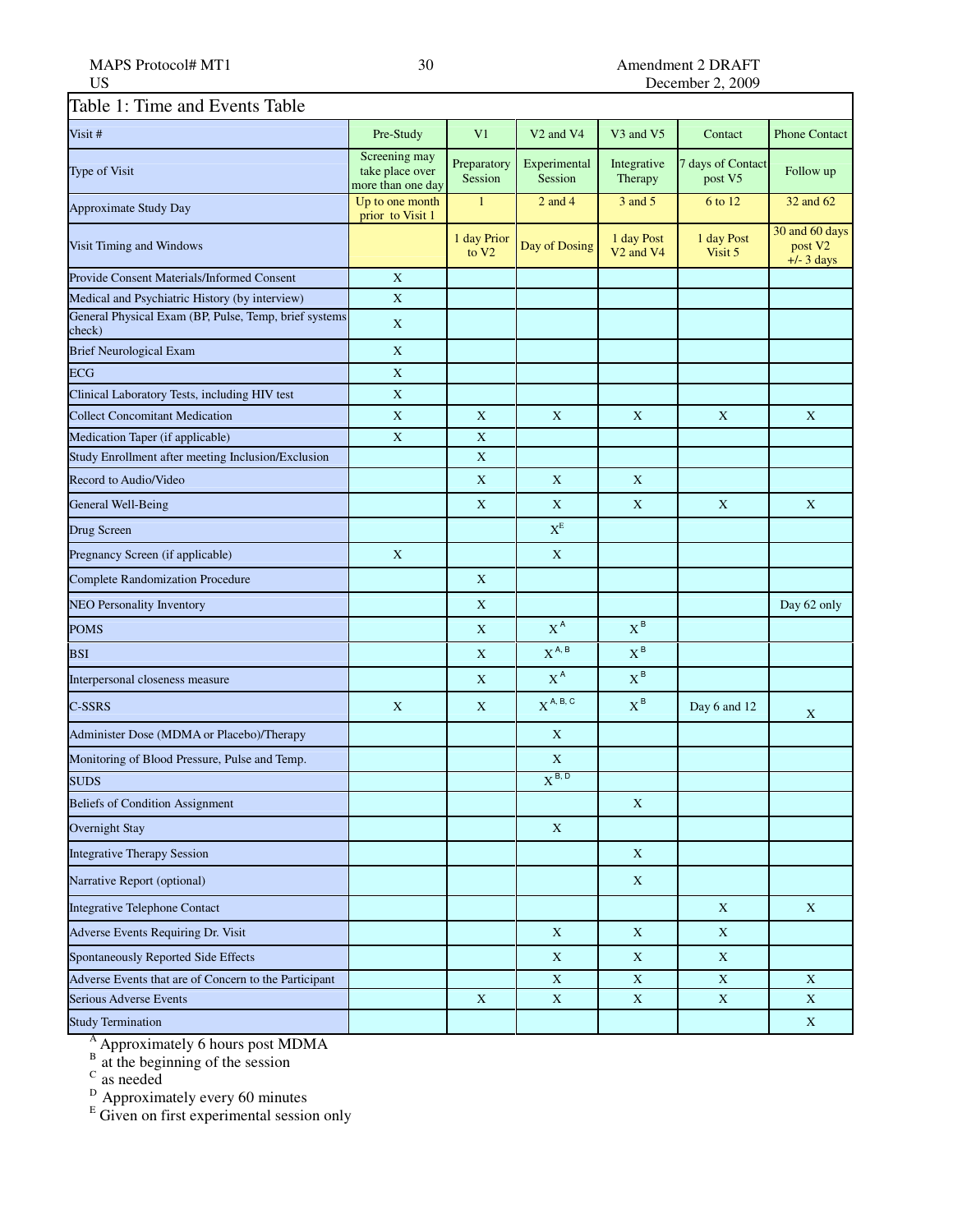### **6.2 Visit Descriptions**

### **6.2.1 Prescreening and Screening**

After giving written informed consent, a screening number will be assigned to each participant. The screening number will be used on all subject records prior to enrollment. Participants will provide a medical and psychological history through interview, during which the C-SSRS will be administered to establish suicide risk. Participants will undergo blood draw and urine collection and a general physical examination performed by a physician who is not one of the investigators. The examination will involve the following procedures: blood pressure, pulse, height, weight, body temperature, examination of head, eyes, ears, nose, throat, skin, heart, lungs, abdomen and extremities, brief neurological exam (cranial nerves 2-12, sensory, motor, reflexes and cerebellar function) , electrocardiogram (ECG), clinical laboratory assessments to include: Alanine aminotransferase (ALT/SGPT); albumin:globulin (A:G) ratio; albumin, serum; alkaline phosphatase, serum; aspartate aminotransferase (AST/SGOT); bilirubin, total; BUN; BUN:creatinine ratio; calcium, serum; carbon dioxide; chloride, serum; creatinine, serum; globulin, total; glucose, serum; potassium, serum; protein, total, serum; sodium, serum, Complete Blood Count (CBC), which includes: Hematocrit; hemoglobin; mean corpuscular volume (MCV); mean corpuscular hemoglobin (MCH); mean corpuscular hemoglobin concentration (MCHC); red cell distribution width (RDW); percentage and absolute differential counts; platelet count (RBC); red cell count; white blood cell count (WBC), Urinalysis, which includes: Color, appearance, specific gravity, pH, protein, glucose, ketones, occult blood, leukocyte esterase, nitrite, bilirubin, and urobilinogen and Thyroid functions: TSH (high sensitivity), Free T4 Free T3]. In addition, Human Immunodeficiency Virus (HIV) serology will be performed. Results of HIV serology will be kept confidential, and appropriate referral for counseling will be made if necessary. The clinical laboratory values will not be captured in the Case Report Form (CRF), but will be used to establish eligibility and will be kept with the subject's source record. Any abnormal results that are not exclusionary will be captured as medical history. A urine-dip pregnancy test for females of childbearing potential will be performed as well. If, upon examination, there are questions raised about possible medical problems, the investigators will request a review of participant medical records and request additional tests or assessments as indicated.

The investigators will review this information and will contact the participant if all inclusion criteria and no exclusion criteria are met and will schedule five clinical visits, including the preparatory session, the first experimental session, the first integrative session, the second experimental session and the second integrative session, within a fiveday period. Any participant who must refrain from taking a medication will begin tapering off that medication, with the first experimental session scheduled to occur after complete washout. The entire visit should take between  $1\frac{1}{2}$  and  $2\frac{1}{2}$  hours. This screening may take place over more than one day and up to one month prior to visit 1.

Upon enrollment, each participant will be assigned a unique five-digit subject number. Participants will be enrolled to one of two conditions (order of drug administration). MDMA will be given on either the first or the second administration, with investigator and participant remaining blind to order of drug administration.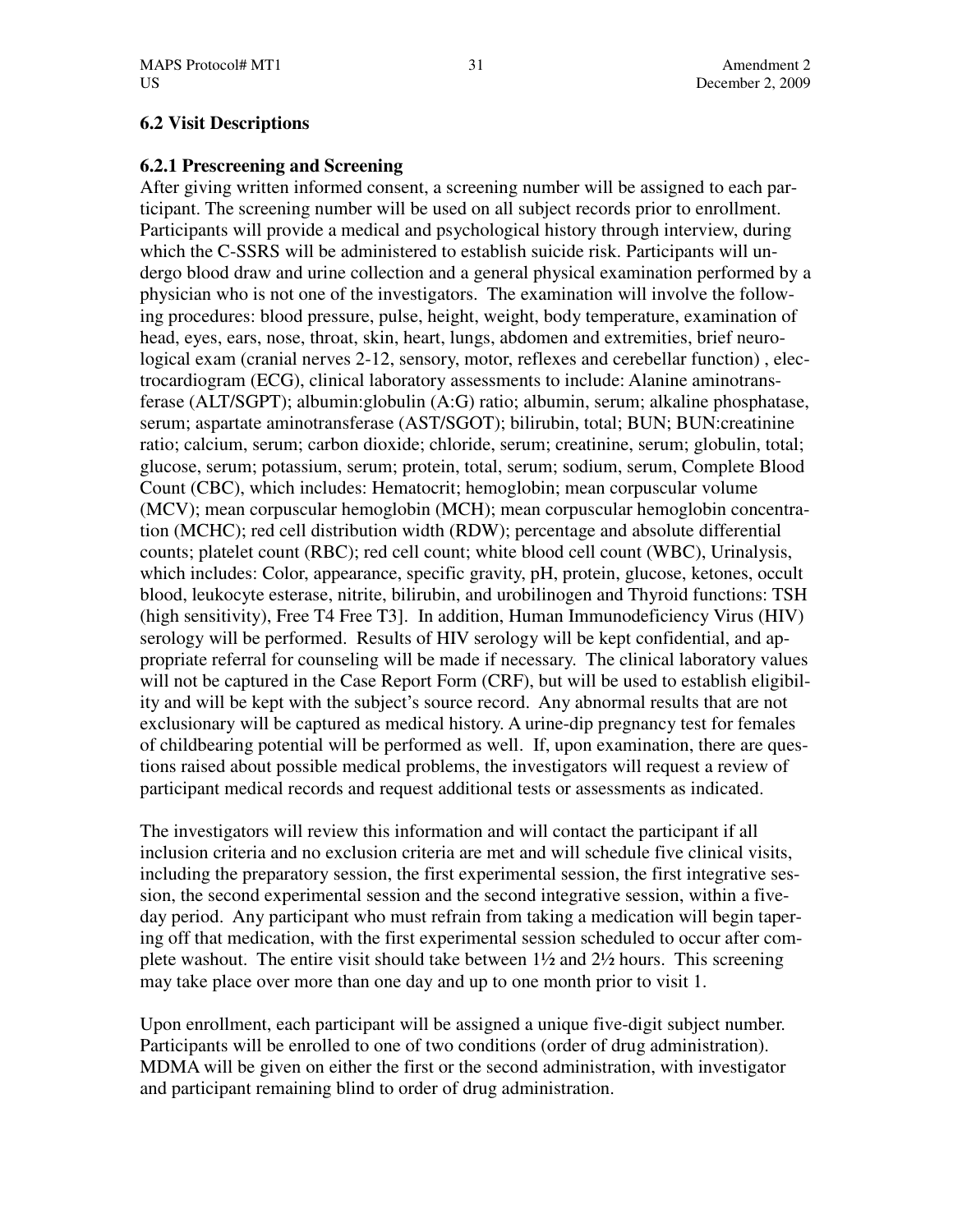### **6.2.2 Preparatory Session (Visit 1)**

Prior to beginning the preparatory session, participants will complete the NEO, POMS, interpersonal closeness measure, BSI and C-SSRS. The investigator will inquire about any possible changes in the participant's health to ensure that they continue to meet eligibility criteria and if applicable, will confirm that they have appropriately tapered off of medications. After eligibility is confirmed the participant will be considered enrolled and will be issued a subject number. The participant will undergo a 90-minute preparatory session with the investigators at their offices the day prior to the first experimental session, in part to reduce the likelihood of psychological distress during the experimental session and in part to model the sequence of events that an individual receiving the therapy in a clinical treatment trial would experience. The preparation session will follow the format used in current studies of MDMA-assisted psychotherapy. The investigators will also assess participant baseline general well-being and mental health via clinical interview. The preparatory session will be followed by approximately forty minutes of completing assessments and measures, including the BSI, NEO, POMS, interpersonal closeness measure and C-SSRS.

The participant and investigators will discuss goals for the MDMA session and will review what will happen during the MDMA session, following standard procedures and techniques discussed in the sponsor-developed treatment manual. However, these will be adapted for the present context in which the subject does not have a psychiatric disorder. The investigators and participant will discuss the fact that it is not possible to predict the content of an experimental session, and that specific psychological issues may arise in the course of self-exploration stimulated by MDMA. Participants will be reminded that difficult emotions, including grief, rage and fear or panic, may arise during MDMA-assisted psychotherapy sessions, and that sometimes the process can produce surprising and profound experiences even in people without any psychiatric conditions.

If a participant would like another individual present during one or both of the experimental sessions, a meeting between the investigators and that individual will be scheduled during the introductory session. Permission must be granted by the investigators for the presence of another individual during an experimental session. The introductory session will be recorded to audio and video. The investigators will supply the participant with a set of instructions and restrictions for conduct 24 hours prior to each experimental session, including restrictions on food and alcohol consumption. Participants must agree to take nothing by mouth except alcohol-free liquids after 12:00 A.M. (midnight) the evening before an experimental session. Participants must also refrain from the use of any psychoactive drug, with the exception of caffeine or nicotine, within 24 hours of each experimental session. Participants must not use caffeine or nicotine for 2 hours before and 6 hours after drug administration. All SAEs will be recorded from the time the participant is enrolled at Visit 1.

# **6.2.3 Experimental Sessions (Visits 2 and 4)**

There will be two experimental sessions scheduled to occur 48 hours (two days) apart. Each experimental session will follow identical procedures and sequences of events. Each participant will receive 125 mg MDMA possibly followed by 62.5 mg during one ex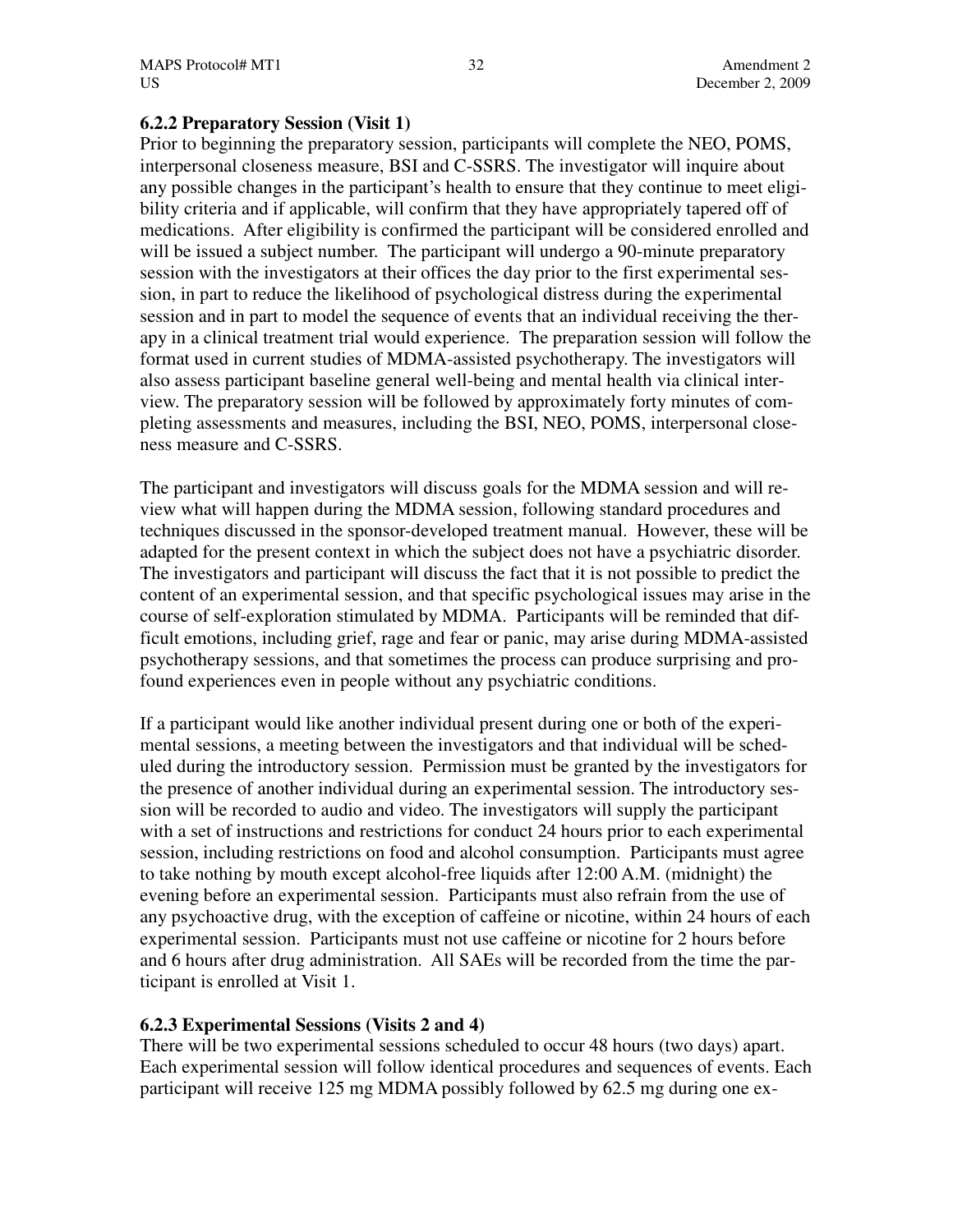perimental session, and an equivalent weight of placebo during the other experimental session, with investigators and participants blind to order of presentation.

On the day of each experimental session, the participant will arrive approximately one hour prior to the start of the session. Continuing eligibility will be confirmed and, if appropriate, a urine pregnancy test will be performed at the start of both experimental sessions. Urine drug screening will be performed at the beginning of the first, but not the second, experimental session, as MDMA may produce a positive reading for amphetamines, and such a reading on the second experimental session could risk unintentional breaking of the blind. If the subject continues to meet criteria and the participant reports that he/she followed appropriate rules and restrictions, the session will proceed; a positive pregnancy screen is cause for withdrawal from the protocol, a positive drug screen will be reviewed by the investigator and may be cause for delaying drug administration to a later time, rescheduling the session to a later date, or withdrawing the participant from the study.

The participant will complete the C-SSRS and the BSI approximately one hour to a half hour prior to drug administration.

The investigators will review procedures for an experimental session as they would for an MDMA-assisted psychotherapy research session. The investigators will record both experimental sessions to video and audio. The session will last for eight hours or longer, followed by an overnight stay at the study site.

The investigators will follow standardized techniques and procedures for an MDMAassisted psychotherapy research session as described in the treatment manual used for training, including familiarizing the participant with the space and equipment, and reviewing session goals and the logistics of the session. Participants will complete the SUD just prior to initial dose administration.

At approximately 10:00 A.M., participants will receive the initial dose of 125 mg MDMA or an equivalent weight of lactose placebo along with a glass of water. The participant will sit or recline on comfortable furnishings, and there will be eyeshades and a program of music available if the participant wishes to use them. The participant will be encouraged to spend much of the time focusing attention on their inner experience without talking, but may speak to the investigators whenever they wish, and will receive guidance and support as needed. If the subject has not spoken within an hour, the investigators will inquire briefly about their experience.

Blood pressure and pulse will be measured at the outset of the experimental session, once every 15 minutes for the first 6 hours of each experimental session and every 30 minutes for another 2 hours. More frequent measures will be taken if the established thresholds of 160 systolic, 110 diastolic or pulse 110 are exceeded. Participant body temperature will be measured via tympanic thermometer and participants will complete the SUD every 60 minutes, until the session is over, allowing a window of plus 30 minutes to fit into the psychotherapy process where a natural break occurs. If necessary, the investigators can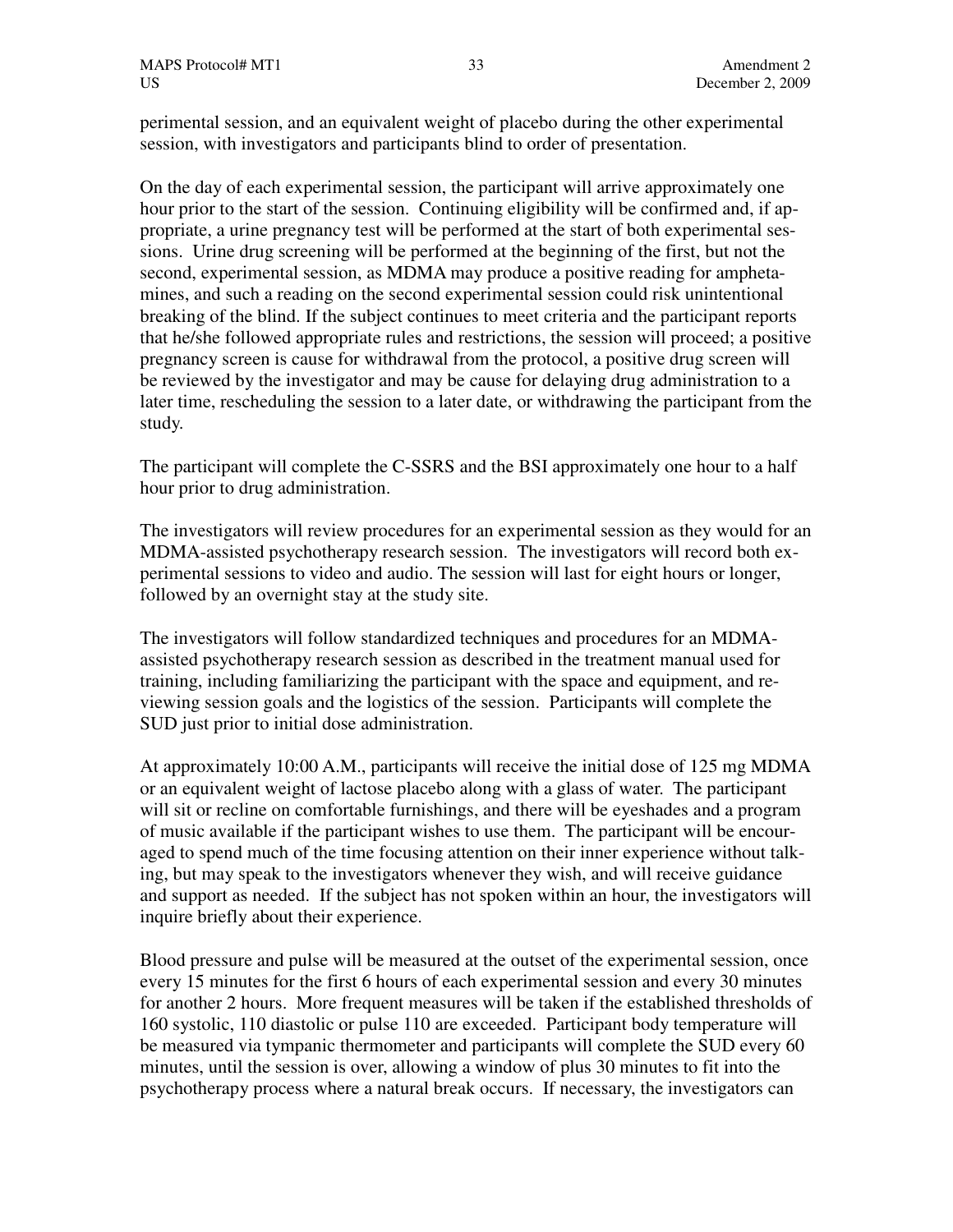make a greater number of measurements as their clinical judgment dictates. If the investigators conclude that it is appropriate to do so, they will initiate the first question of the C-SSRS at any point in the session if the participant is experiencing significant psychological distress that does not respond readily to processing with the therapists according to the methods described in the MDMA-assisted psychotherapy treatment manual. The investigators will record any spontaneously reported side effects during each experimental session. Each effect will be rated mild, moderate or severe, with mild defined as no limitation in normal daily activity, moderate as some limitation in normal daily activity and severe being unable to perform normal daily activity.

A supplemental dose of 62.5 mg MDMA, which is half the initial dose, or an equal weight of lactose placebo, will be administered 1.5 to 2.5 hours after the initial dose upon mutual agreement between the investigators and participant.

The participant will complete the POMS, interpersonal closeness measure, C-SSRS and BSI approximately six hours after initial drug administration.

A support-individual who has previously agreed and been approved to remain with the participant during an experimental session may arrive during the session.

The investigators will remain with the participant until the physical and psychological effects of the session have substantially subsided and the subject is judged to be in a stable condition and appears to have returned to baseline mental status. The investigators will end recording to audio and video when they have established that the participant returned to baseline function or is very close to doing so.

The participant will remain at the study site overnight, in a comfortably furnished suite that allows for accompaniment by a significant other, friend or attendant. An attendant will remain with any participants who are unwilling or unable to locate another individual to stay with them at the study site during the overnight stay. The attendant will be of the same sex as the participant, and he or she will be trained for assisting in this protocol. Attendants will be selected for their ability to act as reliable and compassionate attendants to participants while allowing participants room for introspection or further selfexploration as needed. All participants will receive instructions for contacting one of the investigators if needed, via telephone or 24-hour pager.

Participants will be instructed not to use caffeine or nicotine for 6 hours after drug administration. Spontaneously reported side effects, AEs of concern to the participant, and AEs requiring a doctor's visit will be collected starting on the day of the experimental session through the seventh telephone daily telephone call. All SAEs will be recorded.

# **6.2.4 Integrative Sessions (Visits 3 and 5)**

On the morning after the MDMA session, the participant will meet with both investigators during a 90-minute integrative therapy session to discuss their experience of the experimental session. The participant will complete the POMS, interpersonal closeness measure, BSI and C-SSRS just prior to beginning the integrative session. Prior to the in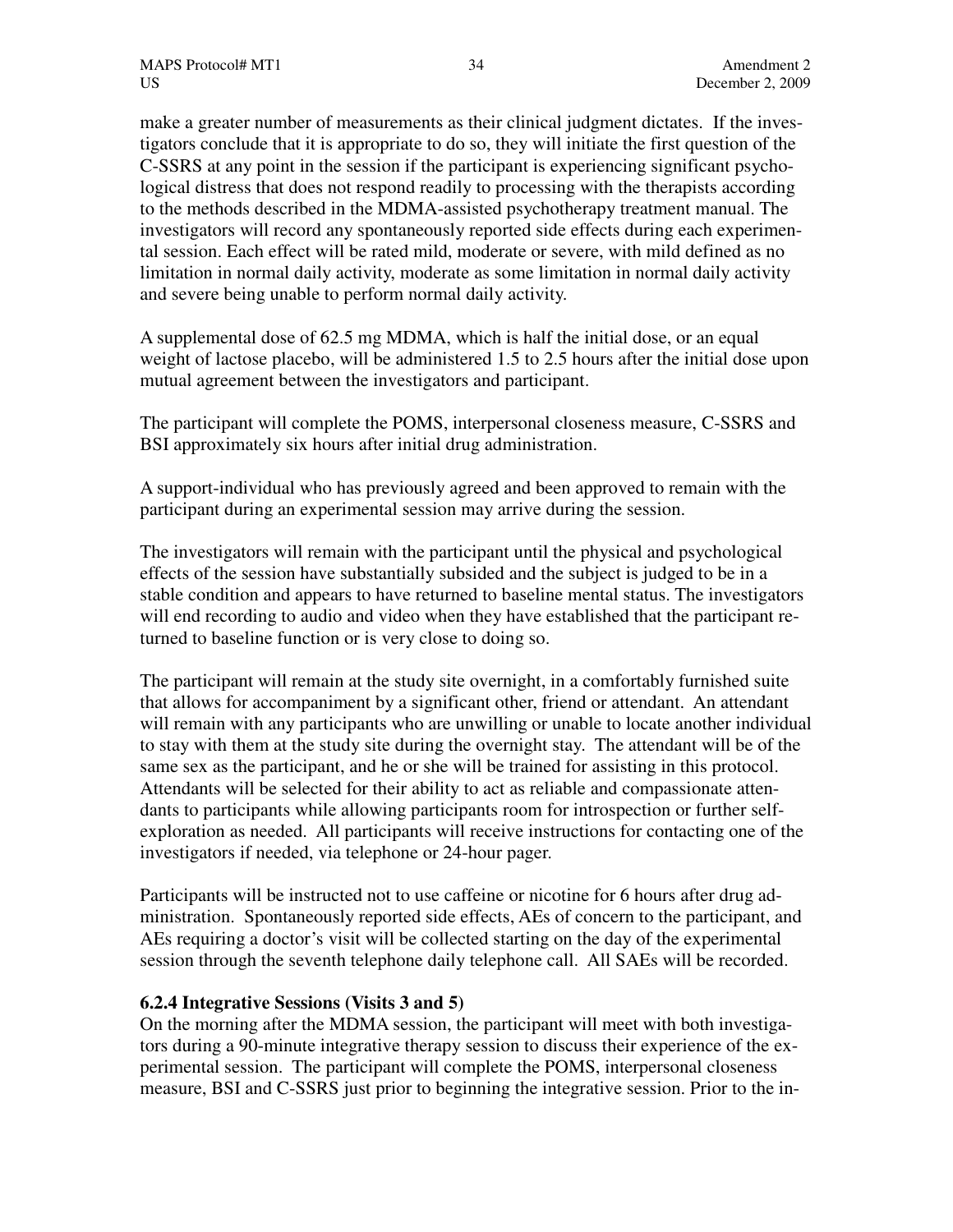tegrative session, the participant and both investigators will indicate their beliefs concerning the identity of the drug the participant received during the experimental session preceding the integrative session. The discussion during each session may include processing any thoughts, feelings or memories that arose during an experimental session, addressing any goals set at the start of a previous session, considering goals or plans for an upcoming experimental session, and relating one or both experimental session to anything the participant learned about MDMA-assisted psychotherapy research prior to the session, including information gleaned from the training program. Whenever possible the investigators and participant will attempt to follow the procedures for integration sessions described in the treatment manual. Integrative sessions will be recorded to audio and video. If the participant has already generated a narrative report of their experience during an experimental session and wishes to share it with the investigators, they may do so at this time. The investigators will make a copy of the narrative report and return the original to the participant. This is expected to take between ten and 30 minutes. Likewise, participants may use other means of expression, as visual art, to represent their experience.

The therapist-investigators will assess participant mental health and the presence of any remaining side effects via clinical interview during the integrative follow-up session and telephone contacts.

The participant must have a pre-arranged ride from the study site to the place where she or he is residing, and if the participant has been unable to arrange transport, then the investigators will assist the participant in locating a ride to the location where the participant is staying.

If the participant confronted unexpectedly intense or disturbing material during an experimental session, the investigators will provide means of continued contact throughout this day as needed. The integrative telephone contact schedule will be reviewed and additional integrative sessions with the participant may be scheduled, if needed.

Spontaneously reported side effects, AEs of concern to the participant, AEs requiring a doctor's visit and concomitant medications for treatment of AEs will be collected. All SAEs will be recorded.

# **6.2.5 Daily Integrative Telephone Contact for Seven days after 2nd Integrative Session**

One or both of the investigator will contact the participant daily for 7 days after the second integrative session, starting the day after the second integrative session. The integrative telephone contact will be for a brief check-in lasting 5 to 15 minutes, or as long as necessary to address any participant's concerns and to assess participant well-being. Additional telephone contact or an additional integrative session can be scheduled at the request of the investigators or participant. If a participant has an additional integrative session during this interval, the same assessments will be made face to face instead of via telephone. On the first and seventh day of telephone contact, the participant will complete the C-SRRS over the telephone.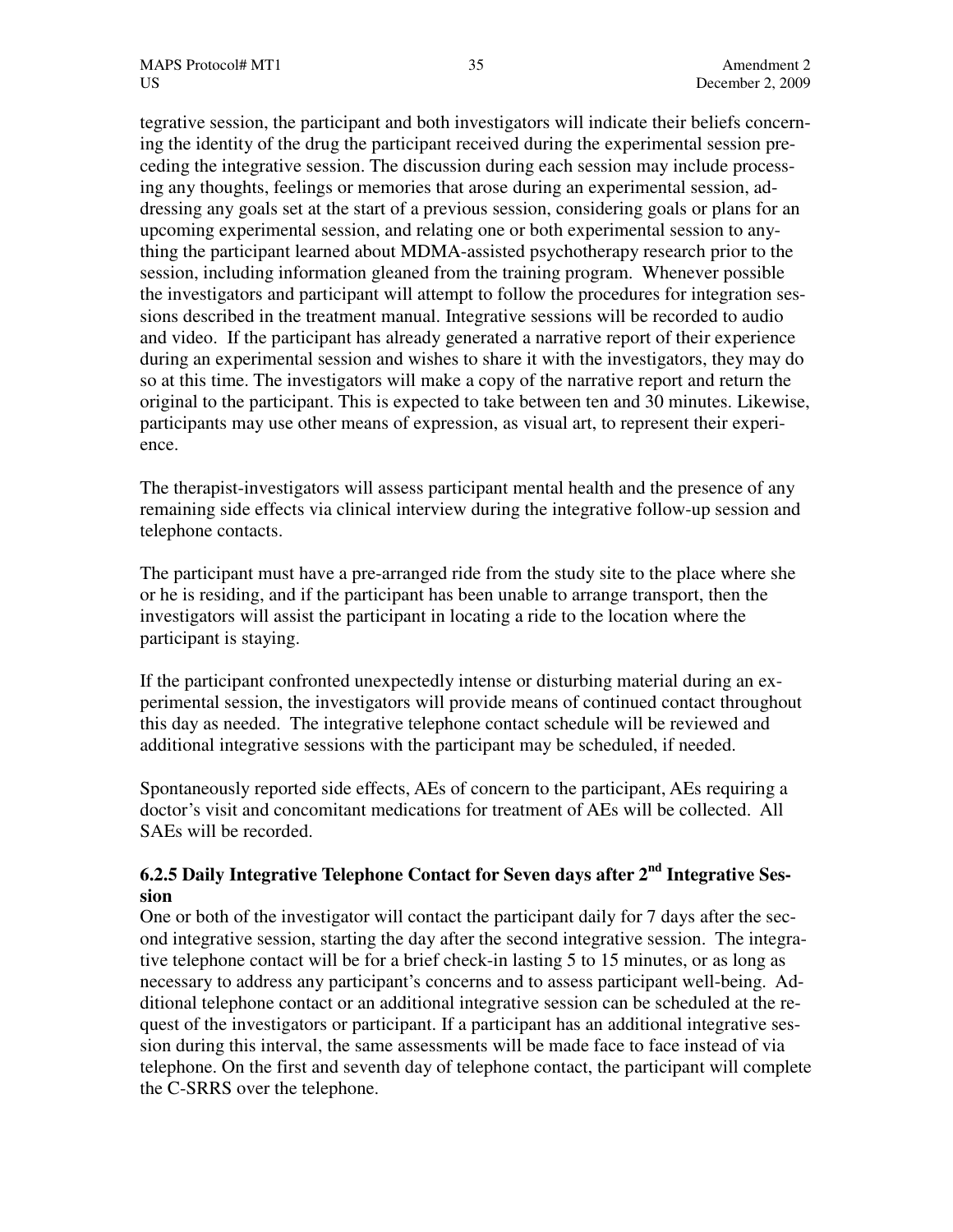**6.2.6 Integrative Telephone Contact 1- and 2-months post 1st Experimental Session**  The investigator will contact the participant one and two months after the first experimental session. This telephone contact will be for a brief check-in lasting 5 to 15 minutes, but with duration permitted to last as long as necessary to address any participants concerns and to assess the participant's general well-being, whether undergoing the experimental sessions affected their conducting therapy and whether the experience matched their expectations.

The participant will complete the C-SSRS over the telephone during the one-month and two-month integrative telephone calls.

Approximately a week prior to the two-month telephone contact, the investigators will mail the subject a copy of the NEO. The participant will complete the measure and return it in an envelope that uses the offices of the investigators as both mailing and return address.

AEs of concern to the participant and concomitant medications for treatment of AEs will be collected. All SAEs will be recorded.

# **6.3 Removal of Participants from MDMA Administration**

Participants can withdraw consent at any time without prejudice. The investigator can withdraw a participant if, in his or her clinical judgment, it is in the best interest of the participant or if the participant cannot comply with elements of experimental sessions and related visits that are critical for safety. If the investigator withdraws a participant from the session, the investigators will explain the reason for withdrawing the participant.

Participants will be clinically monitored after withdrawal, the cause of which will be recorded in the participant's source records and CRF. Whenever possible, the tests and evaluations listed for the termination and outcome visits will be carried out. Efforts will be made to obtain information about AE resolutions, if applicable.

# **6.4 Premature Discontinuation of Program**

The sponsor or the investigator (following consultation with the sponsor) has the right to discontinue the protocol at any time. If the protocol is prematurely terminated, the investigator will promptly inform participants and will provide appropriate follow-up to participants, if necessary. If the protocol is prematurely discontinued, all procedures and requirements pertaining to the archiving of the documents will be observed. Participants will still receive recordings of sessions if they request them.

# **7.0 Risks In Study Participation**

# **7.1 Screening**

Medical data will be collected via medical and psychiatric history interview, general physical examination, and additional tests, assessments or interviews, if applicable. Submitting to a full medical examination and psychiatric assessment may be timeconsuming, distressing or uncomfortable for some. These procedures are intended to en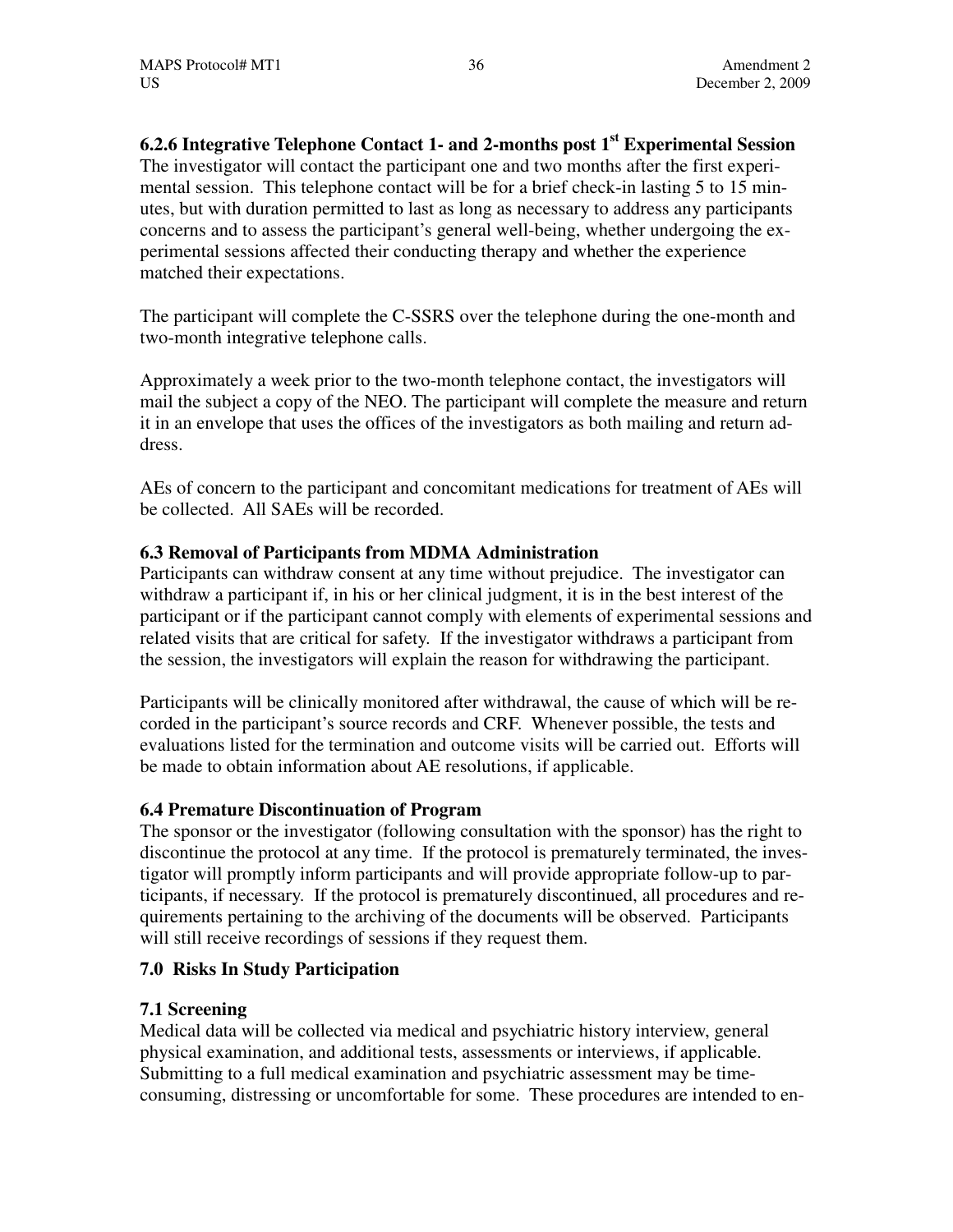sure that only those without any contraindicated conditions for receiving MDMA are enrolled. Because medical history, physical examination and the collection of laboratory specimens are all part of the screening procedure, they cannot be omitted from the protocol design.

# **7.2 Risks and Discomforts Associated with Drawing Blood**

Prior to enrollment, blood will be drawn as part of screening to assessing eligibility. Temporary discomfort may arise as a result of sampling blood. Participants may experience temporary discomfort at the blood-draw site. There is also a remote possibility of inflammation or infection at the blood-draw site.

### **7.3 Risks and Discomforts of Completing Assessments and Measures**

Some measures contain items that may provoke negative emotions. It is possible that completing these measures could be upsetting.

### **7.4 Risks of Receiving MDMA**

Side effects of MDMA are modest and have generally not been associated with serious discomfort by volunteers in previous studies in non-psychiatric populations. Common side effects include reduced appetite, dizziness, tight jaw or bruxism (tooth-grinding), difficulty concentrating, drowsiness, impaired gait or balance, dry mouth, headache, and thirst. Other slightly less common side effects include nausea, restlessness, parasthesias, perspiration, muscle tension, drowsiness, diarrhea and nystagmus, rumination, and sensitivity to cold. These effects are transient and wane as drug effects wane. Sub-acute effects that may either continue for the next 24 hours or appear later include insomnia, fatigue, weakness, dry mouth, low mood or irritability. Sub-acute effects are reported less often than acute effects. More information on drug side-effects is contained in the Investigator's Brochure.

MDMA may produce mild alterations in sensory perception and altered perception of time [1, 6, 7]. Women may be more sensitive to these effects [2]. MDMA acutely affects attention, information processing and memory. MDMA acutely impairs verbal memory and recall for object location without affecting recall of scene change [33].

Participants may discuss emotionally distressing or embarrassing issues during their MDMA session. This may cause psychological distress.

#### **7.4.1 Cardiovascular Effects**

The full dose of 125 mg, followed by a supplemental dose of 62.5 mg after 1.5 to 2.5 hours, is expected to produce significant but transient, self-limited increases in blood pressure and heart rate. Approximately 5% of participants enrolled in controlled trials with MDMA have had elevations in blood pressure above 200/100 mmHg or above a cutoff of 140/90 mmHg [6, 53]. Table 2 shows the degree of increase in vital-sign measurements in the investigators' recently completed clinical trial. No subjects in the completed trial or other clinical trials using MDMA have required any clinical interventions for elevated blood pressure, pulse or temperature, and all values returned to normal spontaneously. Maximum peak blood pressure during a given session in some cases rose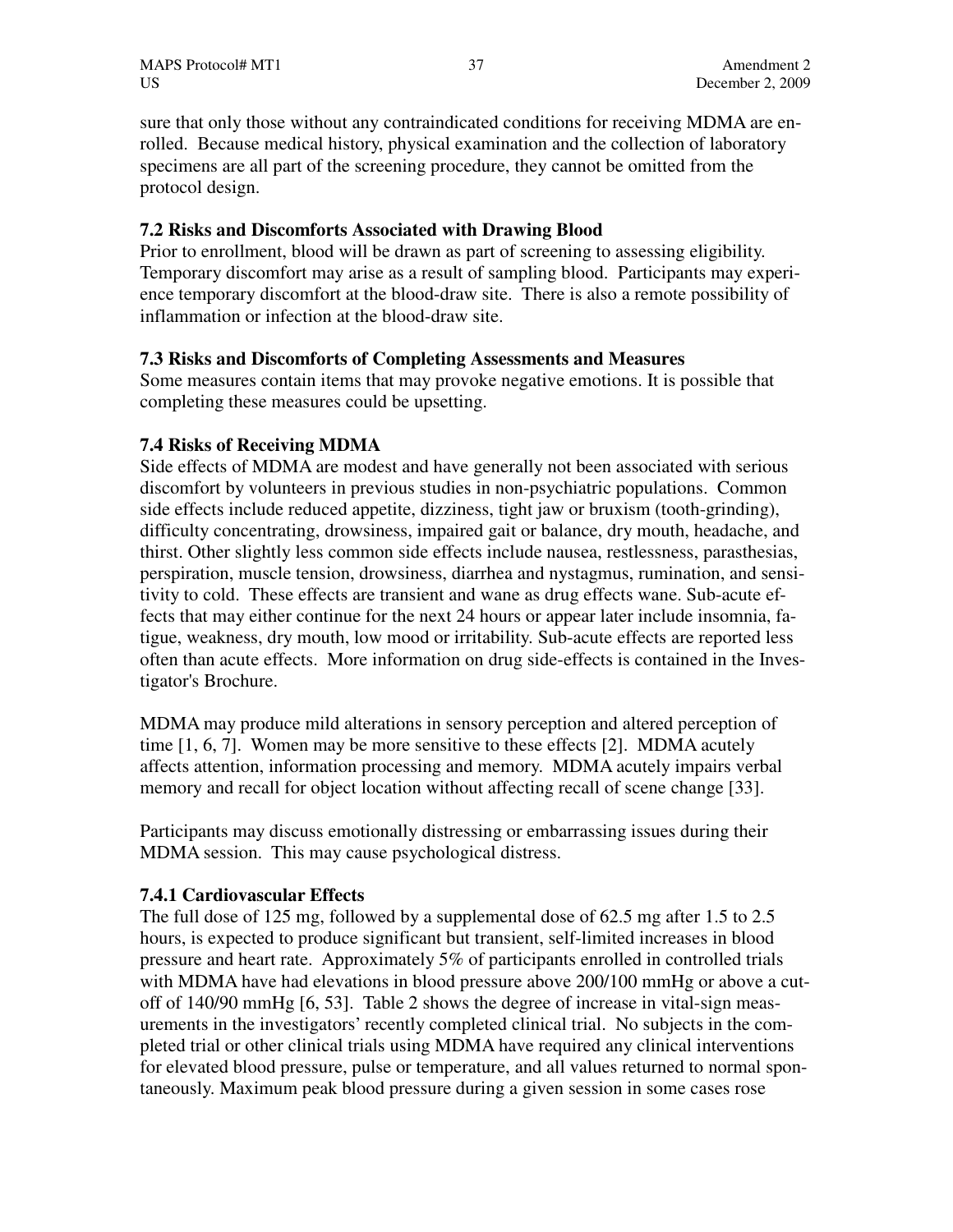above the cut-off for making more frequent measures (150 Systolic Blood Pressure (SBP) or 110 Diastolic Blood Pressure (DBP). The degree of additional blood pressure and pulse elevation after a second dose of MDMA that is half the original dose and given 1.5 to 2.5 hours after the first dose is minimal. Preliminary data gathered by the principal investigator, who recently conducted a study of MDMA-assisted psychotherapy in 21 participants with PTSD, reports that elevation in blood pressure and heart rate after the supplemental dose does not exceed elevations seen after the initial dose. The investigators will be collecting baseline, mid-point and endpoint vital signs, and the peak blood pressure, pulse and temperature for each subject on the case report forms.

# **Table 2. Physiologic Data: Increases over Baseline and Range of values**

| Highest recorded increase |                          |                          |
|---------------------------|--------------------------|--------------------------|
| over baseline per         | <b>MDMA</b>              | Placebo                  |
| experimental session      |                          |                          |
|                           | Mean increase (St. Dev.) | Mean increase (St. Dev.) |
|                           | [Range of values]        | [Range of values]        |
| Systolic blood pressure,  |                          |                          |
|                           | 28.21 (14.11)            | 13.38 (10.40)            |
| mmHg                      | $[96-179]$               | $[83-157]$               |
| Diastolic blood pressure, |                          |                          |
|                           | 15.38(6.85)              | 10.94(6.93)              |
| mmHg                      | $[56-113]$               | $[60-102]$               |
|                           | 28.13 (11.87)            | 16.69(12.35)             |
| Heart rate, beats/minute  | $[60-141]$               | $[68-107]$               |
|                           | 0.72(0.52)               | 0.42(0.32)               |
| Temperature, $^{\circ}$ C | $[36.6 - 37.83]$         | $[36.39 - 37.76]$        |

All Experimental Sessions

Group comparisons of vital signs were tested for change pre-session (15 minutes prior) to highest recorded and pre-session to post-session (6 hours post) using *t-*tests. There was a significantly greater increase in all physiologic measures from pre-session to highest recorded value during experimental sessions for the MDMA group than for the placebo group ( $p < .05$ ). There were no significant differences when comparing changes from pre-session to post session (*p*>.05). All values returned to pre-session norms by six hours after session completion.

# **7.4.2 Psychological Distress**

Psychological distress from MDMA could arise from the first indications of drug effects until the last effects have dissipated (approximately 3 to 5 hours after drug administration). Anxiety or distress during the session may last for as little as 15 minutes or for as long as 5 hours. In addition, psychological distress could arise following an MDMA session as a result of participants having difficulty integrating their experience after the MDMA effect has subsided. In previous Phase 1 and Phase 2 studies, these symptoms have been modest and self-limiting, and have responded well to reassurance from investigator, with occasional use of benzodiazepines for anxiety. In the proposed protocol, participants may confront emotionally intense or upsetting memories, thoughts and feelings. Signs of psychological distress, panic or other unpleasant psychological reactions may not be as strong as expected in people with psychiatric disorders, but may still be present. The investigators will be monitoring degree of psychological distress during the MDMA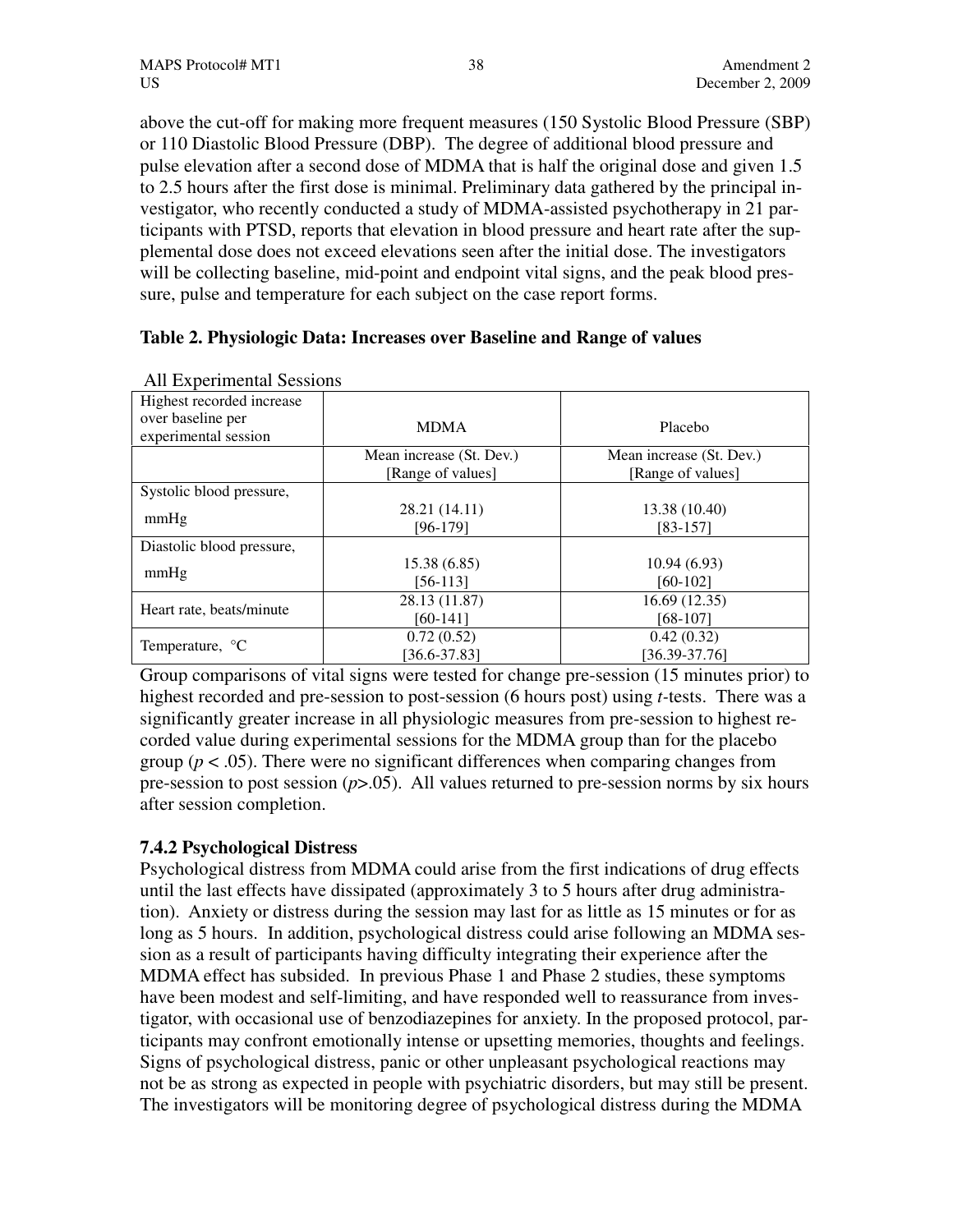session with the SUDS and via observation. The investigators will be collecting baseline, mid-point, peak and endpoint SUDS for each subject on the case report forms.

Less commonly, mild anxiety and depressed mood are reported 1–3 days after MDMA administration [2, 13], and see the IB. Some of these effects are likely to occur, but it is expected that proper preparation and follow-up support will reduce the difficulties participants might have with acute or sub-acute side effects.

# **7.4.3 Body Temperature**

MDMA administered in a controlled setting produces only a slight increase in body temperature [2], and ambient temperature does not enhance or attenuate this slight elevation in humans[28]. Maximum body temperature could rise above normal temperature, as with the maximum peak of 100° Fahrenheit (F) during the first experimental session in the sponsor's recent Phase 2 trial ( $n = 23$ , including all 21 participants and two drop-outs enrolled in this session, MDMA and placebo conditions combined), but body temperature returned to normal without treatment other than simply lowering the ambient temperature, which may or may not have been necessary.

### **7.4.4 Immunological Changes**

MDMA may produce modest changes in immune functioning, lasting up to 48 hours. A research team in Spain has studied the acute immunological effects of one or two doses of 100 mg MDMA [54-56]. Findings included a decline in CD4 cells, smaller CD4/CD8 ratio, attenuated lymphocyte proliferation in response to mitogen, and an increase in natural killer (NK) cells, with effects diminishing but still detectable 24 hours after drug administration. These researchers also found that MDMA decreased production of proinflammatory cytokines, including IL-2 and interferon-γ and increased production of antiinflammatory cytokines, including IL-4 and IL-10. Generally, MDMA appeared to decrease the concentration of Th1 (immunostimulating and pro-inflammatory) cytokines and increase the amount of Th2 (immunsuppressive and anti-inflammatory) cytokines measured in blood. Research in rodents confirms these findings [57-59]. Changes of similar magnitude and duration have been previously noted after ingestion of other psychoactive agents, such as alcohol or cocaine [56, 60]. Because of their limited duration, these changes are not likely to have clinical significance beyond several days of possible increased risk of viral upper respiratory infection or similar illness. Immunological changes seen after an initial dose of MDMA are enhanced by a second dose of identical size given four hours after the first dose [61, 62], and a second dose of identical size given 24 hours after the first dose produced the same immunological effects over the same time course, but with greater intensity than after the first dose [62]. Given this data, it is possible that administering a smaller supplemental dose 1.5 to 2.5 hours after the first dose will slightly enhance the immunological effects set in motion by the first dose. Previous Phase 1 studies have not reported any indication of increased risk of illness occurring after MDMA administration.

# **7.4.5 Abuse Liability**

MDMA is classified as a Schedule 1 compound, largely on the basis of its growing popularity at nightclubs and parties in the early to mid-1980s. The DEA placed MDMA in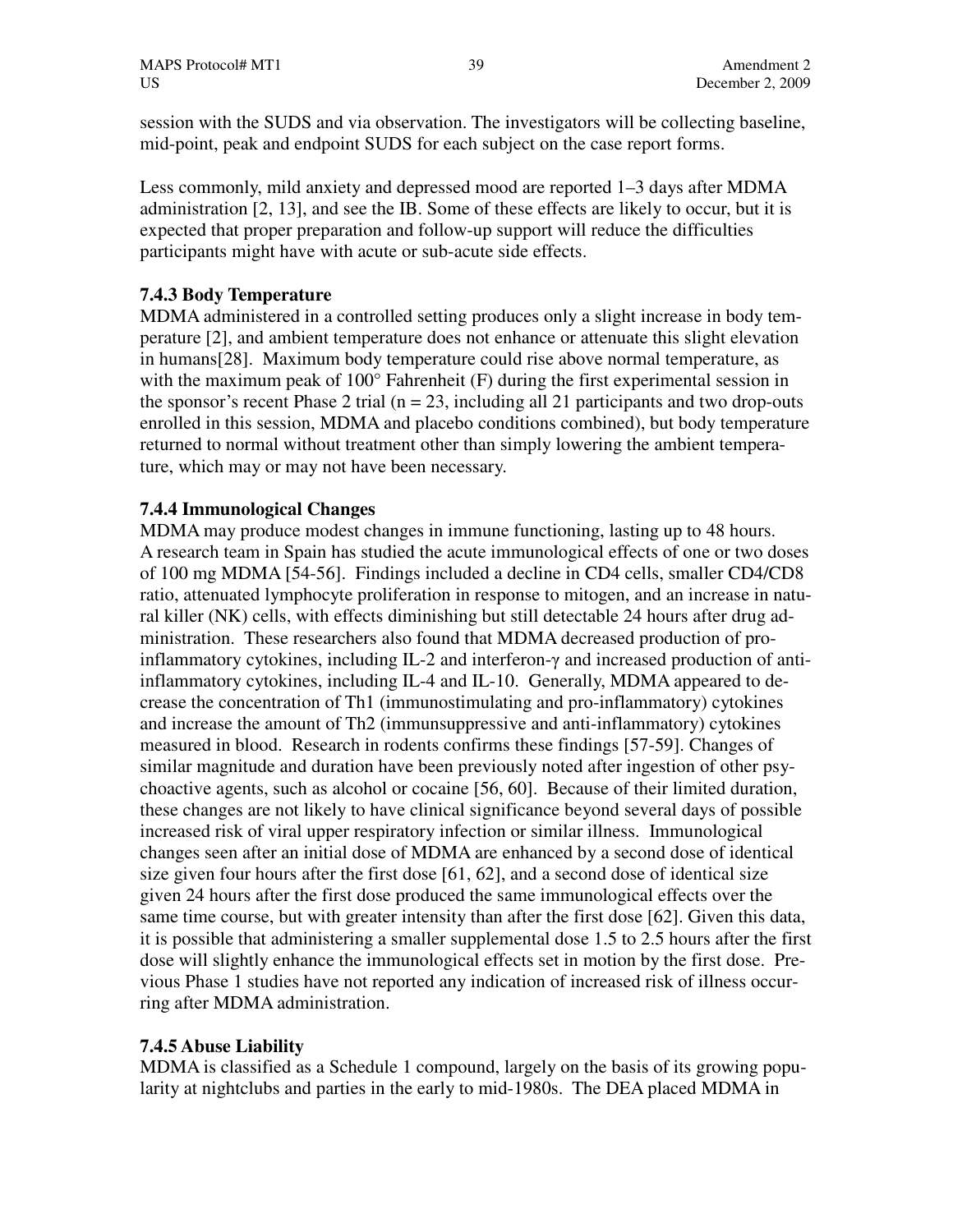Schedule 1, a category reserved for drugs with high abuse potential and no known medical use [63]. Despite its classification as a Schedule 1 drug, self-administration studies in nonhuman animals and findings concerning prevalence of ecstasy abuse and dependence do not suggest that its abuse liability is high. Rats, mice and monkeys will self-dminister MDMA [64-66]. However, monkeys will "pay" higher prices in lever presses for psychostimulants than they will for MDMA [67, 68]. Studies assessing prevalence of problematic ecstasy use or dependence suggest that a small percentage of individuals, especially those with prior psychological difficulties, may develop ecstasy use or dependence [69, 70], though studies of non-representative samples have reported higher rates of dependence [71]. Most regular ecstasy users report taking ecstasy no more often than once a week [72]. Taken together, an examination of findings in humans and nonhuman animals suggests that MDMA possesses moderate abuse potential that is higher than that reported for "classic hallucinogens" like psilocybin, but lower than that reported for psychostimulants such as cocaine or methamphetamine.

There is no evidence that MDMA-naïve, healthy volunteers exposed to MDMA in previous Phase 1 or Phase 2 studies have been motivated to seek out and use MDMA in nonmedical settings. When reviewing the effects of MDMA in a sample of 74 largely drugnaïve participants, Liechti and colleagues stated that "none of the participants expressed any interest in taking MDMA as a recreational drug" after receiving MDMA in a controlled research setting, (p. 166) [2].

In the currently proposed protocol, diversion is not an issue because MDMA will only be administered under the supervision of the principal investigator and no take-home doses will be permitted. MDMA will be handled following all regulations pertaining to the handling and dispensing of controlled substances within research studies.

# **7.4.6 Toxicity**

The toxicity of MDMA has been investigated in numerous animal and in-vitro studies published in peer-reviewed journals. In addition, hundreds of published case reports describe adverse events in illicit ecstasy users. Finally, 28-day toxicity studies in canines and rodents have been performed [73], and are included in the MDMA Drug Master File (DMF #6293). Thus, the toxicity of MDMA is well characterized.

Serious MDMA toxicity is rare even in uncontrolled settings, considering the millions of users taking ecstasy of unknown identity, potency, and purity [74-76], with many users consuming estimated MDMA doses that are several times higher than those used in the proposed program, without any apparent toxicity. Under unsupervised and nonmedical conditions, the most common SAE involves hyperthermia, described in Appendix A. In addition to hyperthermic syndromes, other rare AEs include dysphoric, panic or psychotic response, hepatotoxicity and hyponatremia, and these are described in more detail in the Investigator's Brochure. The majority of ecstasy users visiting emergency departments do so because of anxiety or panic [77, 78]. In the proposed clinical protocol, volunteers will be excluded on the basis of any conditions that might increase risk of adverse events occurring and participants will be carefully monitored for signs and symptoms of these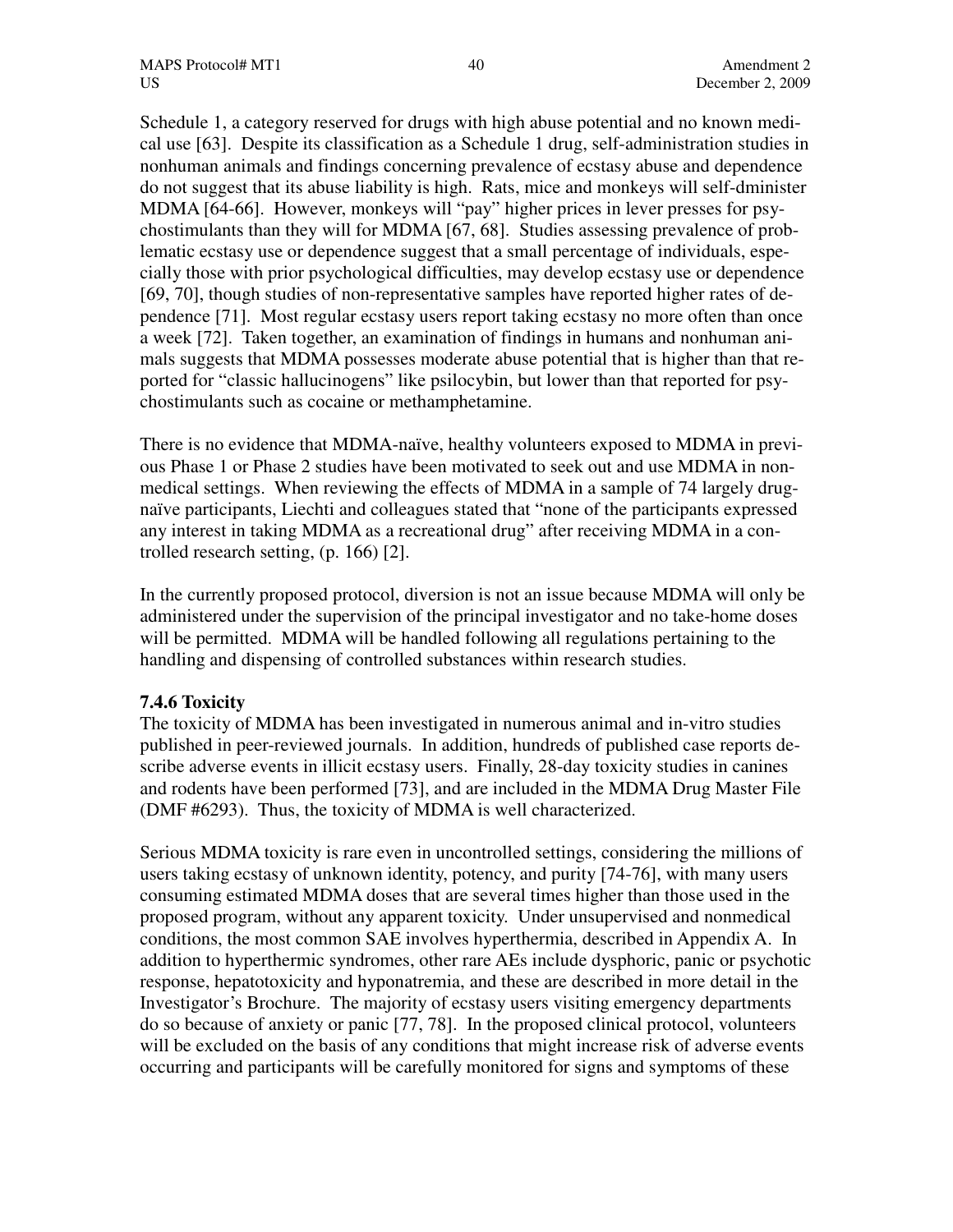unlikely events. Contingency plans for responding to these events are described in Appendix A.

### **7.4.7 Potential Neurotoxicity Associated with Ecstasy Use**

Extensive studies in animals indicate that high or repeated doses of MDMA can damage serotonergic axons originating in the brainstem dorsal raphe nucleus, probably as a result of oxidative stress, and this damage is associated with decreases in serotonin, serotonin metabolites, and serotonin transporter site density [79-81], with a study in squirrel monkeys suggesting long-lasting effects on brain serotonin [82]. Similar changes can be induced by methamphetamine and other psychostimulants [83-85]. Previous studies in nonhuman primates overestimated human-equivalent doses [86], and previous studies in rodents may also have overestimated human-equivalent doses [87]. Studies in rodents and monkeys that employed lower or fewer doses of MDMA, or that involved self-administration, have failed to find some or all of the markers of serotonin neurotoxicity listed above [64, 88-90]. Some researchers believe that MDMA is neurotoxic in humans even at doses used in clinical trials [91]. However, they are basing their case on studies that employed inappropriately high doses of MDMA, and studies comparing the effects of repeated use of ecstasy, often along with other drugs, as discussed below.

There is controversy as to whether analogous changes in brain serotonin occur in humans, and a wealth of literature exists that compares ecstasy users to non-users [92]. Earlier studies were retrospective and possessed a number of methodological flaws, particularly in relation to appropriate matching of ecstasy users with controls. Later research employed longitudinal study designs, allowing for comparisons over time. Retrospective and longitudinal imaging studies have detected decreased estimated serotonin transporter (SERT) sites in current heavy ecstasy users when compared with controls [93-95], but with estimated SERT sites returning to normal or numbers inversely related to period of abstinence. Likewise, studies have detected impaired memory and executive function in ecstasy users [92, 96, 97]. A number of these studies reported impaired cognitive function only in heavy users, and not in moderate users, and some recent studies suggest that use of other drugs may contribute to impaired cognition [98-101], though other studies also reported that abstinence from ecstasy did not attenuate memory impairment in heavy users [95, 102]. There is also some evidence that ecstasy users are more likely to report symptoms of anxiety or depression, and to exhibit more behavioral impulsivity than non-ecstasy user controls[103-106]. Findings from prospective and longitudinal studies suggest that young people with existing psychological problems are more likely to try ecstasy than people without these problems [69, 70], and it appears that polydrug use may contribute to this association [103, 106-108]. Findings from retrospective studies are of limited value in estimating the potential risk of neurotoxicity from two doses of MDMA, as average cumulative dose and frequency of use in most of these studies is considerably higher than doses in human trials of MDMA. A better estimate of the potential risk of neurotoxicity can be found in findings from prospective studies comparing people before and after their first use of ecstasy.

Starting in the early 2000s, a team of researchers in the Netherlands has examined samples of people before and after reporting their first uses of ecstasy. These researchers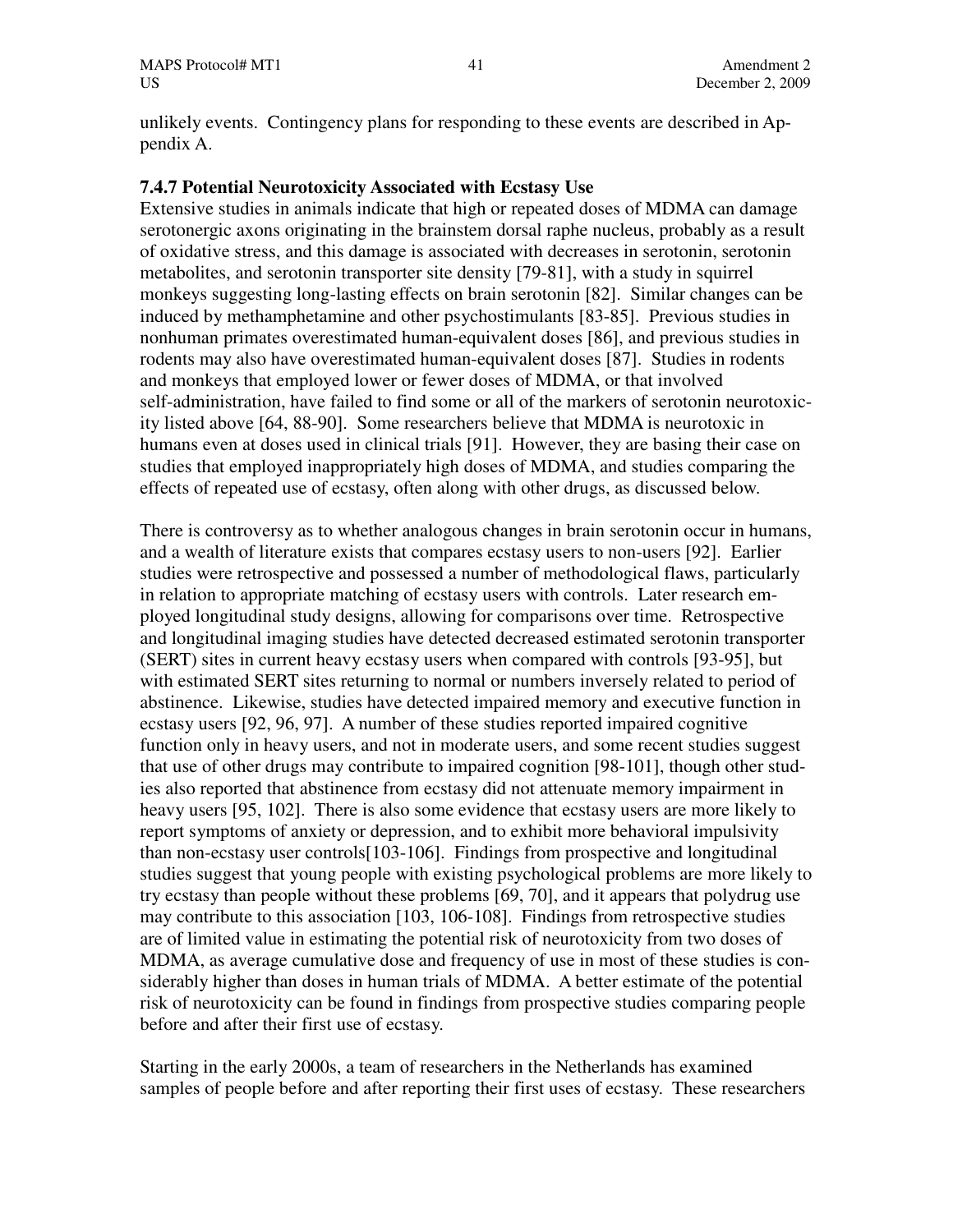have assessed estimated SERT sites, chemical markers of neuronal injury, changes in cerebral blood flow, performance and brain activity related to a working memory task, and cognitive function in samples of ecstasy users reporting an average use of 1 to 3 tablets [109-112]. The team also performed studies expressly in heavy ecstasy users [113- 116]. They failed to find reductions in SERT sites, signs of neuronal injury or changes in performance on or brain activity during a working memory task in samples reporting use of no more than six ecstasy tablets [109, 110]. They found slight changes in cerebral blood flow in the dorsolateral prefrontal cortex but nowhere else [110]. Low use of ecstasy also failed to alter brain activity or performance on a measure of working memory[109]. When comparing cognitive function in people before and after their first use an average of 3.2 tablets and non-user controls at similar points in time, ecstasy users showed less improvement on a memory task than non-users [112]. It is notable that the study examining SERT sites and cerebral blood flow did not employ non-user controls, that all participants in the study of cognitive function performed within the normal range, and that one individual had reportedly used ecstasy on 30 occasions rather than the limit of 10 occasions set for the other studies. Furthermore, there are some findings that at least women who decided to use ecstasy had higher impulsivity scores prior to use [117]. Taken together, their findings fail to confirm serotonergic neurotoxicity after low ecstasy use, yet found some possible indications of impaired memory.

The risks of neurotoxicity are minimal in the proposed protocol. This is supported by empirical and toxicokinetic evidence and is consistent with the lack of toxicity reported in previous clinical MDMA studies. Nevertheless, the risks of neurotoxicity arising from MDMA administration will be described and noted in application materials prior to and during the completion of the application, and the investigators will informally monitor for any signs of changes in cognition after the MDMA-assisted session.

#### **7.4.8 Reproductive and Developmental Risks**

Risks posed by MDMA to pregnant women are not known. One of two studies of ecstasy users suggests that use of ecstasy and other drugs during pregnancy may be associated with some abnormalities at birth while the other failed to find this association [118, 119], as discussed below in the "Pharmacology" section and in the Investigator's Brochure. Pregnant and lactating women will be excluded from participation in the proposed protocol, and women who are able to become pregnant must have a negative pregnancy screen before undergoing each experimental session and must agree to using birth control during the period of the protocol.

#### **7.5 Medical Emergencies**

The preparatory session, and the experimental and integrative sessions will all be conducted in the psychiatric offices of the investigators. The offices are located 2.6 miles from the nearest emergency room. The office will be equipped with a "crash cart" containing the emergency drugs and equipment necessary to respond to any complications. Benadryl, injectable epinephrine and other standard emergency drugs and equipment will be available on-site as a means of treating any potential allergic reactions or other medical emergencies. Available emergency medications include antihypertensive agents (such as nitroprusside and labetolol), pressor agents, anxiolytics, and intravenous fluids. In ad-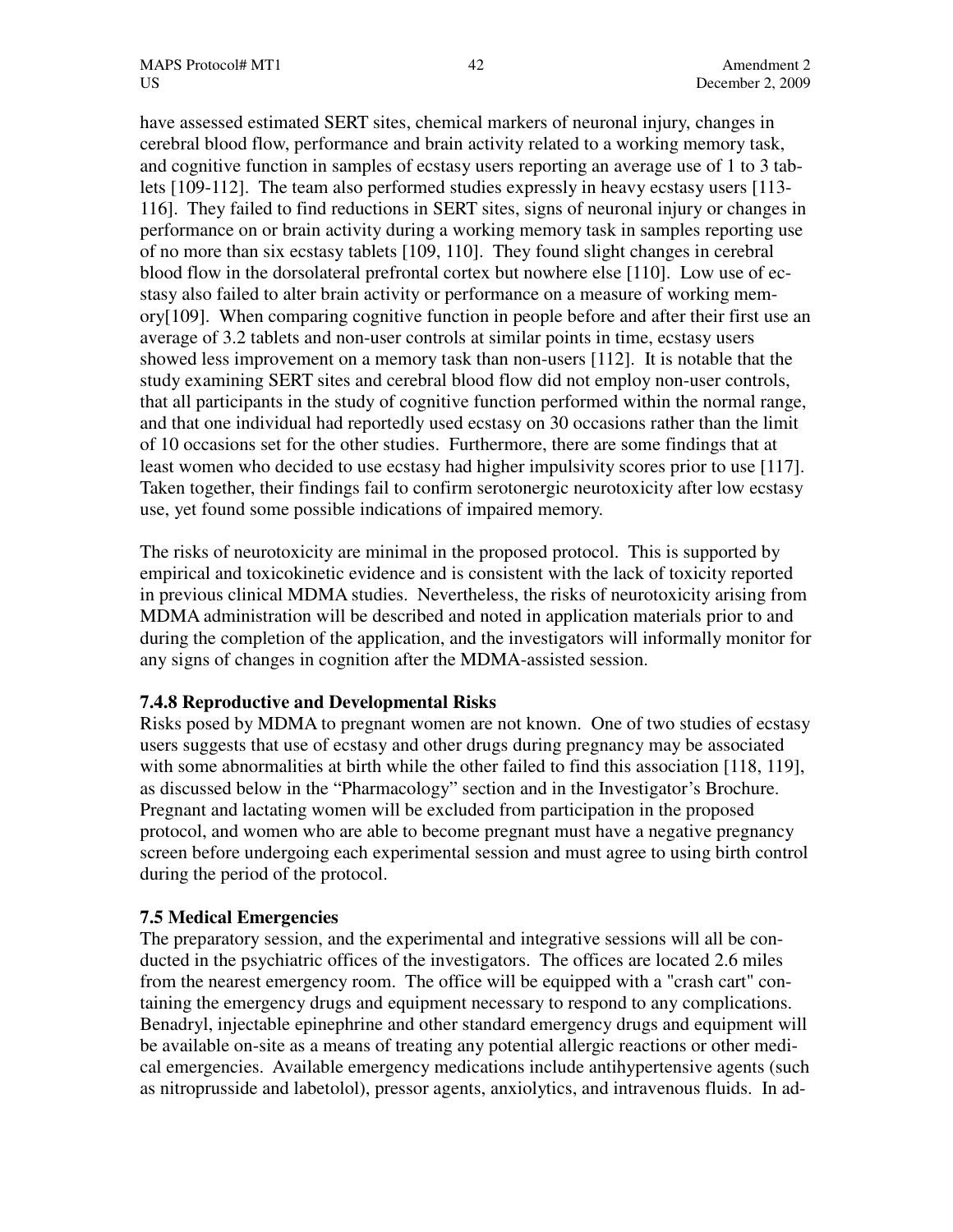dition to drugs, the crash cart will contain a defibrillator (with rhythm monitoring capability), an oxygen tank, a 12-lead electrocardiogram (EKG) device, a suction device, a pulse oxometer, an IVAC pump and intubation equipment (including laryngoscope, and endotracheal tubes). Equipment for placing an arterial line and monitoring arterial pressure will be present. For a recently completed Phase 2 trial, the researchers have established (in communication with the FDA) contingency plans for responding to those AEs that appear most likely, based on a comprehensive review of case reports of toxicity in illicit MDMA users reported by Baggott and colleagues in 2001 and in the current Investigator's Brochure. The same contingency plans and equipment will be used in this protocol. With these personnel and equipment, the researchers would be able to stabilize a participant in the office and then transport them by ambulance if hospital admission were required.

# **8.0 Adverse Events**

# **8.1 Adverse Events**

An AE is defined as any untoward medical occurrence in a patient or clinical investigation subject administered a pharmaceutical product at any dose that does not necessarily have to have a causal relationship with this treatment. An AE can, therefore, be any unfavorable and unintended sign (including an abnormal laboratory finding, for example), symptom, or disease temporally associated with the use of an investigational product, whether or not considered related to the investigational product. This definition includes concurrent illnesses or injuries and exacerbation of pre-existing conditions.

An unexpected adverse event is one that is not listed in the current Investigator's Brochure or an event that is by nature more specific or more severe than a listed event. All AEs will be monitored by the investigators until resolution or, if the AE becomes chronic, a cause identified. If an AE is unresolved at the conclusion of the protocol, a clinical assessment will be made by the investigator and/or Medical Monitor as to whether continued follow-up of the AE is warranted.

The severity of events reported on the "Adverse Events" CRF will be determined by the investigator as:

- Mild: no limitation in normal daily activity
- Moderate: some limitation in normal daily activity
- · Severe: unable to perform normal daily activity

The relationship of the study treatment to an AE will be determined by the investigator based on the following definitions:

# 1. Not Related

The AE is not related if exposure to the investigational product has not occurred, or the occurrence of the AE is not reasonably related in time, or the AE is considered unlikely to be related to use of the investigational product, i.e. there are no facts (evidence) or argu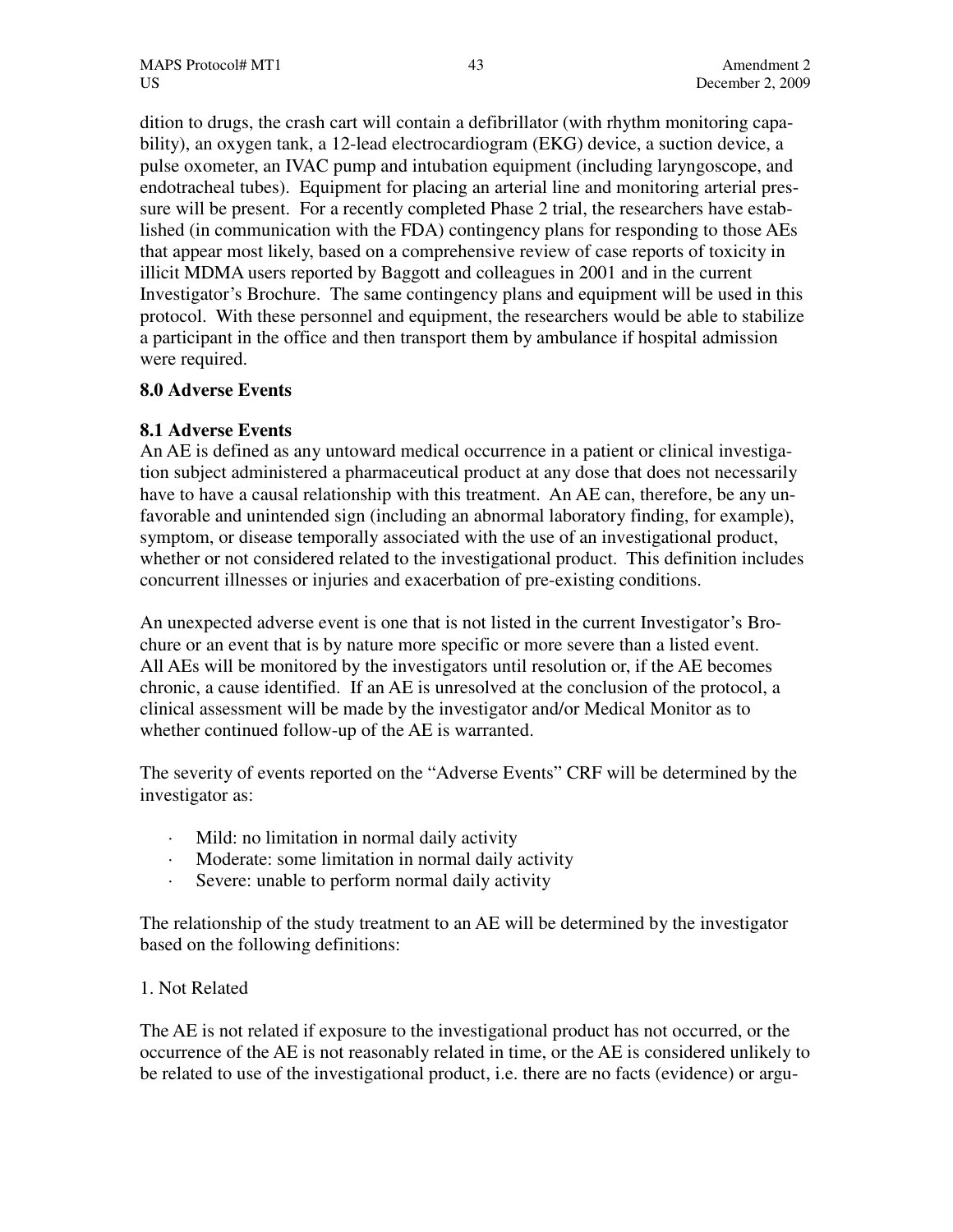ments to suggest a causal relationship, or the AE is more likely related to the trainee/subject's pre-existing condition.

### 2. Possibly Related

The administration of the investigational product and AE are considered reasonably related in time and the AE could be explained by causes other than exposure to the investigational product.

# 3. Probably Related

Exposure to the investigational product and AE are reasonably related in time and the investigational product is more likely than other causes to be responsible for the AE, or is the most likely cause of the AE.

The relationship of the study treatment to an AE will be determined by the investigator.

# **8.2 Common Expected Side Effects**

Commonly expected side effects that are spontaneously reported are collected on a separate CRF page and will be categorized as mild, moderate or severe. Common, expected side effects are defined as those most frequently reported in the literature and include: Anxiety, Diarrhea, Difficulty Concentrating, Dizziness, Drowsiness, Dry Mouth, Fatigue, Headache, Impaired Gait/Balance, Increased Irritability, Rumination (increased private worries), Insomnia, Jaw Clenching, Tight Jaw, Lack of Appetite, Low Mood, Muscle Tension, Nausea, Nystagmus, Parasthesias, Perspiration, Restlessness, Sensitivity to Cold, Thirst and Weakness. Spontaneously reported side effects will be collected on days two through twelve.

#### **8.3 Serious Adverse Events**

An SAE is defined as any untoward medical occurrence that at any dose:

- •Results in death
- •Is life-threatening (i.e., the subject was, in the opinion of the investigator, at immediate risk of death from the event as it occurred); it does not refer to an event which hypothetically might have caused death if it were more severe
- •Requires or prolongs inpatient hospitalization
- •Results in persistent or significant disability/incapacity (i.e., the event causes a
- substantial disruption of a person's ability to conduct normal life functions)
- •Results in a congenital anomaly/birth defect
- •Requires intervention to prevent permanent impairment or damage

•Is an important and significant medical event that may not be immediately lifethreatening or resulting in death or hospitalization, but based upon appropriate medical judgment, may jeopardize the patient/subject or may require intervention to prevent one of the other outcomes listed above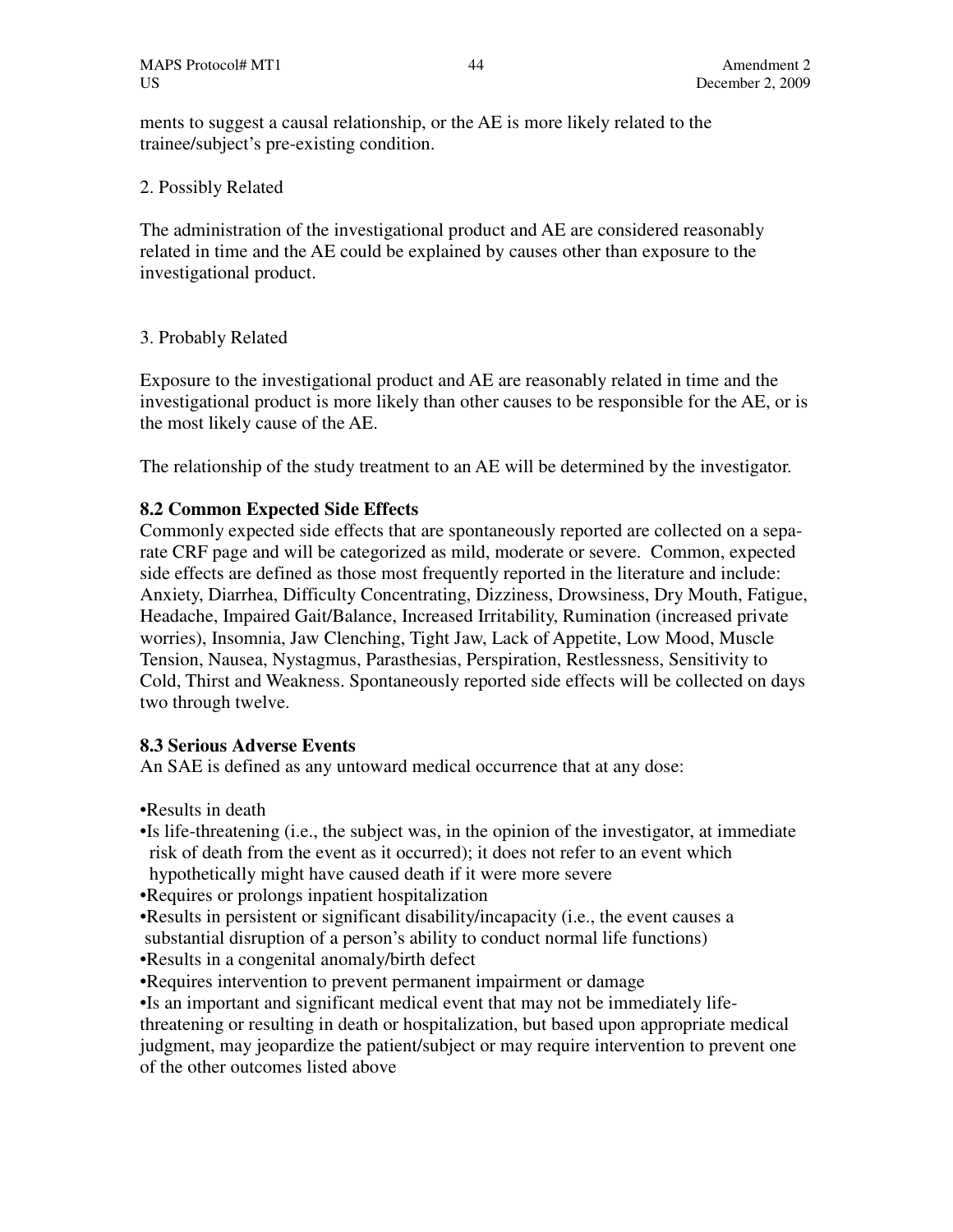AEs which do not fall into these categories are defined as non-serious. It should be noted that a severe adverse event need not be serious in nature and that a SAE need not, by definition, be severe.

In addition, a pre-existing event or condition that results in hospitalization should be recorded on the medical history. The hospitalization would not result in the event or condition being reported as an on study SAE unless, in the view of the investigator, hospitalization was prolonged as a result of participation in the clinical trial or was necessary due to a worsening of the pre-existing condition. This is because the onset of the event (the reason for the procedure) occurred before the subject was entered in the trial. Hospitalization for cosmetics, non-emergency prophylaxis or abortion does not result in an SAE report unless, in the view of the investigator, hospitalization for these procedures was prolonged as a result of participation in the clinical trial.

# **8.4 Adverse Event Collection**

All SAEs will be collected for the duration of the protocol. All SAEs which occur during the course of the trial, whether considered to be associated with the study drug or not, have to be reported within 24 hours or at the latest on the following working day by telephone or fax to either of the following:

# **Medical Monitors:**

Julie Holland, MD NYU School of Medicine 200 East 33rd Street, Suite 16H New York, NY 10016 Tel: (212) 358-5808 jholland@inch.com

# **Study Monitor:**

Valerie Mojeiko Email: valerie@maps.org Telephone: 831-429-6366 Fax: 831-429-6370

Adverse events that will be collected for the duration of the protocol are:

•Events requiring a physician visit or an intervention, not related to planned treatments for baseline conditions occurring from the first experimental session through 7 days after the second experimental session

•Any event of concern to the participant throughout the protocol

•Any adverse event leading to withdrawal from the protocol

•Common expected side effects will be collected on the day of each experimental session and for seven days after the second experimental session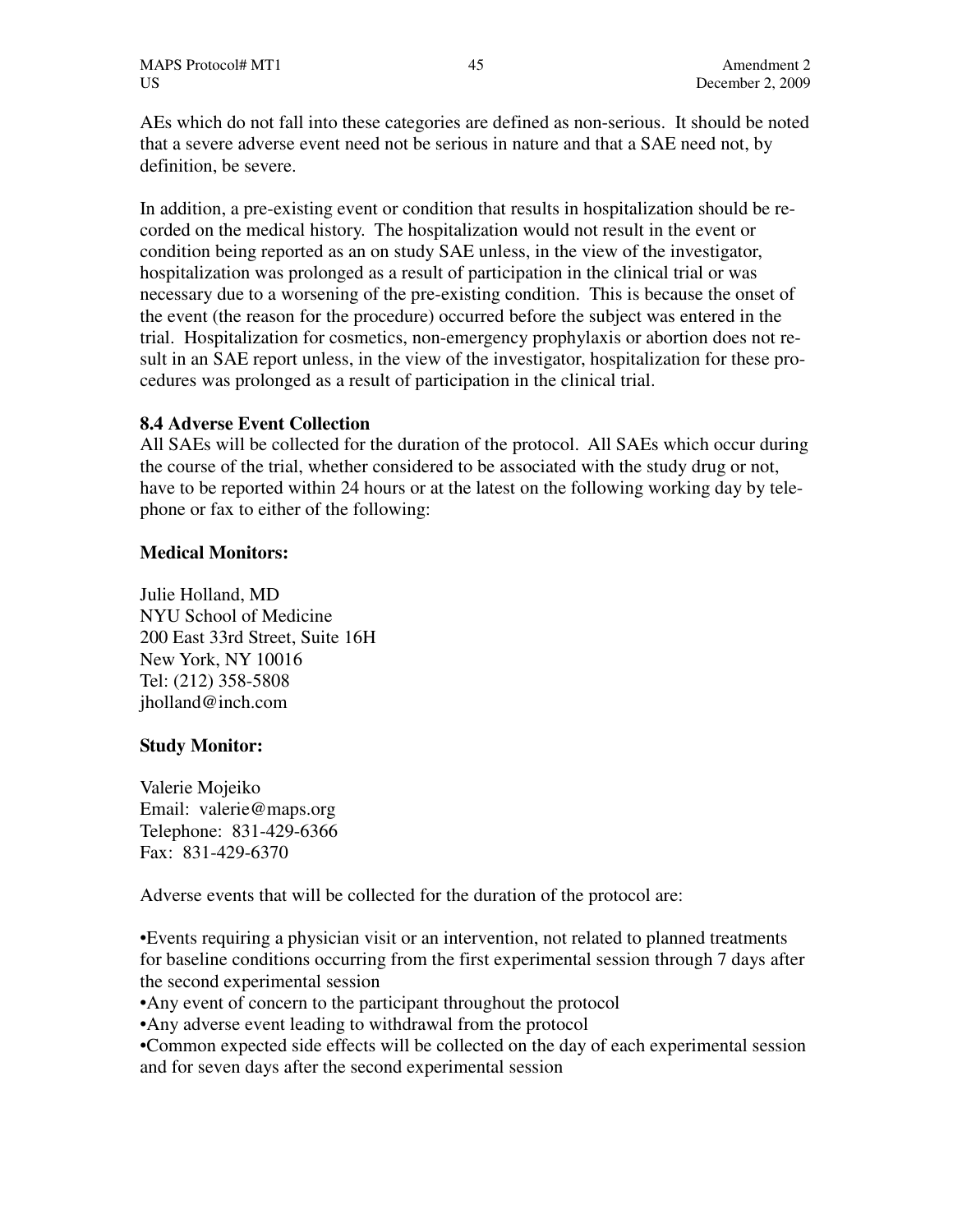### **9.0 Collection of Concomitant Medications**

Participant concomitant medications will be recorded during screening. If necessary, the investigators will make plans for tapering off and discontinuing any contraindicated medication at this time, in consultation with the prescribing physician. The investigators will request information about any changes in medication just prior to the first experimental session. Medications taken during the course of the protocol, including medications taken to treat AEs will be recorded on concomitant medications CRF. Participants must be willing to refrain from taking any psychiatric medications from study enrollment until seven days after the second experimental session, with the exception of gabapentin when prescribed for pain control. Any psychoactive drugs will be tapered in an appropriate fashion to avoid withdrawal effects. They will be discontinued long enough before the first experimental session to avoid the possibility of interactions (the interval will be at least 5 times the particular drug's half-life). Participants may receive a designated rescue medication that may be administered in the event of symptoms that require it during or after an experimental session (e.g. insomnia or severe anxiety that does not respond to other management outlined in the treatment manual). Participants must agree that, for one week preceding the first experimental session:

a. They will refrain from taking any herbal supplement (except with prior approval of the research team).

b. They will not take any nonprescription medications (with the exception of non-steroidal anti-inflammatory drugs or acetaminophen unless with prior approval of the research team).

c. With the permission of their physician they will not take any prescription medications (with the exception of birth control pills, thyroid hormones or other medications approved by the research team).

# **10.0 Clinical Laboratory Assessments**

The principal investigator will examine laboratory assessments gathered in screening for assessing participant eligibility. The investigator will use a list of normal ranges to conclude whether participants are eligible for the protocol, and will indicate justification for admitting participants with abnormal values.

The following laboratory assessments will be performed as a part of screening:

Serum electrolytes and the metabolic profile, which includes:

ALT/SGPT; albumin:globulin (A:G) ratio; albumin, serum; alkaline phosphatase, serum; AST/SGOT; bilirubin, total; BUN; BUN:creatinine ratio;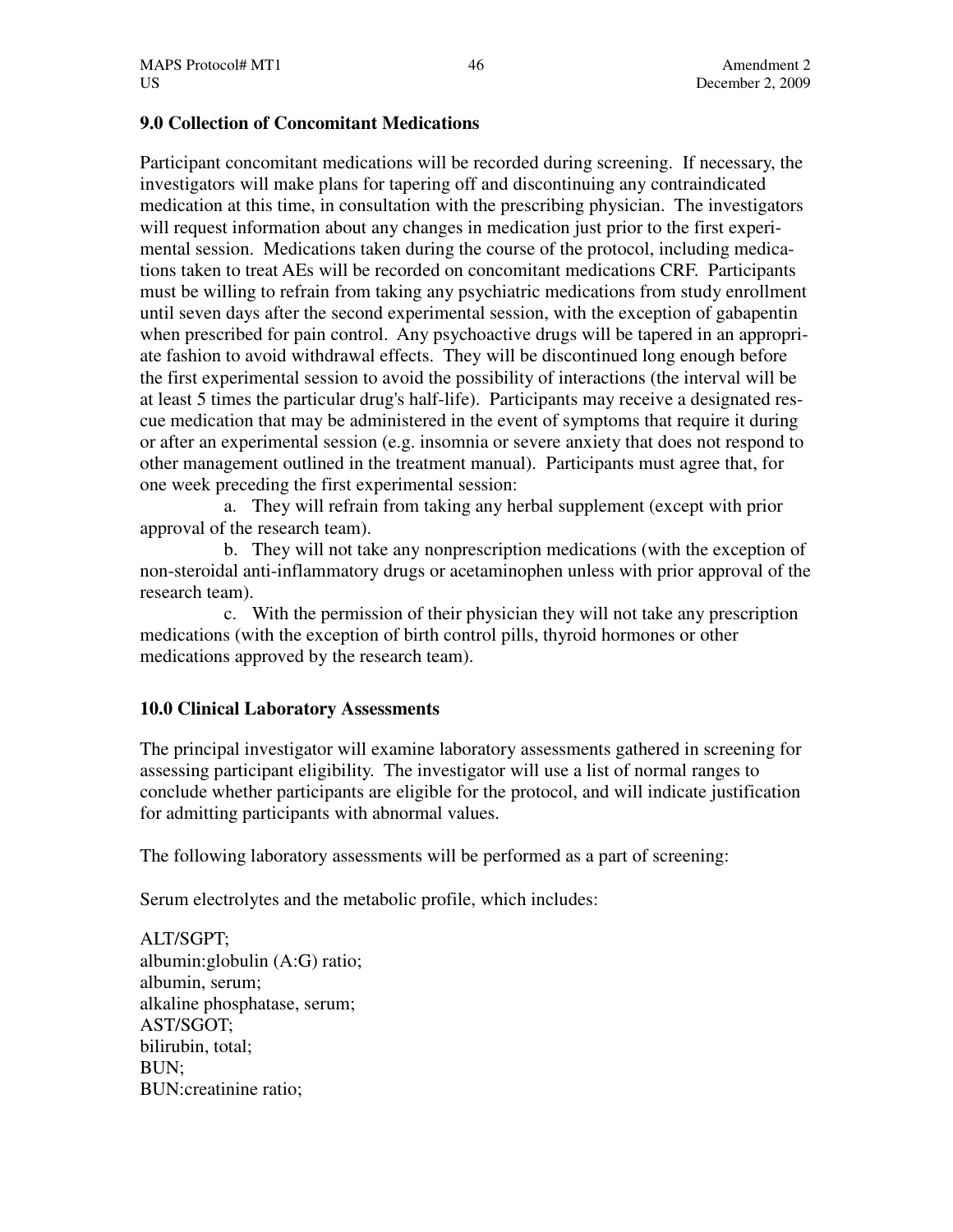MAPS Protocol# MT1 47 Amendment 2 US December 2, 2009

calcium, serum; carbon dioxide; chloride, serum; creatinine, serum; globulin, total; glucose, serum; potassium, serum; protein, total, serum; sodium, serum;

### **CBC, which includes:**

Hematocrit; hemoglobin; MCV; MCH; MCHC; RDW; percentage and absolute differential counts; RBC; red cell count; WBC;

#### **Urinalysis, which includes:**

Color; appearance; specific gravity; pH; protein; glucose; ketones; occult blood; leukocyte esterase; nitrite; bilirubin; urobilinogen;

### **Thyroid function, which includes:**

TSH high sensitivity; Free T4; Free T3.

In addition, HIV serology will be performed.

A urine-dip pregnancy test for females of childbearing potential will be performed as well.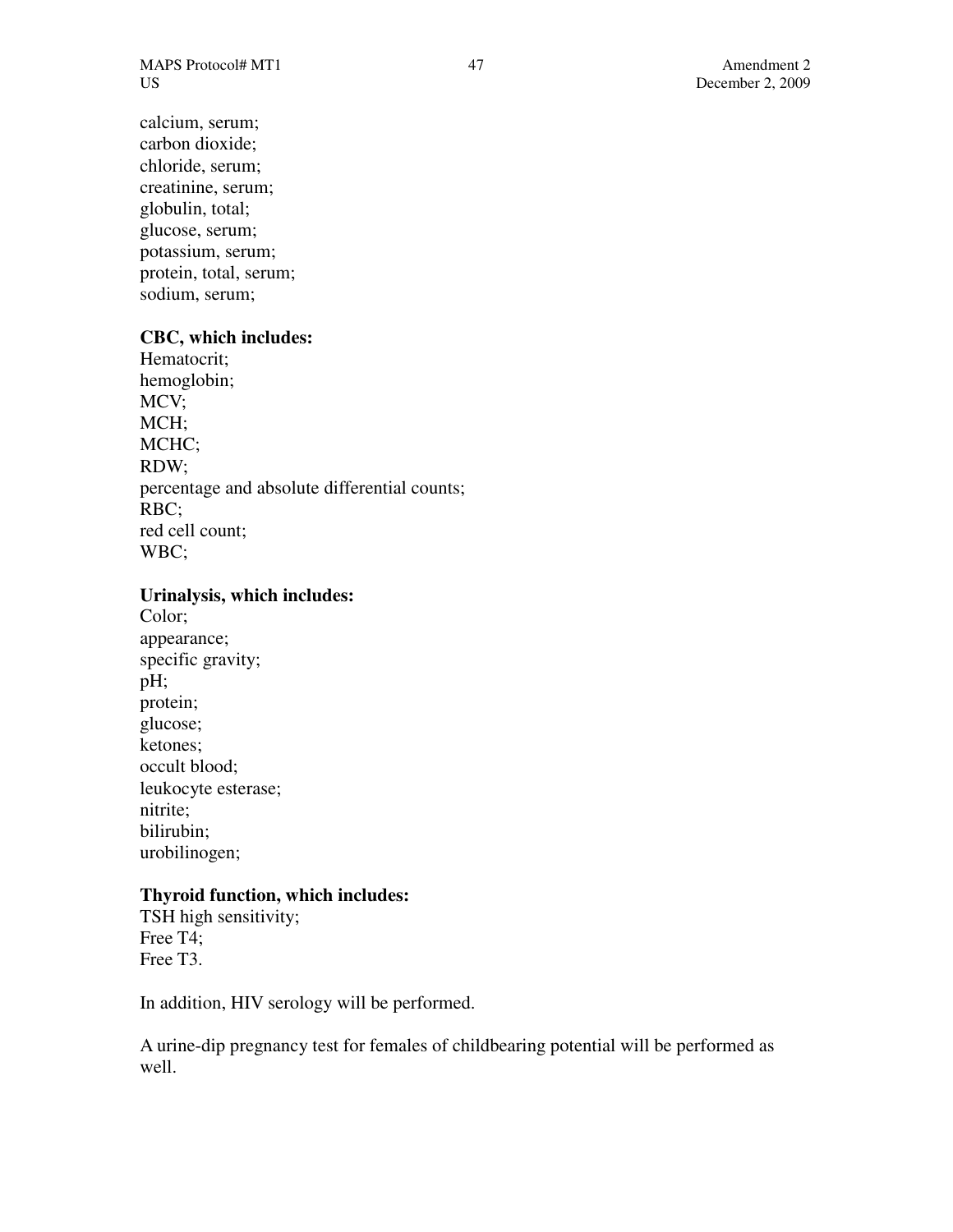The laboratory assessments other than the urine drug screen and pregnancy test will be performed at:

Laboratory Corporation of America 1280 Johnnie Dodds Blvd, Ste 108 Mount Pleasant, SC 29464

The urine drug screen and pregnancy test will be performed at the study site.

# **11.0 Study Monitoring, Auditing and Documentation**

Investigators and/or their study staff will be trained prior to the start of the protocol. The clinical study site will be monitored by site visits and telephone calls to the investigator by representatives of the sponsor. The site will be monitored as appropriate for the rate of enrollment. During each monitoring visit, source data verification will be performed by a Clinical Research Associate (CRA) to ensure compliance, including accurate and complete recording of data on CRFs, source documents, and drug accountability records. A CRF collation supplied by the sponsor will be completed for each participant enrolled. Monitoring and auditing procedures of the sponsor will be followed, in order to comply with GCP guidelines and to ensure validity of the study data.

The sponsor will review the study documentation used for planning, conducting and monitoring of the study in order to ensure compliance with GCP and local regulations. This documentation includes as a minimum: the Investigator's Brochure, the Study Protocol, the Case Report Forms and the Subject Information and Consent Form.

During or after the clinical protocol, the regulatory authorities, the IRB, and/or representatives of the sponsor may request access to all source documents, CRFs and other protocol documentation for on-site audit or inspection.

# **12.0 Data Analysis**

The investigators will compare NEO scores at baseline and two months after the second experimental session to detect changes in any one of the five scores by performing a paired-sample t-test upon the scores. The investigators will also compute descriptive statistics for each administration of POMS, and interpersonal closeness measure. They will compare scores made at different time points and across placebo and MDMA conditions by performing a two way repeated-measures analysis of variance (ANOVA), with time of administration as repeated measure and drug (placebo, MDMA) as a within-subjects factor. There will be no between-subject or group factors.

The investigators will maintain data for assessment of safety, including BSI and C-SSRS scores at each time point, blood pressure, pulse and temperature values, psychological distress, and AEs. They will collect data for blood pressure, pulse, body temperature and SUDS pre-drug administration baseline, approximately three hours after initial dose administration, seven hours after initial dose administration and peak values on case report forms. The investigators will compute descriptive statistics for these variables. The inves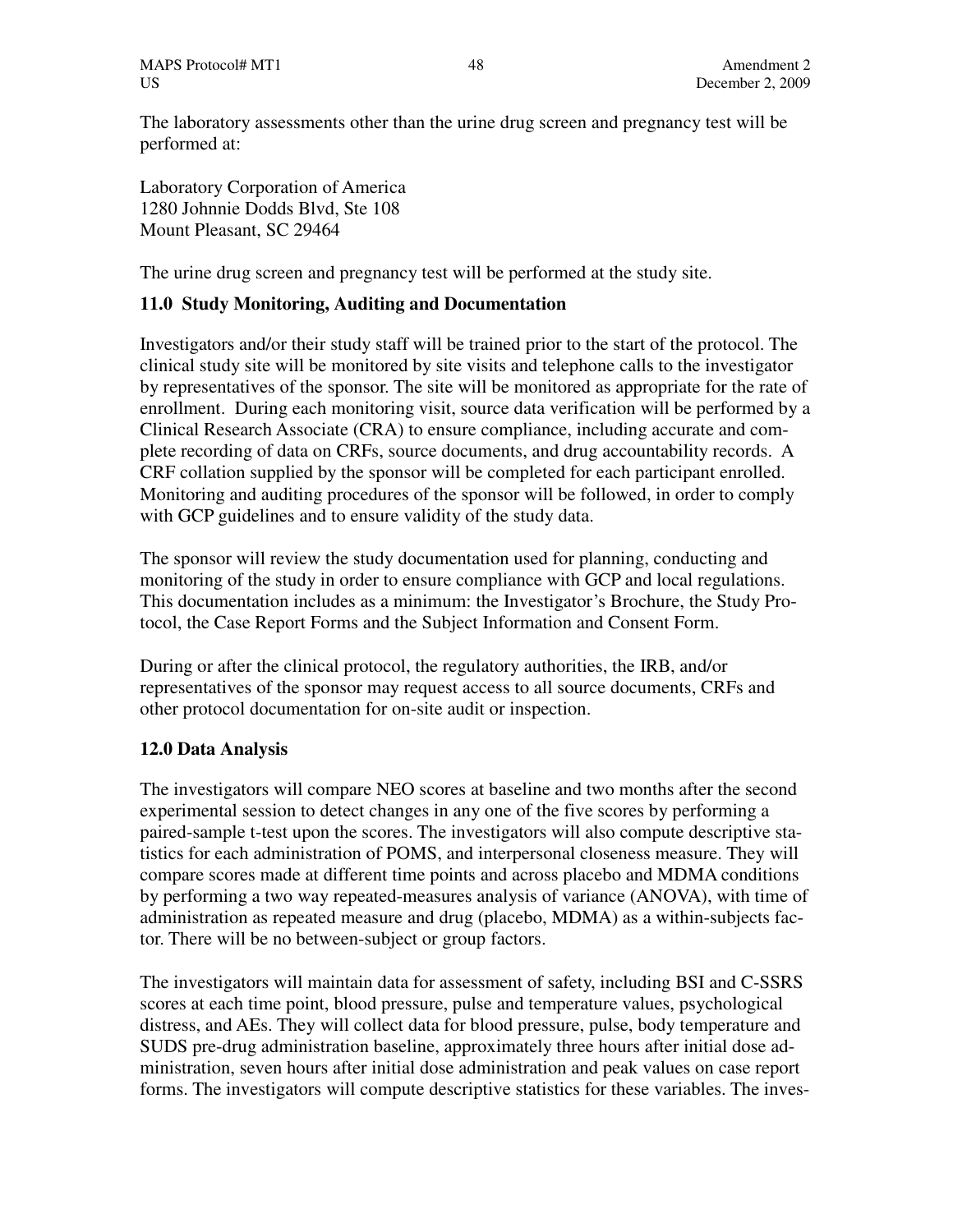tigators will examine beliefs about condition assignment, computing descriptive statistics and comparisons between those who received MDMA versus placebo during the first session, to assess strength of blinding for participants and investigators.

# **12.1 Statistical power**

The proposed study is a pilot investigation intended to gather data on the effects of MDMA on mood, personality, interpersonal closeness and psychological symptoms, when given in a therapeutic setting. Because of their exploratory nature, pilot studies are often underpowered for detecting the desired effect. As described in Section 2.3 ("Supporting Information"), several studies have employed the POMS, and a review of these studies described effects as robust. [1]. These findings suggest an estimated effect size of 0.7 to 0.8.

The sponsor used Java applications created by Lenth to calculate estimated statistical power for this study, assuming an effect size of 0.7 and employing a paired t-test as a means of examining estimated power in a crossover study with 20 participants [120], and estimated effect size was 0.84, indicating that the study possesses significant power to detect differences in mood for MDMA and placebo administration. As described earlier in 2.3 "Supporting Information," narrative and anecdotal reports describe greater interpersonal closeness after use of ecstasy, but the effect is not so readily detected in the laboratory. Using an estimated effect size of 0.5 and a paired-sample t-test, statistical power of 0.56 was calculated. It is likely that the effect size for changes in personality score are lower, and so an estimated effect size of 0.4 was used for this calculation, obtaining estimated statistical power of 0.39. Hence the study may be underpowered for the detection of changes in personality score while possessing enough statistical power to the effects of MDMA on mood.

# **13.0 Informed Consent**

The investigator is responsible for obtaining informed consent in adherence to GCP and according to applicable regulations prior to entering the subject into the trial.

Information about events during the MDMA session must be given orally and in an understandable form. Written information about the trial will also be provided. In addition to the explanation of the study, including experimental sessions and of the subject's legal rights, the information should include that access to original medical records and processing of coded personal information must be authorized. The informed consent discussion must be conducted by a person who is qualified according to applicable local regulations. The subject should have the opportunity to inquire about details of the MDMA session and to consider participation.

The informed consent form (ICF) must be signed and dated by the subject and must be countersigned by the investigator.

The investigator will provide a copy of the signed ICF to the subject, and will maintain the original in the investigator's study file.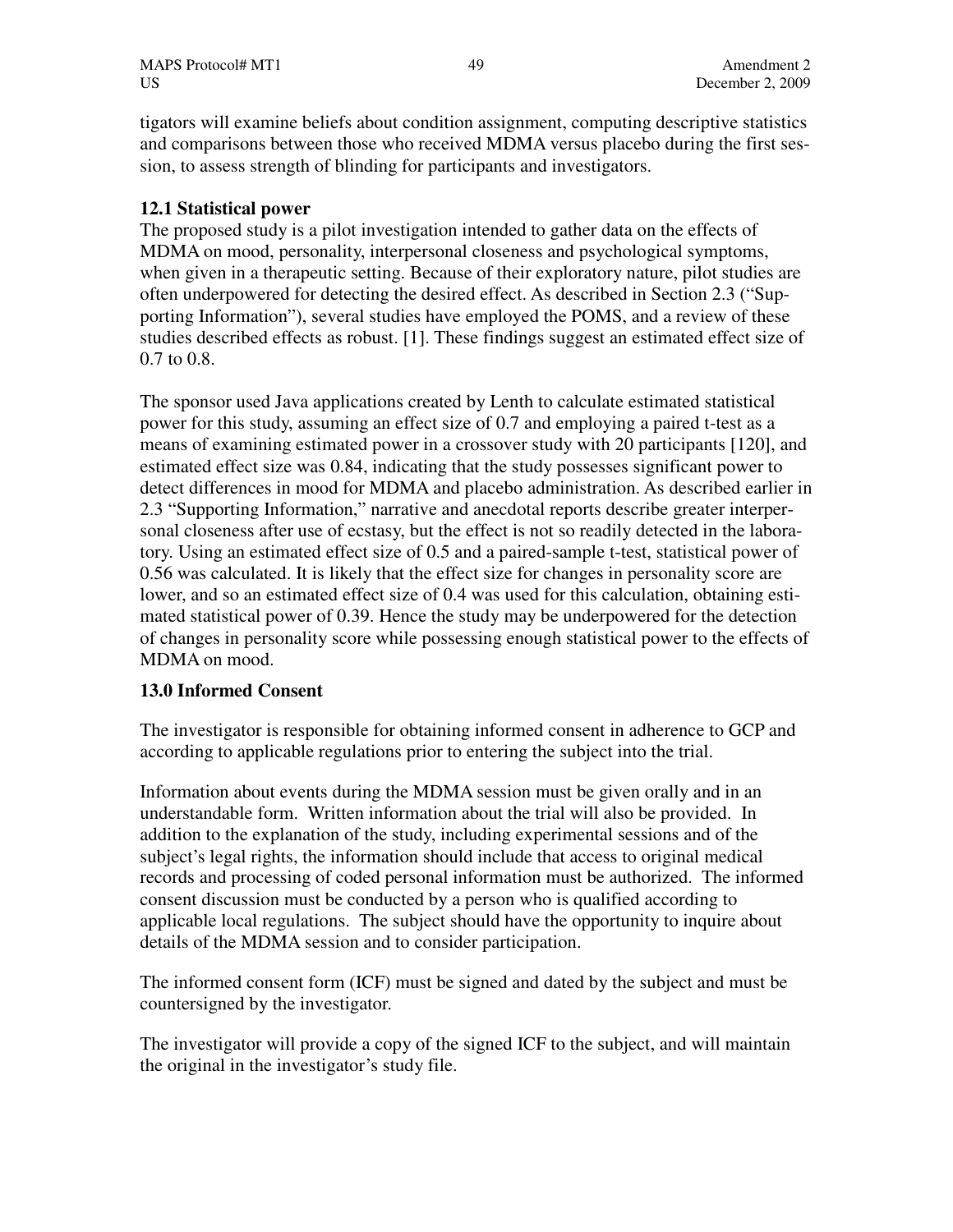The written ICF and any other written information to be provided to subjects should be revised whenever important new information becomes available that may be relevant to the subject's consent. Any revised written informed consent form, and written information should receive approval from an IRB before use.

The subject should be informed in a timely manner if new information becomes available that may affect the decision to take part in the MDMA session. The communication of this information should be documented.

Because this activity is an optional element open only to those completing a sponsordeveloped training program for potential therapists conducting MDMA-assisted psychotherapy research, the sponsor may have access to the names of participants as enrollees in the training program. However, only the subject numbers and subject identification codes will be recorded in the CRF. Written consent to take part in the MDMA session includes giving the investigators permission to view the participant's recent medical records to assess protocol eligibility, if needed. Information necessary for protocol participation includes past medical history, psychiatric interview, physical examination, and clinical laboratory tests.

Participants can withdraw consent for participation in the protocol at any time without prejudice. If a subject withdraws consent but does not revoke the Health Insurance Portability and Accountability Act (HIPAA) authorization or equivalent form, MAPS will have full access to the subject's medical records, including termination visit information. If a participant revokes only the HIPAA authorization, MAPS will have full access to all of the participant's medical records prior to the date and time of revocation.

# **13.1 Confidentiality**

Every effort will be made to strictly safeguard the confidentiality of participants in their role as research participants. Despite this, privacy cannot be guaranteed. All data will be identified only by the participant's initials on the source document and five-digit subject number numeric code. Copies of audio and video recordings intended for sharing with participants will only be marked with the participant's subject number. Any materials mailed to participants will be sent along with stamped return envelopes using the office address of the principal investigator both as main and return address. All assessment records will be kept in a locked file drawer or cabinet in a locked office, and access to measures will be limited to regulatory agencies, researchers, and individuals analyzing data. Researchers, other than the investigators directly involved in the protocol, with access to data will not be provided with any information that would identify participants by name or by other means, such as social security number.

Each participant may, upon request, receive audio or video recordings of any of the five sessions, including both experimental sessions. They may wish to review them as a means of observing and retaining information to support their own performance of MDMA-assisted psychotherapy research. The investigators will not mark these recordings with participant name or address. If session recordings are unavailable by the end of the integrative session, then the investigators will mail recordings in appropriate packages that list only investigator name and address and that maintain anonymity.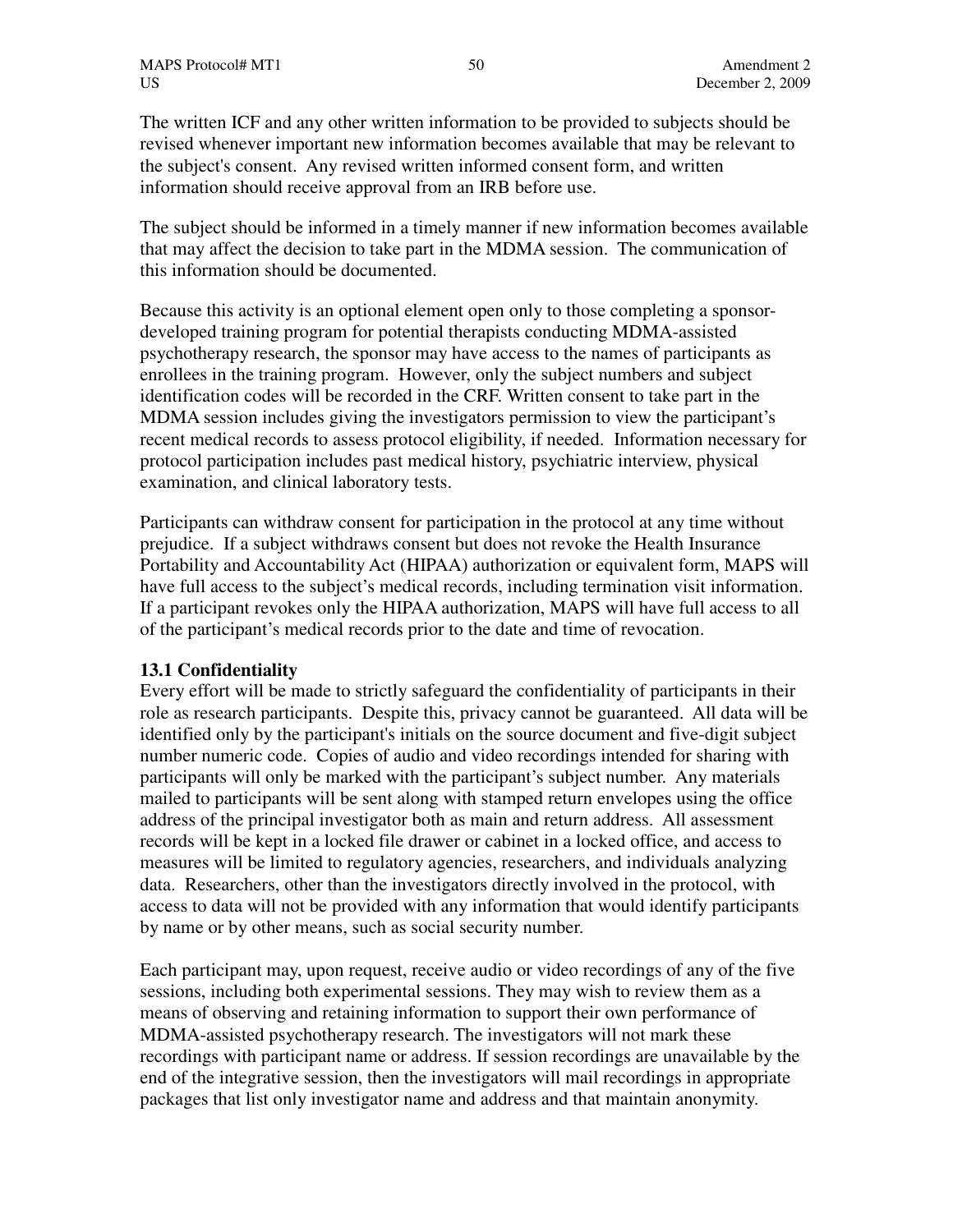Participants will sign forms for the release of information, such as prior medical records, upon consent to permit screening for protocol enrollment.

Removing identifying information from data and restricting access to researchers directly involved in assessing the participants should prevent the dissemination of confidential data, with or without identifying information. Maintaining data in a secure environment will prevent the accidental or deliberate examination or removal of data. While it is possible that individuals may be identified on audiotape or video recording through means other than their names, restricting access to audio recordings or video recordings to researchers greatly reduces the risk of a breach of confidentiality.

# **13.2 Costs to Participants**

Participants will not be charged for any research activities, including any tests or assessments performed for screening, MDMA, any psychotherapy or intervention administered to the participant, or any other activity or procedure related to the experimental sessions. If a participant undergoes a medical or laboratory test solely for the purpose of establishing eligibility for study participation, then the sponsor will reimburse the full cost of the test or assessment. The sponsor will be responsible for payment for treating any studyrelated injuries. Participants will pay for any care not related to the protocol. Participants who are not currently working on MAPS-sponsored MDMA/PTSD pilot studies will need to pay for travel-related expenses to and from the study location.

#### **14.0 Record Retention**

Investigators must retain all study records required by MAPS and by the applicable regulations in a secure and safe facility. The investigator must consult a MAPS representative before disposal of any study records. "Essential documents" are defined as documents that individually and collectively permit evaluation of the conduct of a trial and the quality of the data produced. It is the responsibility of the sponsor to inform the investigator/institution as to when these documents no longer need to be retained Record Retention Investigators must retain all study records required by MAPS and by the applicable regulations in a secure and safe facility. The investigator must consult a MAPS representative before disposal of any study records.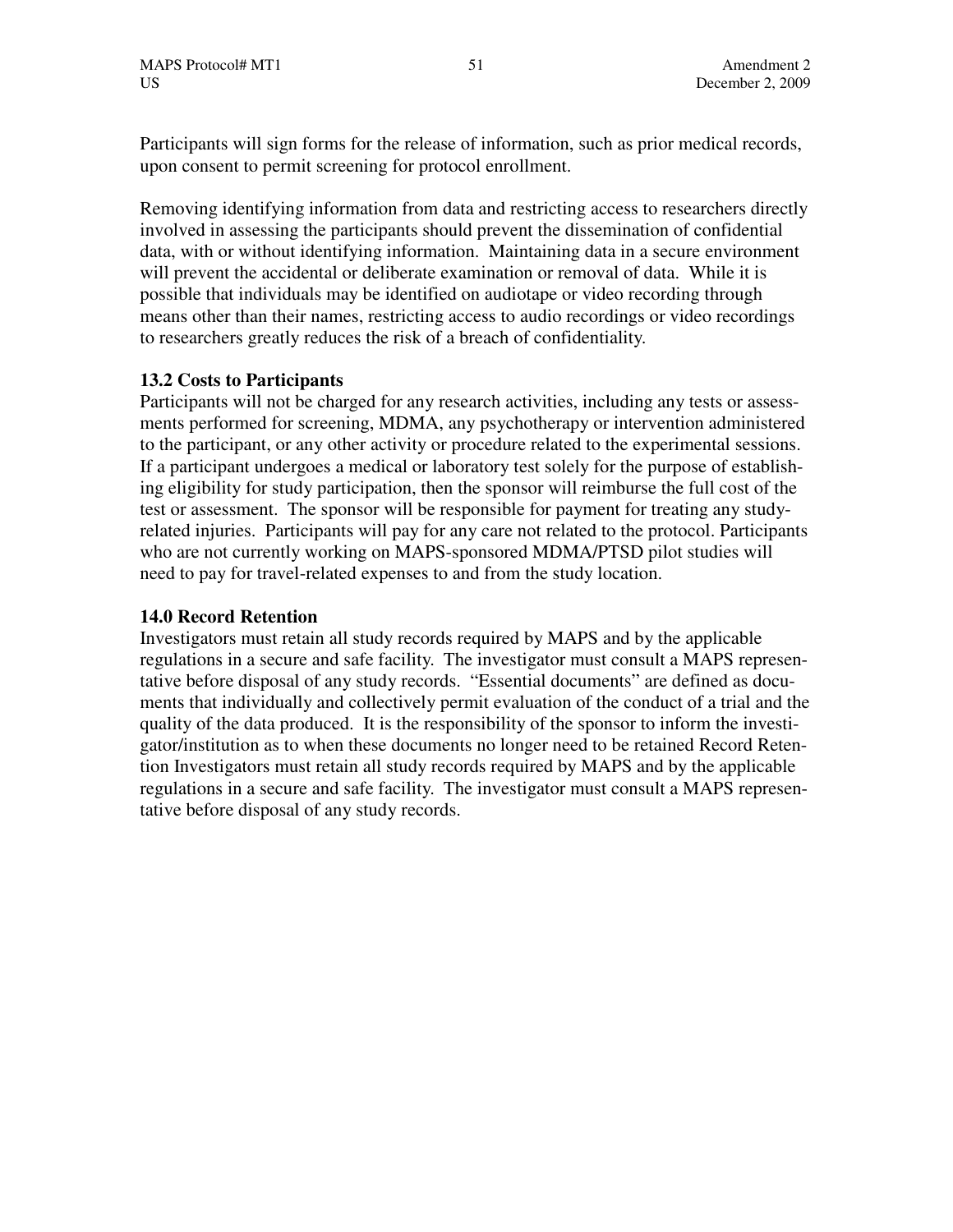# **15.0 Signature Page**

**Study title:** A Phase 1 Placebo-Controlled, Double-Blind Crossover Study to Assess Psychological Effects of MDMA when Administered to Healthy Volunteers

# **Protocol:** MT-1

I have read the foregoing protocol and agree to conduct the protocol as outlined. I agree to conduct the protocol in compliance with all applicable regulations and guidelines as stated in the protocol and other information supplied to me, including ICH Topic E6.

| <b>Investigator Signature</b> | Date |
|-------------------------------|------|
| Print name:                   |      |

On behalf of MAPS, I confirm that the sponsor will comply with all obligations as detailed in all applicable regulations and guidelines. I will ensure that the investigator is informed of all relevant information that becomes available during the conduct of this clinical protocol.

Sponsor Designee Signature Date

Print name: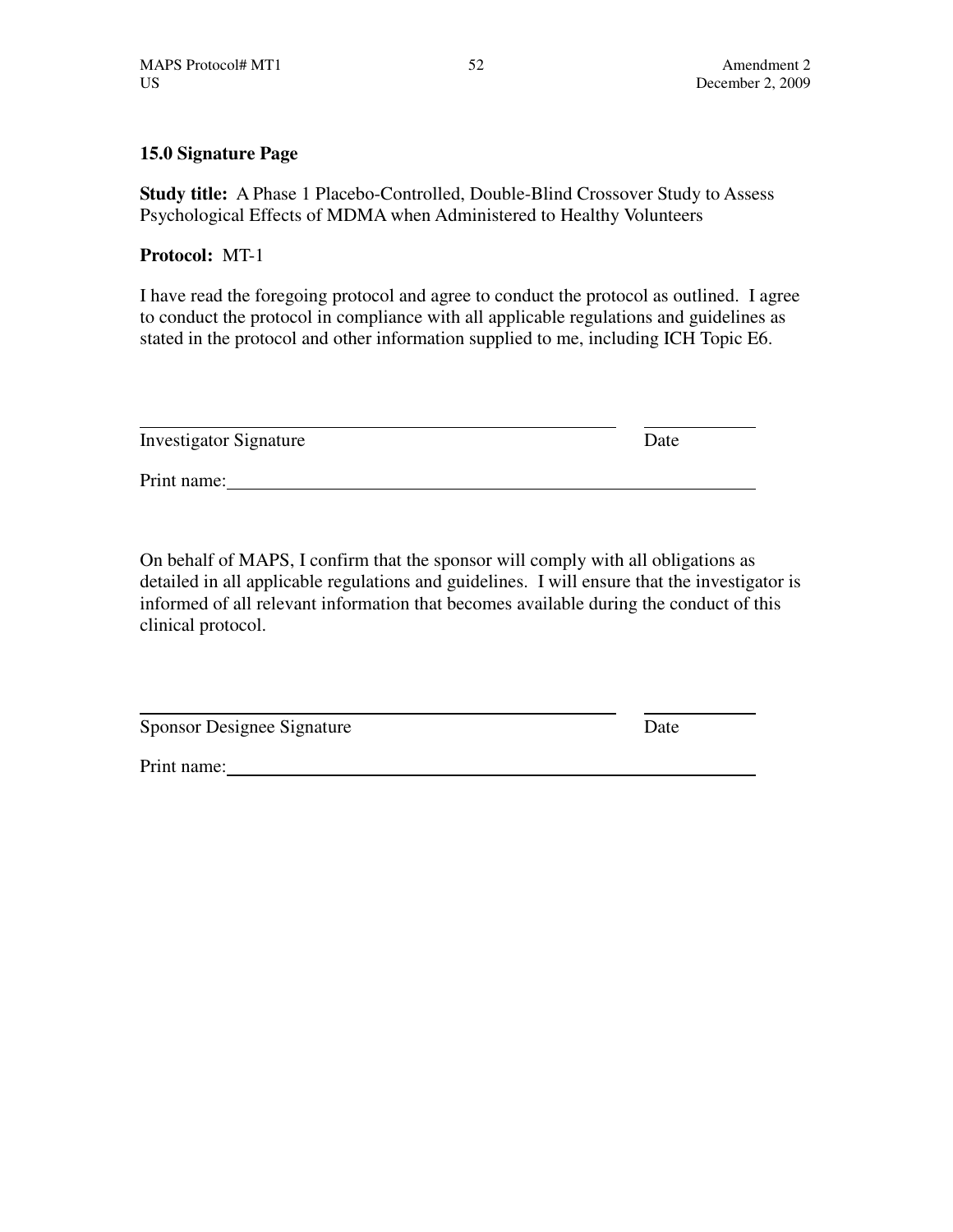# **References**

- 1. Dumont, G.J. and R.J. Verkes, *A review of acute effects of 3,4 methylenedioxymethamphetamine in healthy volunteers.* J Psychopharmacol, 2006. **20**: 176-87.
- 2. Liechti, M.E., A. Gamma, and F.X. Vollenweider, *Gender differences in the subjective effects of MDMA.* Psychopharmacology (Berl), 2001. **154**: 161-8.
- 3. Kuypers, K.P., M. Wingen, and J.G. Ramaekers, *Memory and mood during the night and in the morning after repeated evening doses of MDMA.* J Psychopharmacol, 2008. **22**: 895-903.
- 4. Ruse, J.M., et al., *MDMA-Assisted Psychotherapy for the Treatment of Posttrau*matic Stress Disorder: A Revised Teaching Manual Draft. 2008, MAPS.
- 5. Grob, C.S., et al., *Psychobiologic effects of 3,4-methylenedioxymethamphetamine in humans: methodological considerations and preliminary observations.* Behav Brain Res, 1996. **73**: 103-7.
- 6. Vollenweider, F.X., et al., *Psychological and cardiovascular effects and shortterm sequelae of MDMA ("ecstasy") in MDMA-naive healthy volunteers.* Neuropsychopharmacology, 1998. **19**: 241-51.
- 7. Cami, J., et al., *Human pharmacology of 3,4-methylenedioxymethamphetamine ("ecstasy"): psychomotor performance and subjective effects [In Process Citation].* J Clin Psychopharmacol, 2000. **20**: 455-66.
- 8. Tancer, M. and C.E. Johanson, *Reinforcing, subjective, and physiological effects of MDMA in humans: a comparison with d-amphetamine and mCPP.* Drug Alcohol Depend, 2003. **72**: 33-44.
- 9. Curran, H.V. and R.A. Travill, *Mood and cognitive effects of +/-3,4 methylenedioxymethamphetamine (MDMA, 'ecstasy'): week-end 'high' followed by mid-week low.* Addiction, 1997. **92**: 821-31.
- 10. Liester, M.B., et al., *Phenomenology and sequelae of 3,4 methylenedioxymethamphetamine use.* J Nerv Ment Dis, 1992. **180**: 345-52; discussion 353-4.
- 11. Peroutka, S.J., H. Newman, and H. Harris, *Subjective effects of 3,4 methylenedioxymethamphetamine in recreational users.* Neuropsychopharmacology, 1988. **1**: 273-7.
- 12. Sumnall, H.R., J.C. Cole, and L. Jerome, *The varieties of ecstatic experience: an exploration of the subjective experiences of ecstasy.* J Psychopharmacol, 2006. **20**: 670-82.
- 13. Harris, D.S., et al., *Subjective and hormonal effects of 3,4 methylenedioxymethamphetamine (MDMA) in humans.* Psychopharmacology (Berl), 2002. **162**: 396-405.
- 14. Roberts, B.W., K.E. Walton, and W. Viechtbauer, *Patterns of mean-level change in personality traits across the life course: a meta-analysis of longitudinal studies.* Psychol Bull, 2006. **132**: 1-25.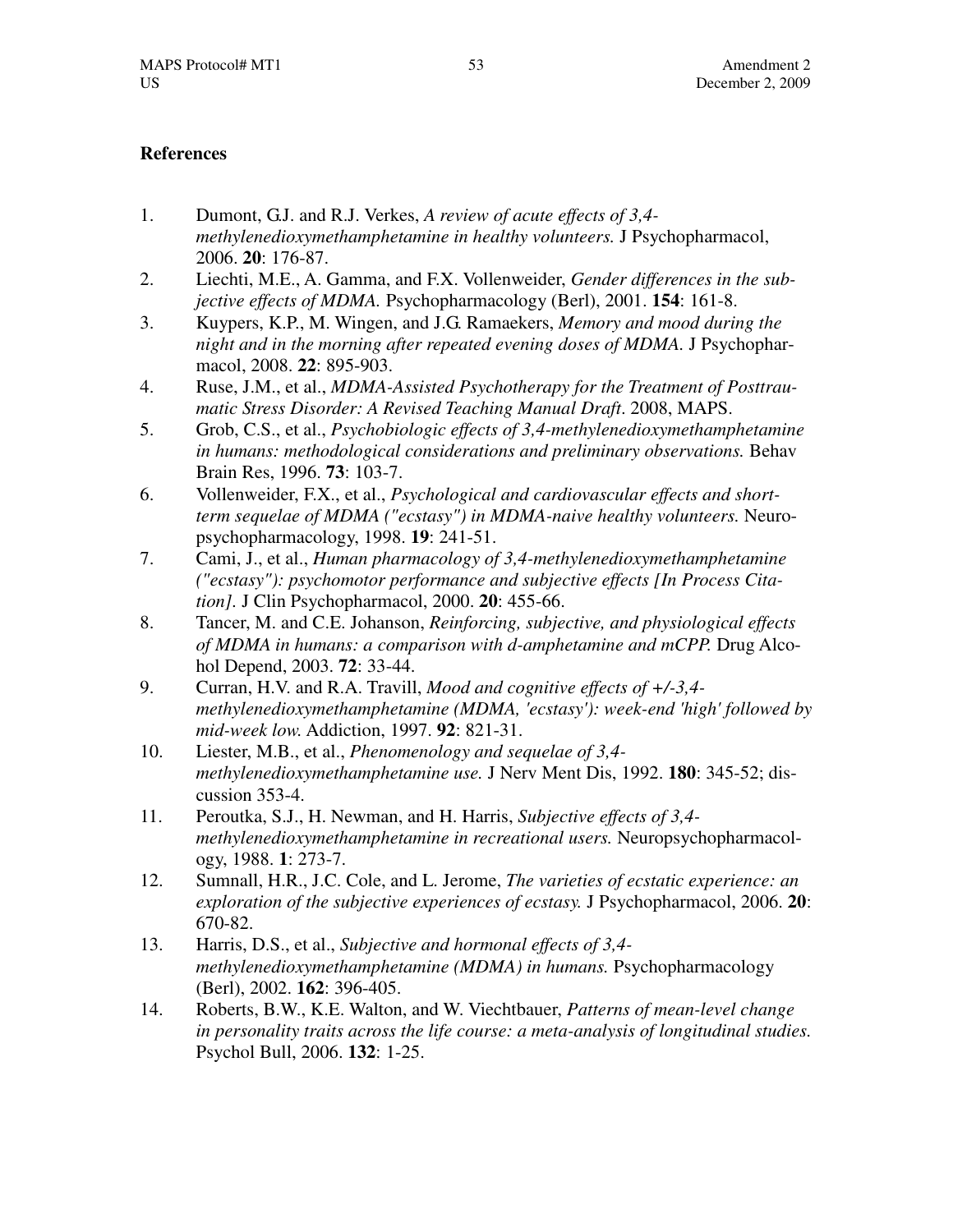- 15. Costa, P.T., Jr. and R.R. McCrae, *Age changes in personality and their origins: comment on Roberts, Walton, and Viechtbauer (2006).* Psychol Bull, 2006. **132**: 26-8.
- 16. Greer, G.R. and R. Tolbert, *A method of conducting therapeutic sessions with MDMA.* J Psychoactive Drugs, 1998. **30**: 371-379.
- 17. Farre, M., et al., *Pharmacological Interaction Between 3,4- Methylenedioxymethamphetamine (MDMA, ecstasy) and Paroxetine: Pharmacological effects and pharmacokinetics.* J Pharmacol Exp Ther, 2007.
- 18. Dumont, G.J., et al., *Increased oxytocin concentrations and prosocial feelings in humans after ecstasy (3,4-methylenedioxymethamphetamine) administration.* Soc Neurosci, 2009. **4**: 359-66.
- 19. Davis, M.H., *Measuring individual differences in empathy: Evidence for a multidimensional approach.* J Pers Soc Psy, 1983. **44**: 113-126.
- 20. Baron-Cohen, S., et al., *Another advanced test of theory of mind: evidence from very high functioning adults with autism or asperger syndrome.* J Child Psychol Psychiatry, 1997. **38**: 813-22.
- 21. Mace, C., *Personal therapy in psychiatric training.* Psychiatric Bulletin, 2001. **25**: 3-4.
- 22. Macran, S., W.B. Stiles, and J.A. Smith, *How does personal therapy affect therapists' practice?* Journal of Counseling Psychology, 1999. **46**: 419-431.
- 23. Arendsenhein, G.W., *Treatment of the Neurotic Patient, Resistant to the Usual Techniques of Psychotherapy, with Special Reference to Lsd.* Top Probl Psychother, 1963. **10**: 50-7.
- 24. Chwelos, N., et al., *Use of d-lysergic acid diethylamide in the treatment of alcoholism.* Q J Stud Alcohol, 1959. **20**: 577-90.
- 25. Winkler, P. and I. Gorman, *A 40-year follow-up on Czechoslovak LSD research: LSD intoxication as a psychotherapist's didactic experience*, in *World Psychedelic Forum*. 2008: Basel, Switzerland.
- 26. Richards, W.A., *Correspondence to sponsor*, R. Doblin, Editor. 2009.
- 27. Helminiak, D., *Letter to FDA in support of current protocol*, FDA, Editor. 2009.
- 28. Freedman, R.R., C.E. Johanson, and M.E. Tancer, *Thermoregulatory effects of 3,4-methylenedioxymethamphetamine (MDMA) in humans.* Psychopharmacology (Berl), 2005. **183**: 248-56.
- 29. Hasler, F., et al., *Investigation of serotonin-1A receptor function in the human psychopharmacology of MDMA.* J Psychopharmacol, 2008.
- 30. Kolbrich, E.A., et al., *Physiological and subjective responses to controlled oral 3,4-methylenedioxymethamphetamine administration.* J Clin Psychopharmacol, 2008. **28**: 432-40.
- 31. Kolbrich, E.A., et al., *Plasma pharmacokinetics of 3,4 methylenedioxymethamphetamine after controlled oral administration to young adults.* Ther Drug Monit, 2008. **30**: 320-32.
- 32. Johanson, C.E., et al., *Discriminative stimulus effects of 3,4 methylenedioxymethamphetamine (MDMA) in humans trained to discriminate among d-amphetamine, meta-chlorophenylpiperazine and placebo.* Drug Alcohol Depend, 2006. **81**: 27-36.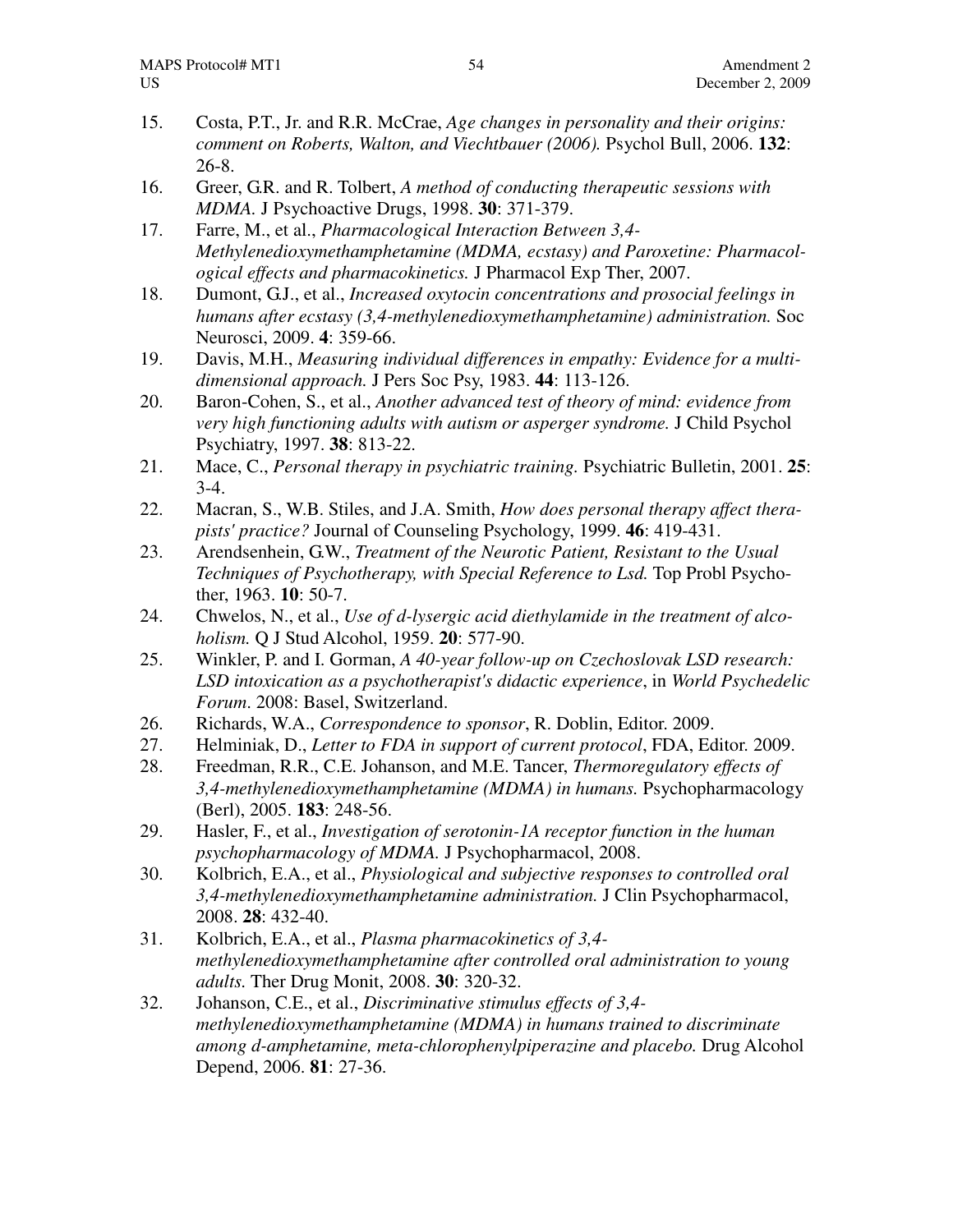- 33. Kuypers, K.P. and J.G. Ramaekers, *Transient memory impairment after acute dose of 75mg 3.4-Methylene-dioxymethamphetamine.* J Psychopharmacol, 2005. **19**: 633-9.
- 34. Kuypers, K.P. and J.G. Ramaekers, *Acute dose of MDMA (75 mg) impairs spatial memory for location but leaves contextual processing of visuospatial information unaffected.* Psychopharmacology (Berl), 2007. **189**: 557-63.
- 35. Kuypers, K.P., N. Samyn, and J.G. Ramaekers, *MDMA and alcohol effects, combined and alone, on objective and subjective measures of actual driving performance and psychomotor function.* Psychopharmacology (Berl), 2006. **187**: 467-75.
- 36. Kuypers, K.P., et al., *Acute effects of nocturnal doses of MDMA on measures of impulsivity and psychomotor performance throughout the night.* Psychopharmacology (Berl), 2007. **192**: 111-9.
- 37. Ramaekers, J.G., K.P. Kuypers, and N. Samyn, *Stimulant effects of 3,4 methylenedioxymethamphetamine (MDMA) 75 mg and methylphenidate 20 mg on actual driving during intoxication and withdrawal.* Addiction, 2006. **101**: 1614- 21.
- 38. Ramaekers, J.G., et al., *Involvement of Inferior Parietal Lobules in Prospective Memory Impairment during Acute MDMA (Ecstasy) Intoxication: An Event-Related fMRI Study.* Neuropsychopharmacology, 2008.
- 39. Greer, G. and R. Tolbert, *Subjective reports of the effects of MDMA in a clinical setting.* J Psychoactive Drugs, 1986. **18**: 319-27.
- 40. Grinspoon, L. and J.B. Bakalar, *Can drugs be used to enhance the psychotherapeutic process?* Am J Psychother, 1986. **40**: 393-404.
- 41. Mithoefer, M., A. Mithoefer, and M. Wagner. *Methylenedioxymethamphetamine (MDMA)-assisted psychotherapy in subjects with chronic posttraumatic stress disorder*. in *24th Annual Meeting of the International Society for Traumatic Stress Studies*. 2008. Chicago, IL.
- 42. Hernandez-Lopez, C., et al., *3,4-Methylenedioxymethamphetamine (ecstasy) and alcohol interactions in humans: psychomotor performance, subjective effects, and pharmacokinetics.* J Pharmacol Exp Ther, 2002. **300**: 236-44.
- 43. Tancer, M.E. and C.E. Johanson, *The subjective effects of MDMA and mCPP in moderate MDMA users.* Drug Alcohol Depend, 2001. **65**: 97-101.
- 44. Battaglia, G., et al., *Pharmacologic profile of MDMA (3,4 methylenedioxymethamphetamine) at various brain recognition sites.* Eur J Pharmacol, 1988. **149**: 159-63.
- 45. Setola, V., et al., *3,4-methylenedioxymethamphetamine (MDMA, "Ecstasy") induces fenfluramine-like proliferative actions on human cardiac valvular interstitial cells in vitro.* Mol Pharmacol, 2003. **63**: 1223-9.
- 46. Verrico, C.D., G.M. Miller, and B.K. Madras, *MDMA (Ecstasy) and human dopamine, norepinephrine, and serotonin transporters: implications for MDMAinduced neurotoxicity and treatment.* Psychopharmacology (Berl), 2007. **189**: 489-503.
- 47. Rosendorff, C., et al., *Treatment of hypertension in the prevention and management of ischemic heart disease: a scientific statement from the American Heart Association Council for High Blood Pressure Research and the Councils on*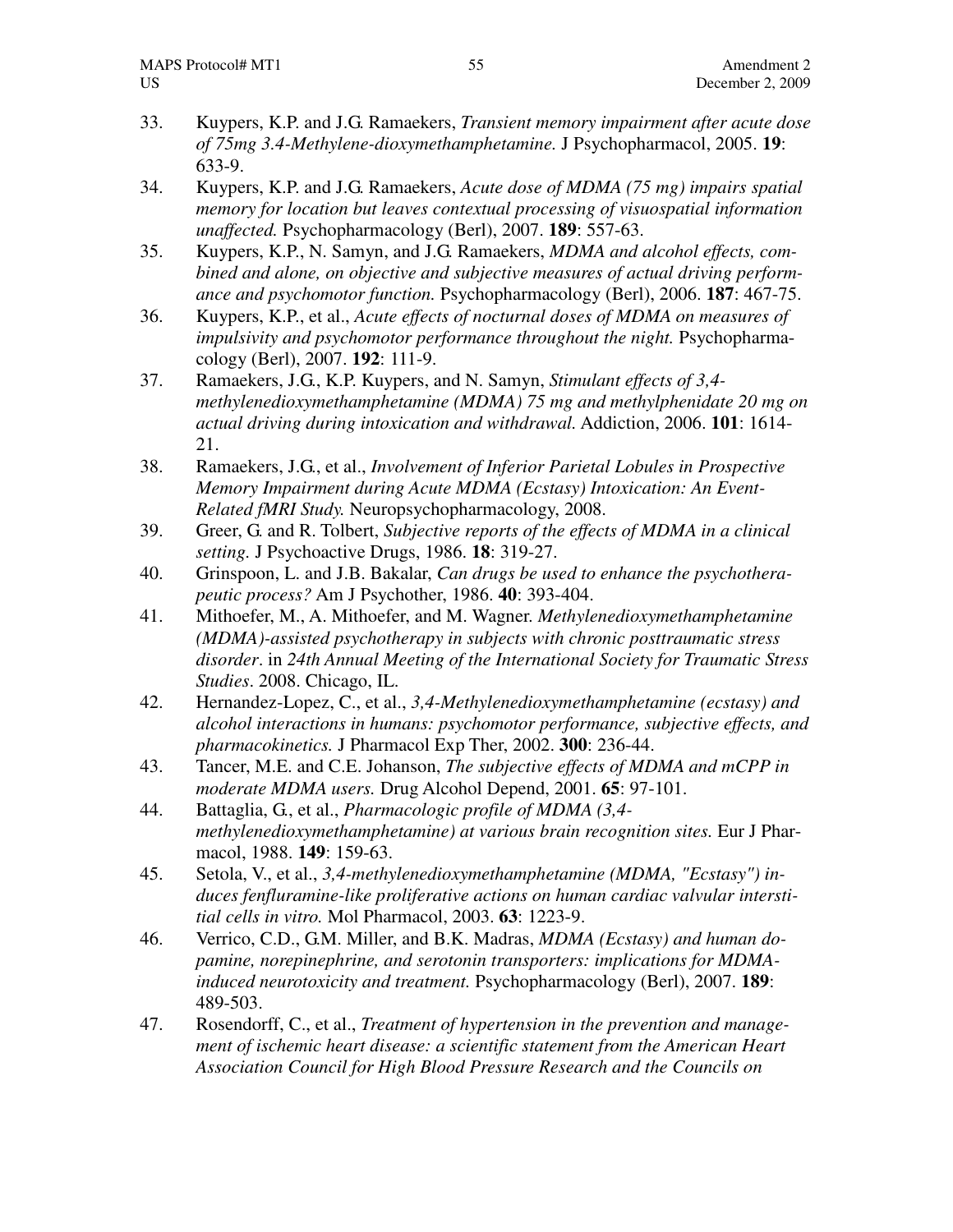*Clinical Cardiology and Epidemiology and Prevention.* Circulation, 2007. **115**: 2761-88.

- 48. McNair, D.M., M. Lorr, and D.L. F., *Manual for the profile of mood states.* . 1971, San Francisco, CA.: Educational and Industrial Testing Service.
- 49. Costa, P.T. and R.R. Macrae, *The NEO personality inventory manual.* 1985, Odessa, FL: Psychological Assessment Resources.
- 50. Derogatis, L.R., *Brief Symptom Inventory*. 1975, Baltimore, MD: Clinical Psychometric Research.
- 51. Derogatis, L.R., *BSI Brief Symptom Inventory. Administration, Scoring, and Procedures Manual (4th Ed.).* 4th ed. 1993, Minneapolis, MN: National Computer Systems.
- 52. Posner, K., et al., *Columbia Classification Algorithm of Suicide Assessment (C-CASA): classification of suicidal events in the FDA's pediatric suicidal risk analysis of antidepressants.* Am J Psychiatry, 2007. **164**: 1035-43.
- 53. Mas, M., et al., *Cardiovascular and neuroendocrine effects and pharmacokinetics of 3, 4-methylenedioxymethamphetamine in humans.* J Pharmacol Exp Ther, 1999. **290**: 136-45.
- 54. Pacifici, R., et al., *Paroxetine inhibits acute effects of 3,4 methylenedioxymethamphetamine on the immune system in humans.* J Pharmacol Exp Ther, 2004. **309**: 285-92.
- 55. Pacifici, R., et al., *Immunomodulating activity of MDMA.* Ann N Y Acad Sci, 2000. **914**: 215-24.
- 56. Pacifici, R., et al., *Immunomodulating properties of MDMA alone and in combination with alcohol: a pilot study.* Life Sci, 1999. **65**: L309-16.
- 57. Connor, T.J., et al., *Methylenedioxymethamphetamine-induced suppression of interleukin-1beta and tumour necrosis factor-alpha is not mediated by serotonin.* Eur J Pharmacol, 2001. **418**: 147-52.
- 58. Connor, T.J., A. Harkin, and J.P. Kelly, *Methylenedioxymethamphetamine suppresses production of the proinflammatory cytokine tumor necrosis factor-alpha independent of a beta-adrenoceptor-mediated increase in interleukin-10.* J Pharmacol Exp Ther, 2005. **312**: 134-43.
- 59. Connor, T.J., J.P. Kelly, and B.E. Leonard, *An assessment of the acute effects of the serotonin releasers methylenedioxymethamphetamine, methylenedioxyamphetamine and fenfluramine on immunity in rats.* Immunopharmacology, 2000. **46**: 223-35.
- 60. Pacifici, R., et al., *Acute effects of 3,4-methylenedioxymethamphetamine alone and in combination with ethanol on the immune system in humans.* J Pharmacol Exp Ther, 2001. **296**: 207-15.
- 61. Pacifici, R., et al., *Effects of repeated doses of MDMA ("ecstasy") on cellmediated immune response in humans.* Life Sci, 2001. **69**: 2931-41.
- 62. Pacifici, R., et al., *Cell-mediated immune response in MDMA users after repeated dose administration: studies in controlled versus noncontrolled settings.* Ann N Y Acad Sci, 2002. **965**: 421-33.
- 63. Beck, J. and M. Rosenbaum, *In Pursuit of Ecstasy: The MDMA Experience*. 1994, Albany, NY: SUNY Press.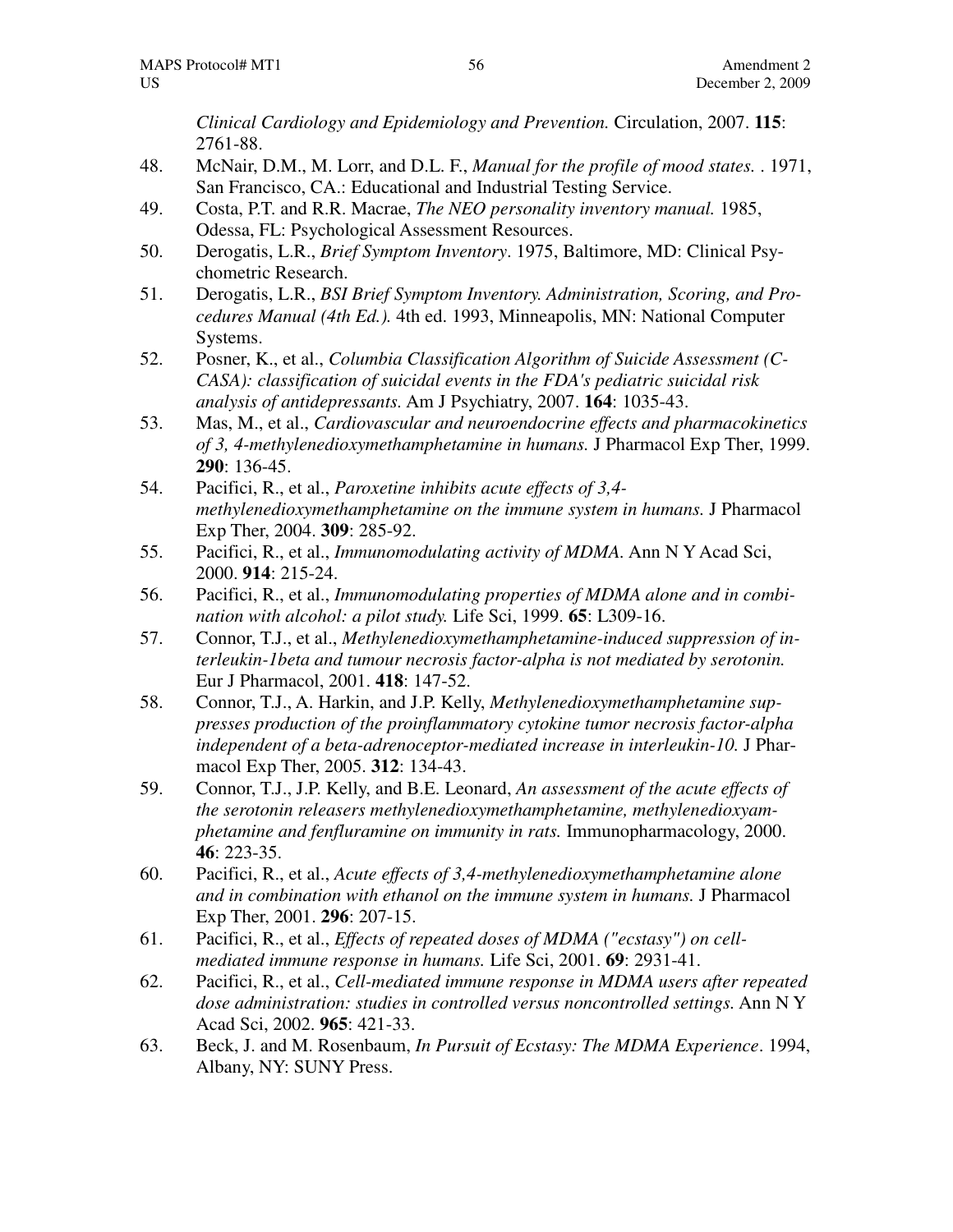- 64. Fantegrossi, W.E., et al., *Behavioral and neurochemical consequences of longterm intravenous self-administration of MDMA and its enantiomers by rhesus monkeys.* Neuropsychopharmacology, 2004. **29**: 1270-81.
- 65. Schenk, S., et al., *Development, maintenance and temporal pattern of selfadministration maintained by ecstasy (MDMA) in rats.* Psychopharmacology (Berl), 2003. **169**: 21-7.
- 66. Trigo, J.M., et al., *A reliable model of intravenous MDMA self-administration in naive mice.* Psychopharmacology (Berl), 2006. **184**: 212-20.
- 67. Lile, J.A., J.T. Ross, and M.A. Nader, *A comparison of the reinforcing efficacy of 3,4-methylenedioxymethamphetamine (MDMA, "ecstasy") with cocaine in rhesus monkeys.* Drug Alcohol Depend, 2005. **78**: 135-40.
- 68. Wee, S. and W.L. Woolverton, *Self-administration of mixtures of fenfluramine and amphetamine by rhesus monkeys.* Pharmacol Biochem Behav, 2006. **84**: 337-43.
- 69. Huizink, A.C., et al., *Symptoms of anxiety and depression in childhood and use of MDMA: prospective, population based study.* Bmj, 2006. **332**: 825-8.
- 70. Lieb, R., et al., *Mental disorders in ecstasy users: a prospective-longitudinal investigation.* Drug Alcohol Depend, 2002. **68**: 195-207.
- 71. Cottler, L.B., et al., *Ecstasy abuse and dependence among adolescents and young adults: applicability and reliability of DSM-IV criteria.* Hum Psychopharmacol, 2001. **16**: 599-606.
- 72. von Sydow, K., et al., *Use, abuse and dependence of ecstasy and related drugs in adolescents and young adults-a transient phenomenon? Results from a longitudinal community study.* Drug Alcohol Depend, 2002. **66**: 147-59.
- 73. Frith, C.H., et al., *Toxicity of methylenedioxymethamphetamine (MDMA) in the dog and the rat.* Fundam Appl Toxicol, 1987. **9**: 110-9.
- 74. Baggott, M., et al., *Chemical analysis of ecstasy pills.* Jama, 2000. **284**: 2190.
- 75. Baggott, M.J., *Preventing problems in Ecstasy users: reduce use to reduce harm.* J Psychoactive Drugs, 2002. **34**: 145-62.
- 76. Cole, J.C., et al., *The content of ecstasy tablets: implications for the study of their long-term effects.* Addiction, 2002. **97**: 1531-6.
- 77. Liechti, M.E., I. Kunz, and H. Kupferschmidt, *Acute medical problems due to Ecstasy use. Case-series of emergency department visits.* Swiss Med Wkly, 2005. **135**: 652-7.
- 78. Williams, H., et al., *"Saturday night fever": ecstasy related problems in a London accident and emergency department.* J Accid Emerg Med, 1998. **15**: 322-6.
- 79. Cole, J.C. and H.R. Sumnall, *The pre-clinical behavioural pharmacology of 3,4 methylenedioxymethamphetamine (MDMA).* Neurosci Biobehav Rev, 2003. **27**: 199-217.
- 80. Green, A.R., et al., *The pharmacology and clinical pharmacology of 3,4 methylenedioxymethamphetamine (MDMA, "ecstasy").* Pharmacol Rev, 2003. **55**: 463-508.
- 81. O'Callaghan, J.P. and D.B. Miller, *Neurotoxicity profiles of substituted amphetamines in the C57BL/6J mouse.* J Pharmacol Exp Ther, 1994. **270**: 741-51.
- 82. Hatzidimitriou, G., U.D. McCann, and G.A. Ricaurte, *Altered serotonin innervation patterns in the forebrain of monkeys treated with (+/-)3,4-*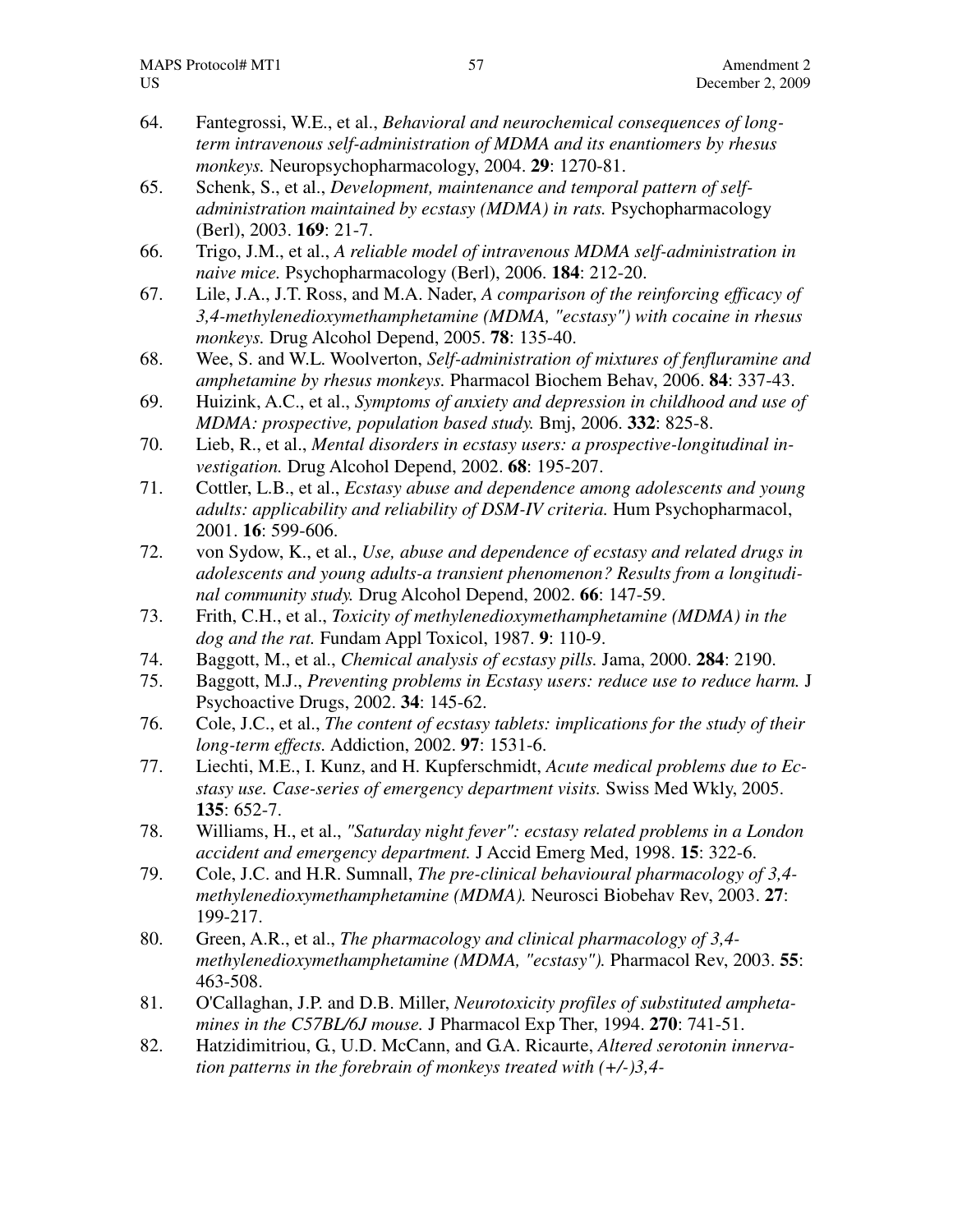*methylenedioxymethamphetamine seven years previously: factors influencing abnormal recovery.* J Neurosci, 1999. **19**: 5096-107.

- 83. Miller, D.B. and J.P. O'Callaghan, *Neurotoxicity of d-amphetamine in the C57BL/6J and CD-1 mouse. Interactions with stress and the adrenal system.* Ann N Y Acad Sci, 1996. **801**: 148-67.
- 84. Molliver, M.E., et al., *Neurotoxicity of MDMA and related compounds: anatomic studies.* Ann N Y Acad Sci, 1990. **600**: 649-61; discussion 661-4.
- 85. Sabol, K.E., et al., *Amphetamine analogs have differential effects on DRL 36-s schedule performance.* Psychopharmacology (Berl), 1995. **121**: 57-65.
- 86. Mechan, A., et al., *Pharmacokinetic profile of single and repeated oral doses of MDMA in squirrel monkeys: relationship to lasting effects on brain serotonin neurons.* Neuropsychopharmacology, 2006. **31**: 339-50.
- 87. Baumann, M.H., X. Wang, and R.B. Rothman, *3,4- Methylenedioxymethamphetamine (MDMA) neurotoxicity in rats: a reappraisal of past and present findings.* Psychopharmacology (Berl), 2007. **189**: 407-24.
- 88. Banks, M.L., et al., *Effects of Cocaine and MDMA Self-Administration on Serotonin Transporter Availability in Monkeys.* Neuropsychopharmacology, 2008. **33**: 219-25.
- 89. Wang, J., et al., *Respondent-driven sampling to recruit MDMA users: a methodological assessment.* Drug Alcohol Depend, 2005. **78**: 147-57.
- 90. Wang, X., et al., *3,4-methylenedioxymethamphetamine (MDMA) administration to rats decreases brain tissue serotonin but not serotonin transporter protein and glial fibrillary acidic protein.* Synapse, 2004. **53**: 240-8.
- 91. McCann, U.D. and G.A. Ricaurte, *Caveat emptor: editors beware.* Neuropsychopharmacology, 2001. **24**: 333-6.
- 92. Cole, J.C. and H.R. Sumnall, *Altered states: the clinical effects of Ecstasy.* Pharmacol Ther, 2003. **98**: 35-58.
- 93. McCann, U.D., et al., *Quantitative PET studies of the serotonin transporter in MDMA users and controls using [11C]McN5652 and [11C]DASB.* Neuropsychopharmacology, 2005. **30**: 1741-50.
- 94. Reneman, L., et al., *Neuroimaging findings with MDMA/ecstasy: technical aspects, conceptual issues and future prospects.* J Psychopharmacol, 2006. **20**: 164- 75.
- 95. Thomasius, R., et al., *Mood, cognition and serotonin transporter availability in current and former ecstasy (MDMA) users: the longitudinal perspective.* J Psychopharmacol, 2006. **20**: 211-25.
- 96. Laws, K.R. and J. Kokkalis, *Ecstasy (MDMA) and memory function: a metaanalytic update.* Hum Psychopharmacol, 2007.
- 97. Zakzanis, K.K., Z. Campbell, and D. Jovanovski, *The neuropsychology of ecstasy (MDMA) use: a quantitative review.* Hum Psychopharmacol, 2007. **22**: 427-35.
- 98. Gouzoulis-Mayfrank, E., et al., *Memory impairment suggests hippocampal dysfunction in abstinent ecstasy users.* Prog Neuropsychopharmacol Biol Psychiatry, 2003. **27**: 819-27.
- 99. Halpern, J.H., et al., *Residual neuropsychological effects of illicit 3,4 methylenedioxymethamphetamine (MDMA) in individuals with minimal exposure to other drugs.* Drug Alcohol Depend, 2004. **75**: 135-47.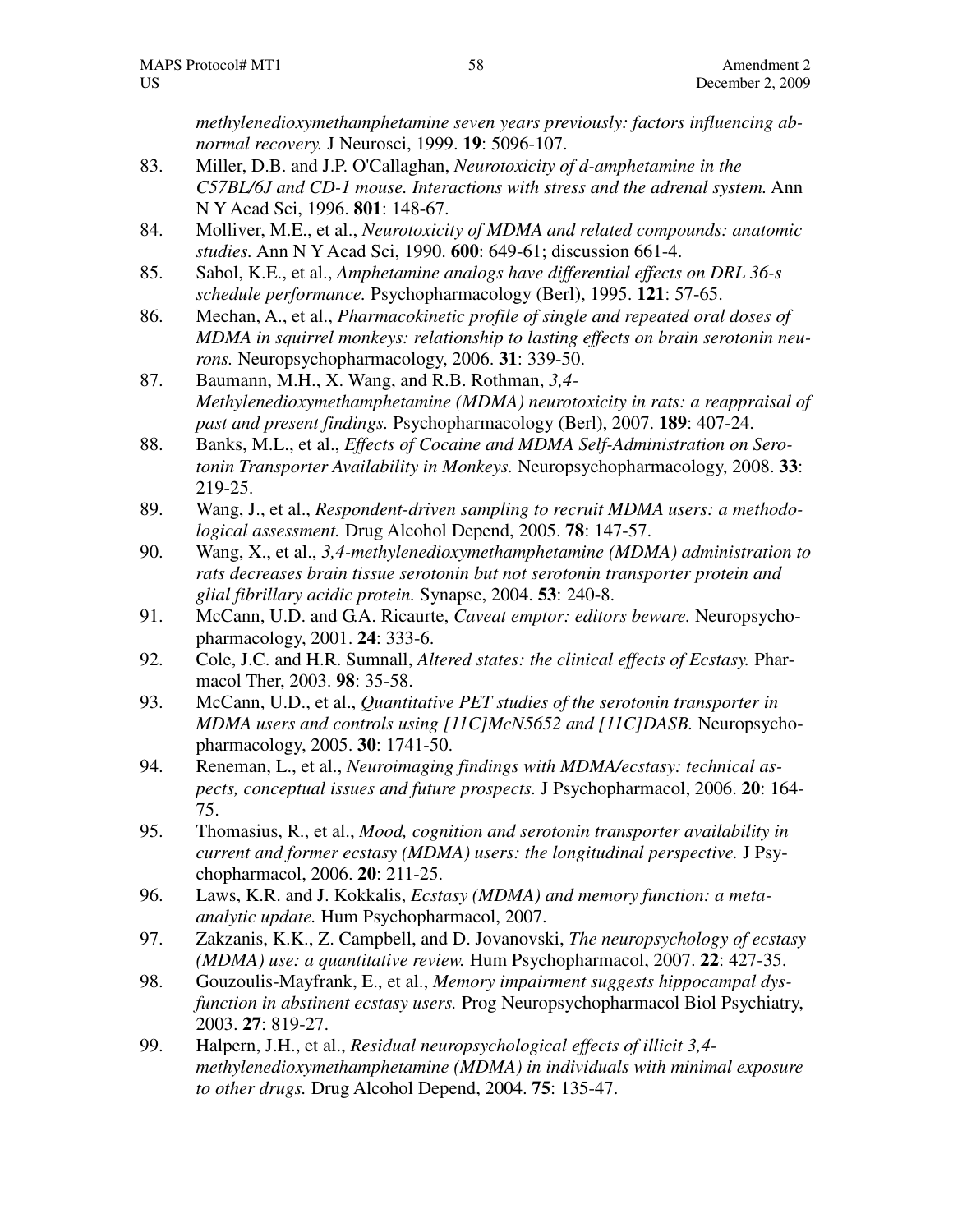- 100. Hoshi, R., et al., *Neurocognitive function in current and ex-users of ecstasy in comparison to both matched polydrug-using controls and drug-naive controls.* Psychopharmacology (Berl), 2007. **194**: 371-9.
- 101. Roiser, J.P., R.D. Rogers, and B.J. Sahakian, *Neuropsychological function in ecstasy users: a study controlling for polydrug use.* Psychopharmacology (Berl), 2007. **189**: 505-16.
- 102. Gouzoulis-Mayfrank, E., et al., *Memory performance in polyvalent MDMA (ecstasy) users who continue or discontinue MDMA use.* Drug Alcohol Depend, 2005. **78**: 317-23.
- 103. Daumann, J., et al., *Self-reported psychopathological symptoms in recreational ecstasy (MDMA) users are mainly associated with regular cannabis use: further evidence from a combined cross-sectional/longitudinal investigation.* Psychopharmacology (Berl), 2004. **173**: 398-404.
- 104. Morgan, M.J., et al., *Elevated impulsivity and impaired decision-making in abstinent Ecstasy (MDMA) users compared to polydrug and drug-naive controls.* Neuropsychopharmacology, 2006. **31**: 1562-73.
- 105. Sumnall, H.R. and J.C. Cole, *Self-reported depressive symptomatology in community samples of polysubstance misusers who report Ecstasy use: a metaanalysis.* J Psychopharmacol, 2005. **19**: 84-92.
- 106. Sumnall, H.R., G.F. Wagstaff, and J.C. Cole, *Self-reported psychopathology in polydrug users.* J Psychopharmacol, 2004. **18**: 75-82.
- 107. Medina, K.L. and P.K. Shear, *Anxiety, depression, and behavioral symptoms of executive dysfunction in ecstasy users: Contributions of polydrug use.* Drug Alcohol Depend, 2006.
- 108. Scholey, A.B., et al., *Increased intensity of Ecstasy and polydrug usage in the more experienced recreational Ecstasy/MDMA users: a WWW study.* Addict Behav, 2004. **29**: 743-52.
- 109. Jager, G., et al., *Incidental use of ecstasy: no evidence for harmful effects on cognitive brain function in a prospective fMRI study.* Psychopharmacology (Berl), 2007. **193**: 403-14.
- 110. de Win, M.M., et al., *A Prospective Cohort Study on Sustained Effects of Low-Dose Ecstasy Use on the Brain in New Ecstasy Users.* Neuropsychopharmacology, 2007. **32**: 458-470.
- 111. De Win, M., Jager, G., Reneman, L., Booij, J., van den Brink, W., Den Heeten, G., et al., *Ecstasy: Is It Safe for the Brain? First Prospective Study on Effects of Low Doses of Ecstasy on the Brain in New Ecstasy Users, Using a Combination of Advanced MR Imaging Techniques and [123I]ß-CIT SPECT*, in *Radiological Society of North America (RSNA)*. 2006: Chicago, IL.
- 112. Schilt, T., et al., *Cognition in novice ecstasy users with minimal exposure to other drugs: a prospective cohort study.* Arch Gen Psychiatry, 2007. **64**: 728-36.
- 113. Jager, G., et al., *Assessment of cognitive brain function in ecstasy users and contributions of other drugs of abuse: results from an FMRI study.* Neuropsychopharmacology, 2008. **33**: 247-58.
- 114. Reneman, L., et al., *Memory function and serotonin transporter promoter gene polymorphism in ecstasy (MDMA) users.* J Psychopharmacol, 2006. **20**: 389-99.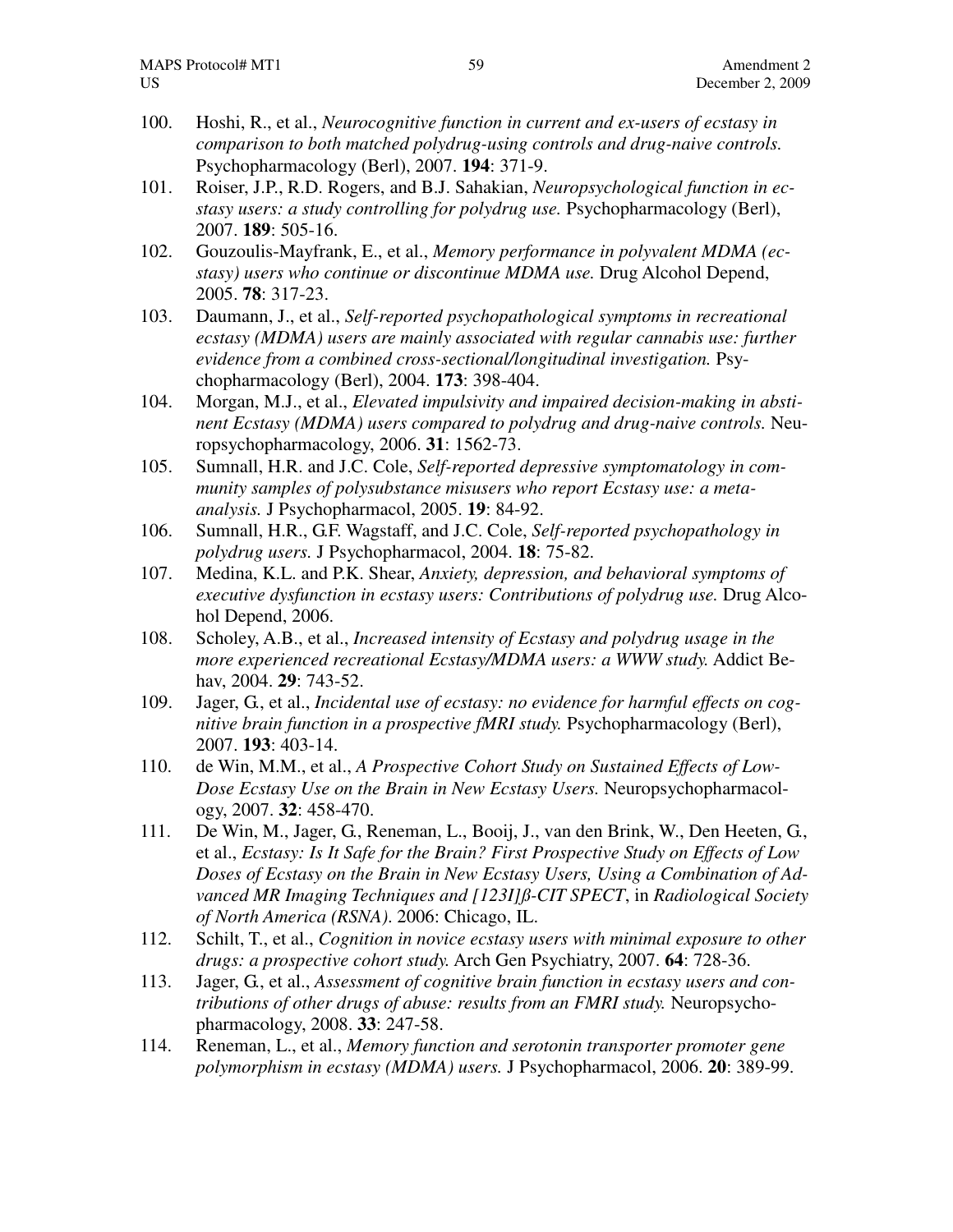- 115. de Win, M.M., et al., *Mood disorders and serotonin transporter density in ecstasy users--the influence of long-term abstention, dose, and gender.* Psychopharmacology (Berl), 2004. **173**: 376-82.
- 116. Schilt, T., et al., *Specific effects of ecstasy and other illicit drugs on cognition in poly-substance users.* Psychol Med, 2008. **38**: 1309-17.
- 117. Schilt, T., et al., *Decision making as a predictor of first ecstasy use: a prospective study.* Psychopharmacology (Berl), 2009. **203**: 519-27.
- 118. McElhatton, P.R., et al., *Congenital anomalies after prenatal ecstasy exposure [letter].* Lancet, 1999. **354**: 1441-2.
- 119. Bateman, D.N., et al., *A case control study to examine the pharmacological factors underlying ventricular septal defects in the North of England.* Eur J Clin Pharmacol, 2004. **60**: 635-41.
- 120. Lenth, R.V. *Java Applets for Power and Sample Size (Computer software).* 2006 [cited 2007 June]; Software allowing computation of power under various circumstances; uses online Java programs on site. http://www.stat.uiowa.edu/~rlenth/Power]. Available from: http://www.stat.uiowa.edu/~rlenth/Power.
- 121. Adamson, S., *Through the gateway of the heart: Accounts of experiences With MDMA and other empathogenic substances*. 1985, San Francisco CA: Four Trees Publications.
- 122. Gasser, P., *Psycholytic therapy with MDMA and LSD in Switzerland.* MAPS Bulletin, 1994. **5**: 3-7.
- 123. Metzner, R. and S. Adamson, *sing MDMA in healing, psychotherapy and spiritual practice*, in *cstasy, A Complete Guide: A Comprehensive Look at the Risks and Benefits of MDMA.*, H. J, Editor. 2001, Inner Traditions: Rochester VT. p. 182- 207.
- 124. Widmer, S., *Listening into the heart of things: The awakening of love: On MDMA and LSD: The undesired psychotherapy.* . 1998, Gerolfingen, Switzerland: Basic Editions.
- 125. Ryan, T.J., et al., *1999 update: ACC/AHA guidelines for the management of patients with acute myocardial infarction. A report of the American College of Cardiology/American Heart Association Task Force on Practice Guidelines (Committee on Management of Acute Myocardial Infarction).* J Am Coll Cardiol, 1999. **34**: 890-911.
- 126. *Practice advisory: thrombolytic therapy for acute ischemic stroke--summary statement. Report of the Quality Standards Subcommittee of the American Academy of Neurology.* Neurology, 1996. **47**: 835-9.
- 127. Adams, H.P., Jr., et al., *Guidelines for the early management of adults with ischemic stroke: a guideline from the American Heart Association/American Stroke Association Stroke Council, Clinical Cardiology Council, Cardiovascular Radiology and Intervention Council, and the Atherosclerotic Peripheral Vascular Disease and Quality of Care Outcomes in Research Interdisciplinary Working Groups: the American Academy of Neurology affirms the value of this guideline as an educational tool for neurologists.* Stroke, 2007. **38**: 1655-711.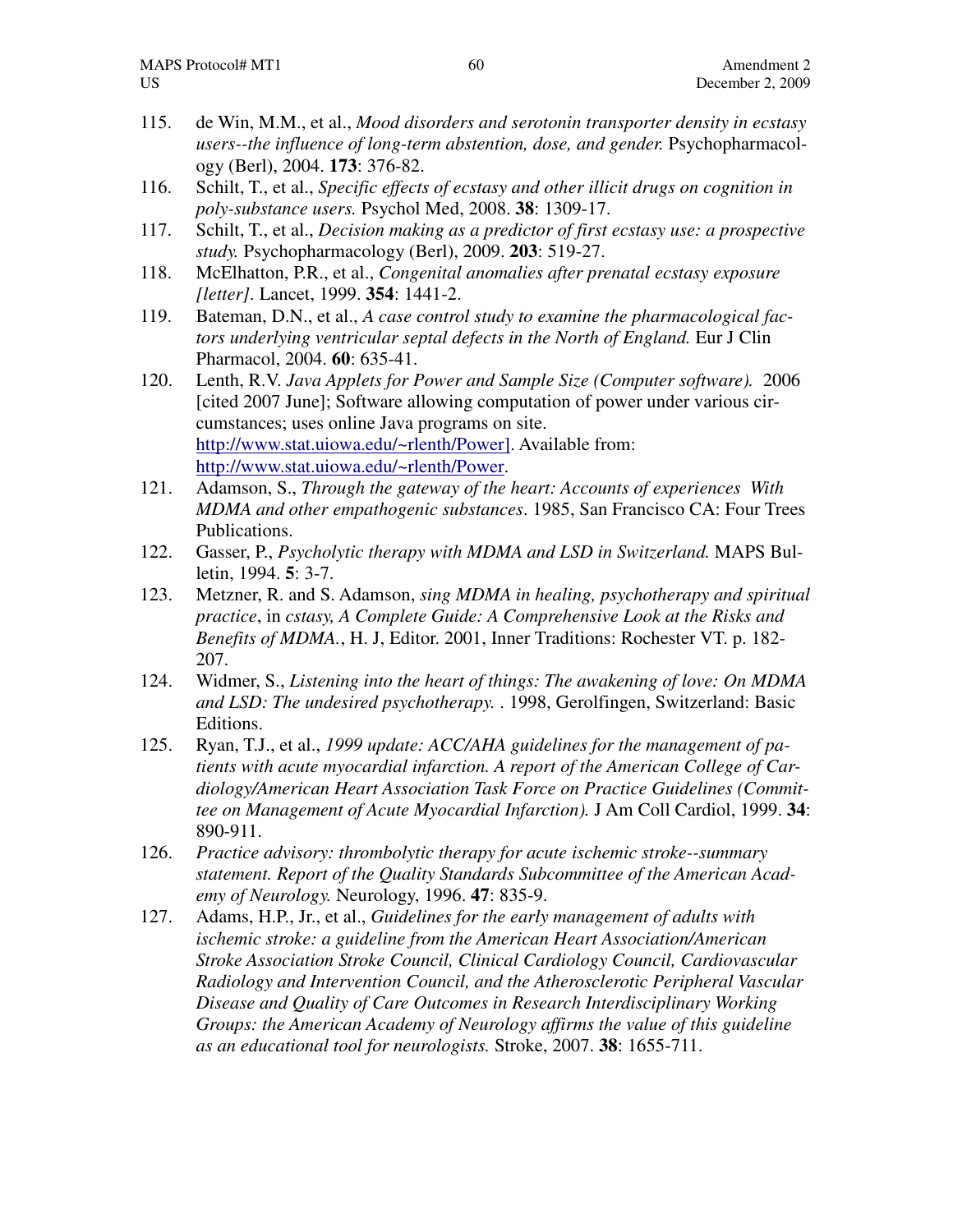# **Appendix A: Prevention and Response to Possible Serious Adverse Events**

# **Risk Mitigation**

Information from a considerable body of research indicates that the likelihood of significant toxicity from the doses of MDMA used in a therapeutic setting is very low [1], see also Section 6 of the "Investigator's Brochure." Psychiatrists in the U.S. and Europe reported administering MDMA to at least a thousand patients before the drug was made illegal without any drug-related SAEs occurring during sessions [40, 121-124]. There have been no drug-related SAEs during the course of a study of MDMA-assisted psychotherapy in people with PTSD under the direction of the principal investigator for the proposed protocol. Procedures for monitoring for toxicity and risks for the training program will be similar to those employed in the study of MDMA-assisted psychotherapy in people with PTSD.

Although serious untoward reactions are unlikely, the researchers will closely and continuously monitor participants during an experimental session. Throughout all sessions, participants will be attended by the investigators, a psychiatrist who is board-certified in emergency medicine and internal medicine as well as psychiatry and who maintains Advanced Cardiac Life Support (ACLS) certification, and a psychiatric nurse who will maintain Basic Life Support (BLS) certification. The principal investigator and assisting investigator will thus provide a team of an experienced emergency physician and a registered nurse to respond in the unlikely event of a medical emergency. In the unlikely event of cardiac arrest, they will follow the American Heart Association guidelines for 2 person BLS for Healthcare Providers (including defibrillation with an automated external defibrillator (AED) until the arrival of EMS, at which time ACLS procedures will be instituted.

The listed means of minimizing the likelihood of any of the SAEs that are reported to occur in ecstasy users will be similar to the procedures and strategies employed in the current study of MDMA-assisted psychotherapy in people with PTSD.

# **Psychological Distress**

Reports of MDMA-assisted psychotherapy conducted prior to the scheduling of MDMA indicate that some people receiving MDMA in a therapeutic context experienced periods of increased anxiety and even panic. Psychological distress may arise at any time after the onset of the effects of MDMA until the last effects have dissipated (approximately 3 to 5 hours after drug administration), with anxiety or distress potentially lasting for as little as 15 minutes to as long as 5 hours. It is also possible that anxiety or other psychological distress may arise after the acute effects of the MDMA have subsided. Participants will be individuals without current psychiatric disorders who have completed a sponsordeveloped training program on MDMA-assisted psychotherapy research. The likelihood of their experiencing clinically significant anxiety during an experimental session is lower than for people with current psychiatric problems. It is still possible, though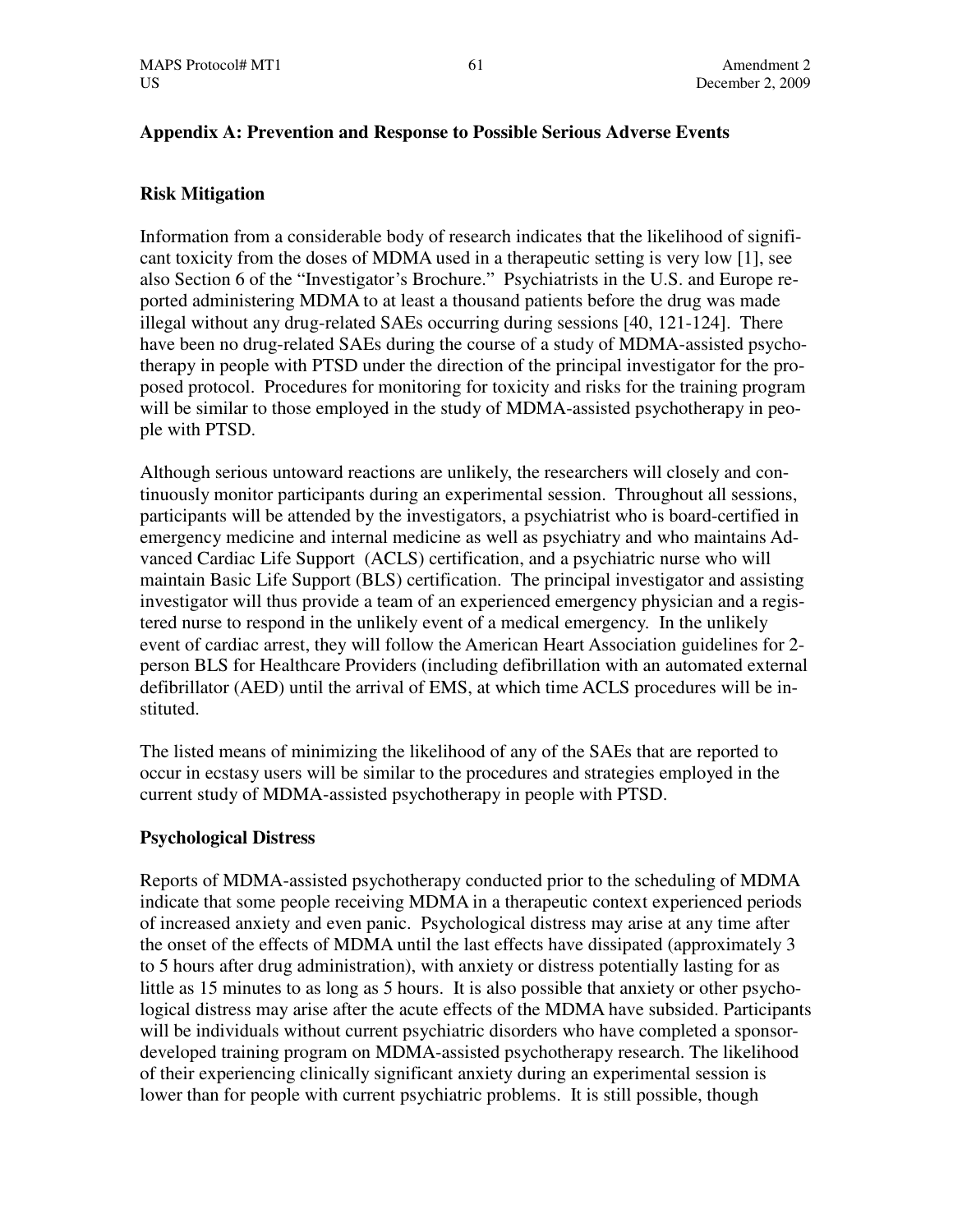unlikely, that MDMA may spark a panic response or other forms of psychological distress.

The potential for destabilizing psychological distress will be minimized by excluding people who might be more vulnerable to psychological distress as stated in the exclusion criteria, by creating an atmosphere of trust before and during the experimental session, and by close monitoring and daily contact for a week (or more if necessary) after the experimental session.

At the end of the 6–8 hour experimental session, if the participant is still severely agitated or experiencing any other severe psychological distress, the following measures will be taken:

- If the participant is anxious, agitated, in danger of any self-harm or is suicidal at the end of the experimental session, the investigators will remain with the participant for at least two more hours. During this time, the investigators will employ affect management techniques, will talk with the participant to help him or her gain cognitive perspective of their experiences, and will help them implement the self- soothing and stress inoculation techniques presented during the preparatory session. If this situation should occur during an integrative therapy session, at least one of the investigators will be available to stay with the participant for at least two additional hours.

- If a participant remains severely anxious, agitated or in danger of self-harm or suicide, or is otherwise psychologically unstable at the end of this two-hour stabilization period the principal investigator will decide between one of two options:

A. The attendant will stay with the subject until the investigators arrive to stay with the participant if requested or until the time of his or her appointment with investigators the next day. The investigators will then meet with the subject daily until the period of destabilization has passed. At any time during this process, the principal investigator may make the clinical judgment to proceed to option

B. Hospitalization for stabilization.

Participants hospitalized after a severe panic reaction will be suspended from the protocol until after recovery or stabilization, at which time the investigator will carefully evaluate the participant's emotional status. The investigators will submit an SAE report to the IRB and the FDA in cases of drug-related hospitalization.

For those subjects engaged in an on-going therapeutic relationship with a psychotherapist or psychiatrist, the participant's outside therapists will be involved in the management of any psychiatric complications.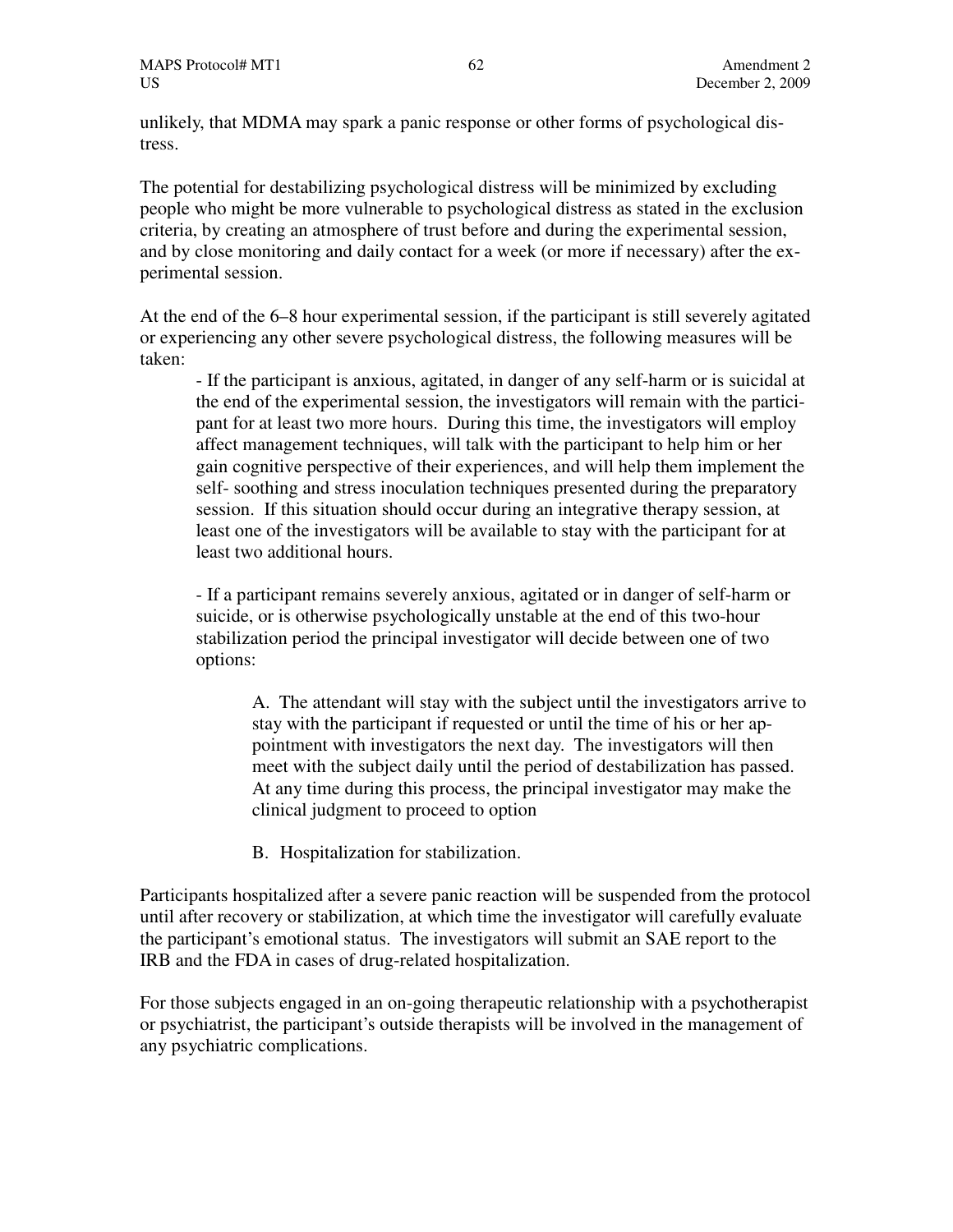MAPS Protocol# MT1 63 63 Amendment 2 US December 2, 2009

If a participant experiences severe, persisting emotional distress, such as panic attacks, severe generalized anxiety or insomnia following an experimental session, the investigator may prescribe a benzodiazepine or zolpidem as a "rescue medication." This medication will be captured on a psychotropic concomitant medications CRF page. Means of monitoring for and preventing possible risks of MDMA other than the cardiovascular risks and psychological distress are described in detail below.

### **Angina or Myocardial infarction**

If a participant experiences ischemic type chest pain, whether or not it is associated with hypertensive crisis, he or she will receive oxygen and an IV and will be monitored for cardiac rhythm, vital signs and oxygen saturation (by pulse oximetry. He or she will be given nitroglycerin 0.4 mg SL q 5 minutes PRN chest pain pending transport to the hospital. If further evaluation at the hospital reveals that the participant has had an acute myocardial infarction (AMI), he or she will be well within the time frame required for definitive therapy. The American College of Cardiology/American Heart Association guidelines for the treatment of AMI recommend percutaneous transluminal coronary angioplasty (PTCA) as the treatment of choice when it can be performed within 90 minutes of arrival at the hospital in individuals who present within 12 hours of an episode of chest pain lasting more than 30 minutes and who have EKG evidence of AMI [125].

#### **Stroke**

If any participant has neurologic deficits, whether or not they are associated with hypertensive crisis, he or she will receive oxygen and an IV and will be monitored as described above. He or she will be transported to the hospital for a head CT scan and further management. If evaluation at the hospital reveals a nonhemorrhagic stroke, there will be time to administer recombinant tissue plasminogen within the 3 hour time frame recommended in the American Academy of Neurology/American Heart Association guidelines [126, 127].

#### **Hyponatremia**

History of hyponatremia or detection of hyponatremia on initial physical examination will be cause for exclusion from the proposed protocol. Participants will be given primarily electrolyte solutions such as Gatorade instead of water in order to decrease the likelihood of dilutional hyponatremia. They will not be allowed to drink more than 3 L. of fluids, and fluid intake will be appropriately spread out across the session. If there are any signs or symptoms of hyponatremia, a stat serum sodium will be drawn and fluids will be withheld until the results are obtained. If the serum sodium is less than  $25mEq/L$ , serum and urine osmolality and sodium will be measured, and the subject will be transported to the East Cooper Medical Center, where further intervention can be provided.

#### **Hyperthermia**